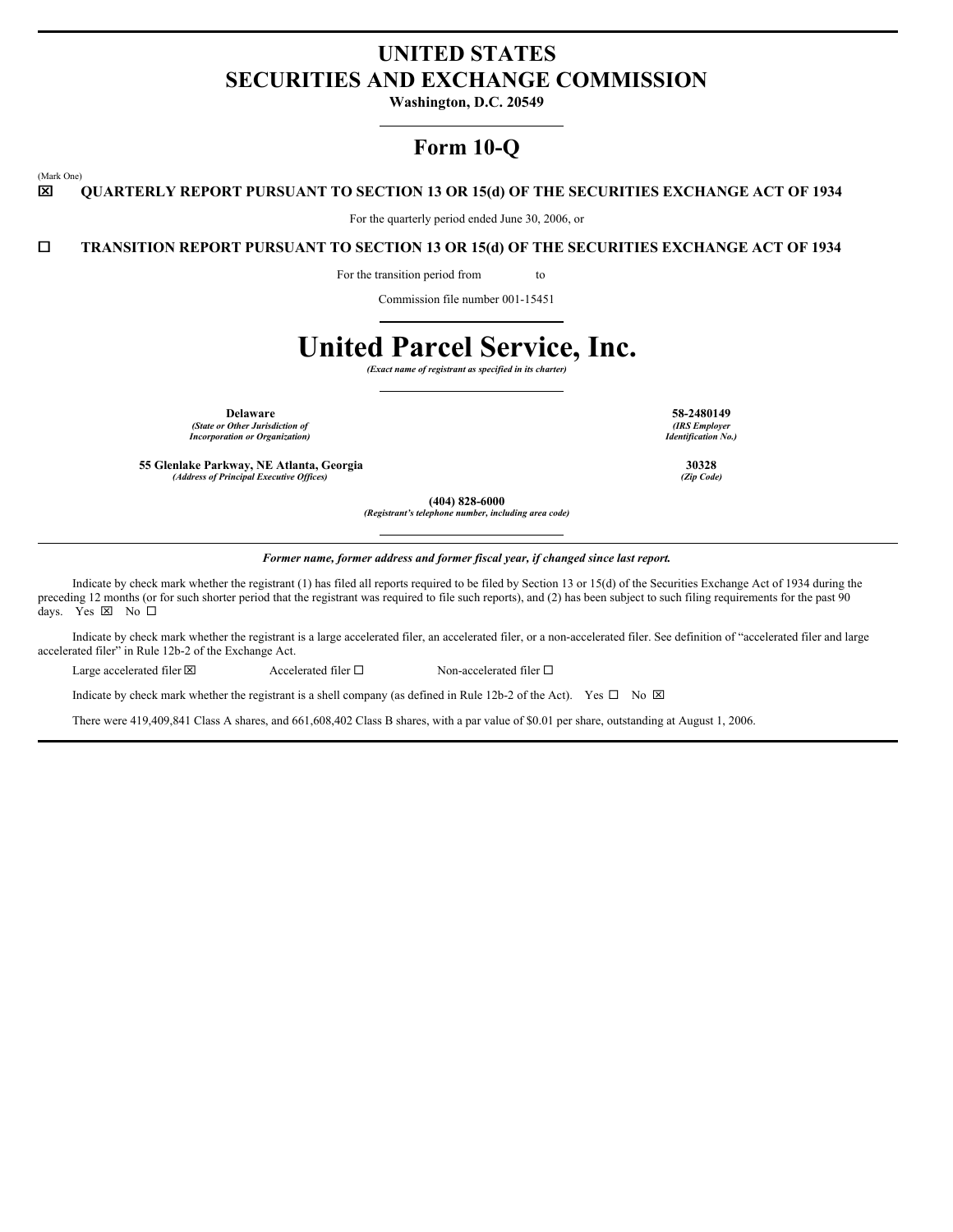### **PART I. FINANCIAL INFORMATION**

**Item 1.** *Financial Statements*

### **UNITED PARCEL SERVICE, INC. AND SUBSIDIARIES**

#### **CONSOLIDATED BALANCE SHEETS June 30, 2006 (unaudited) and December 31, 2005 (In millions, except per share amounts)**

|                                                                                                               | <b>June 30,</b><br>2006 | December 31,<br>2005  |
|---------------------------------------------------------------------------------------------------------------|-------------------------|-----------------------|
| <b>ASSETS</b>                                                                                                 |                         |                       |
| Current Assets:                                                                                               |                         |                       |
| Cash & cash equivalents                                                                                       | \$945                   | S<br>1,369            |
| Marketable securities & short-term investments                                                                | 1.905                   | 1,672                 |
| Accounts receivable, net                                                                                      | 5,711                   | 5,950                 |
| Finance receivables, net                                                                                      | 476                     | 411                   |
| Deferred income taxes                                                                                         | 534                     | 475                   |
| Other current assets                                                                                          | 954                     | 1,126                 |
| <b>Total Current Assets</b>                                                                                   | 10,525                  | 11,003                |
| Property, Plant & Equipment, Net                                                                              | 15,903                  | 15,289                |
| <b>Prepaid Pension Costs</b>                                                                                  | 3,398                   | 3,932                 |
| Goodwill                                                                                                      | 2,539                   | 2,549                 |
| Intangible Assets, Net                                                                                        | 737                     | 684                   |
| Other Assets                                                                                                  | 1,772                   | 1,765                 |
|                                                                                                               | \$34,874                | $\mathbf S$<br>35,222 |
| <b>LIABILITIES AND SHAREOWNERS' EQUITY</b>                                                                    |                         |                       |
| <b>Current Liabilities:</b>                                                                                   |                         |                       |
| Current maturities of long-term debt and commercial paper                                                     | S.<br>545               | S<br>821              |
| Accounts payable                                                                                              | 2,360                   | 2,352                 |
| Accrued wages & withholdings                                                                                  | 1,625                   | 1,324                 |
| Dividends payable                                                                                             |                         | 364                   |
| Other current liabilities                                                                                     | 2,083                   | 1,932                 |
| <b>Total Current Liabilities</b>                                                                              | 6,613                   | 6,793                 |
| Long-Term Debt                                                                                                | 3.077                   | 3,159                 |
| Accumulated Postretirement Benefit Obligation, Net                                                            | 1,774                   | 1,704                 |
| Deferred Taxes, Credits & Other Liabilities                                                                   | 6,395                   | 6,682                 |
| Shareowners' Equity:                                                                                          |                         |                       |
| Preferred stock, no par value, authorized 200 shares, none issued                                             | -                       |                       |
| Class A common stock, par value \$.01 per share, authorized 4,600 shares, issued 424 and 454 in 2006 and 2005 | $\overline{4}$          | 5                     |
| Class B common stock, par value \$.01 per share, authorized 5,600 shares, issued 660 and 646 in 2006 and 2005 | $\overline{7}$          | 6                     |
| Additional paid-in capital                                                                                    |                         |                       |
| Retained earnings                                                                                             | 17,122                  | 17,037                |
| Accumulated other comprehensive loss                                                                          | (118)                   | (164)                 |
| Deferred compensation obligations                                                                             | 146                     | 161                   |
|                                                                                                               | 17,161                  | 17,045                |
| Less: Treasury stock (2 and 3 shares in 2006 and 2005)                                                        | (146)                   | (161)                 |
|                                                                                                               | 17,015                  | 16,884                |
|                                                                                                               | \$34,874                | 35,222                |

See notes to unaudited consolidated financial statements. 2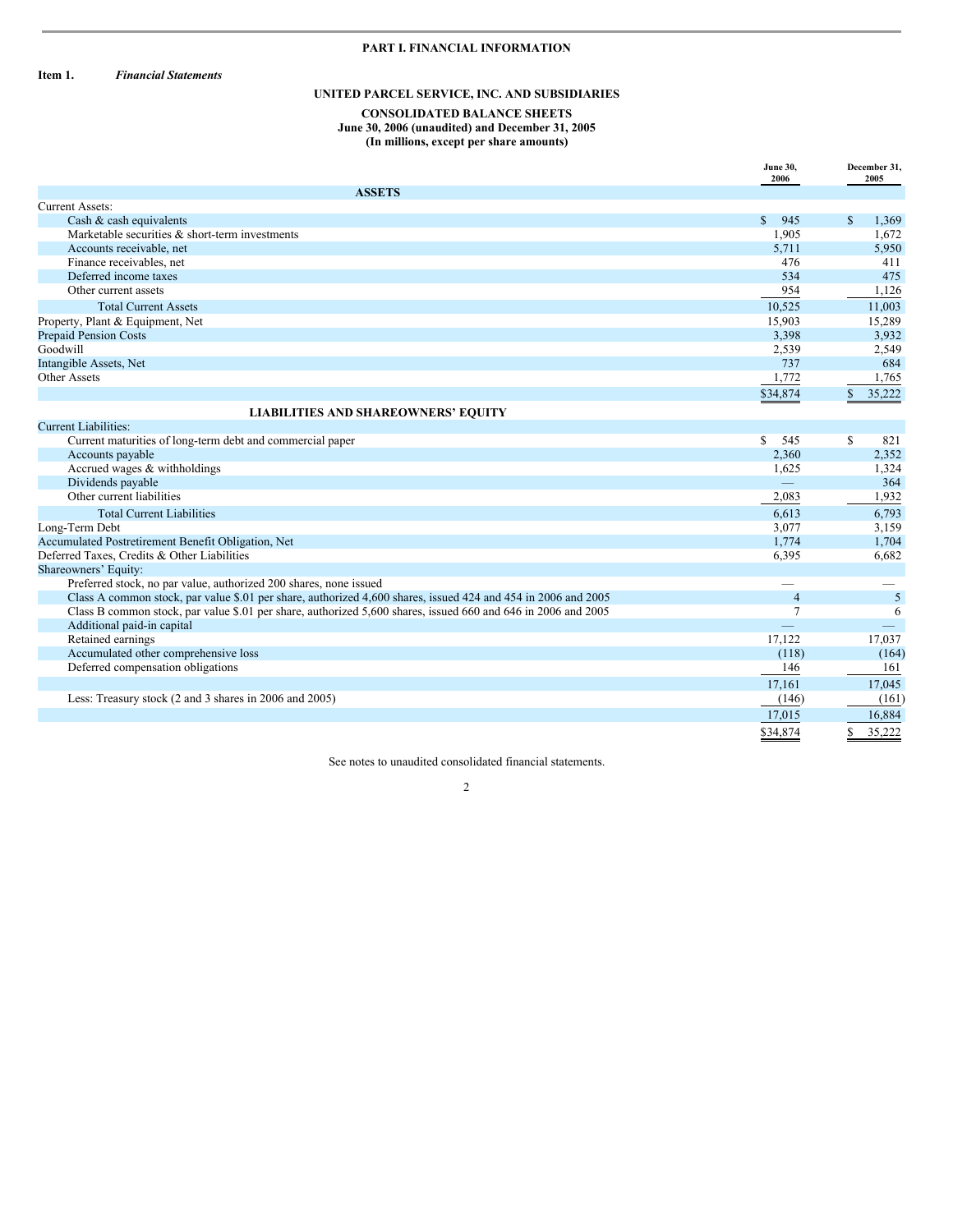### **UNITED PARCEL SERVICE, INC. AND SUBSIDIARIES**

#### **STATEMENTS OF CONSOLIDATED INCOME Three and Six Months Ended June 30, 2006 and 2005 (In millions, except per share amounts) (unaudited)**

|                                   |            | <b>Three Months Ended</b><br><b>June 30,</b> |          | <b>Six Months Ended</b><br><b>June 30,</b> |
|-----------------------------------|------------|----------------------------------------------|----------|--------------------------------------------|
|                                   | 2006       | 2005                                         | 2006     | 2005                                       |
| Revenue                           | \$11,736   | \$10,191                                     | \$23,257 | \$20,077                                   |
| Operating Expenses:               |            |                                              |          |                                            |
| Compensation and benefits         | 5,990      | 5,389                                        | 12,009   | 10,786                                     |
| Other                             | 4,051      | 3,253                                        | 7,998    | 6,357                                      |
|                                   | 10,041     | 8,642                                        | 20,007   | 17,143                                     |
| <b>Operating Profit</b>           | 1,695      | 1,549                                        | 3,250    | 2,934                                      |
| Other Income and (Expense):       |            |                                              |          |                                            |
| Investment income                 | 23         | 38                                           | 46       | 68                                         |
| Interest expense                  | (54)       | (46)                                         | (102)    | (83)                                       |
|                                   | (31)       | (8)                                          | (56)     | (15)                                       |
| Income Before Income Taxes        | 1,664      | 1,541                                        | 3,194    | 2,919                                      |
| Income Taxes                      | 603        | 555                                          | 1,158    | 1,051                                      |
| Net Income                        | \$1,061    | 986<br>S.                                    | \$2,036  | \$1,868                                    |
| Basic Earnings Per Share          | 0.98       | 0.88<br>ъ                                    | 1.87     | 1.67                                       |
| <b>Diluted Earnings Per Share</b> | 0.97<br>\$ | 0.88<br>\$                                   | 1.86     | 1.66<br>\$                                 |

See notes to unaudited consolidated financial statements.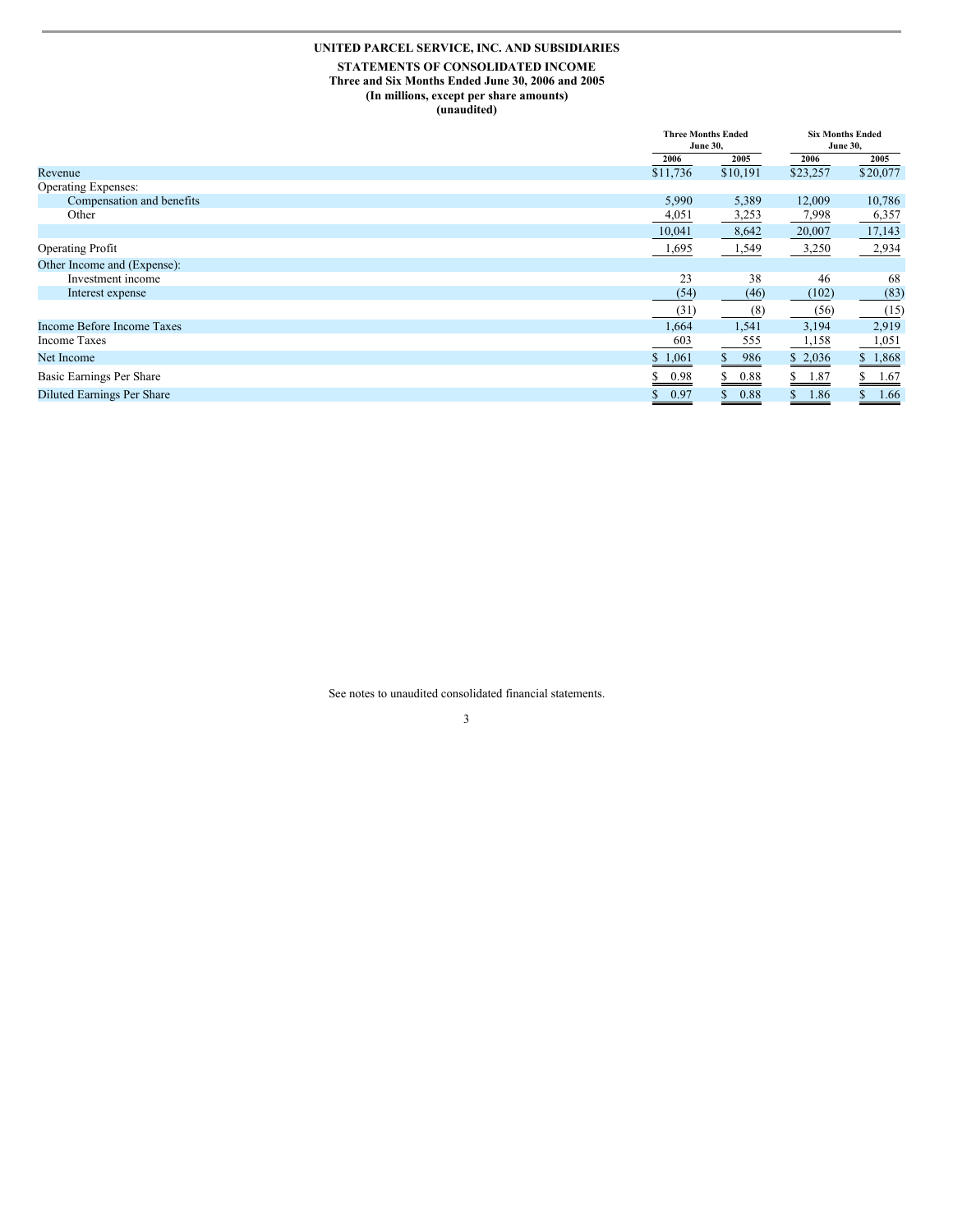### **UNITED PARCEL SERVICE, INC. AND SUBSIDIARIES**

#### **CONSOLIDATED STATEMENTS OF SHAREOWNERS' EQUITY Six Months Ended June 30, 2006 and 2005 (In millions, except per share amounts)**

**(unaudited)**

|                                                                                                |                      | 2006           |                          | 2005                     |
|------------------------------------------------------------------------------------------------|----------------------|----------------|--------------------------|--------------------------|
|                                                                                                | <b>Shares</b>        | <b>Dollars</b> | <b>Shares</b>            | <b>Dollars</b>           |
| <b>Class A Common Stock</b>                                                                    |                      |                |                          |                          |
| Balance at beginning of period                                                                 | 454                  | S<br>5         | 515                      | S<br>5                   |
| Common stock purchases                                                                         | (10)                 |                | (8)                      |                          |
| Stock award plans                                                                              | -1                   |                | 1                        |                          |
| Common stock issuances<br>Conversions of Class A to Class B common stock                       | $\mathbf{1}$<br>(22) | (1)            | $\overline{1}$<br>(22)   |                          |
|                                                                                                | 424                  |                |                          |                          |
| Balance at end of period                                                                       |                      | $\overline{4}$ | 487                      | 5                        |
| <b>Class B Common Stock</b>                                                                    |                      |                |                          |                          |
| Balance at beginning of period                                                                 | 646                  | 6              | 614                      | 6                        |
| Common stock purchases<br>Conversions of Class A to Class B common stock                       | (8)<br>22            | $\mathbf{1}$   | (11)<br>22               |                          |
|                                                                                                |                      |                |                          |                          |
| Balance at end of period                                                                       | 660                  | 7              | 625                      | 6                        |
| <b>Additional Paid-In Capital</b>                                                              |                      |                |                          |                          |
| Balance at beginning of period                                                                 |                      |                |                          | 417                      |
| Stock award plans                                                                              |                      | 181            |                          | 177                      |
| Common stock purchases<br>Common stock issuances                                               |                      | (270)<br>89    |                          | (688)<br>94              |
|                                                                                                |                      |                |                          |                          |
| Balance at end of period                                                                       |                      |                |                          | $\overline{\phantom{m}}$ |
| <b>Retained Earnings</b>                                                                       |                      |                |                          |                          |
| Balance at beginning of period                                                                 |                      | 17,037         |                          | 16,192                   |
| Net income                                                                                     |                      | 2,036<br>(829) |                          | 1,868                    |
| Dividends (\$0.76 and \$0.66 per share)<br>Common stock purchases                              |                      | (1,122)        |                          | (739)<br>(717)           |
|                                                                                                |                      |                |                          |                          |
| Balance at end of period                                                                       |                      | 17,122         |                          | 16,604                   |
| <b>Accumulated Other Comprehensive Income (Loss)</b>                                           |                      |                |                          |                          |
| Foreign currency translation adjustment:<br>Balance at beginning of period                     |                      | (163)          |                          | (127)                    |
| Aggregate adjustment for the period                                                            |                      | 70             |                          | (37)                     |
| Balance at end of period                                                                       |                      | (93)           |                          | (164)                    |
|                                                                                                |                      |                |                          |                          |
| Unrealized gain (loss) on marketable securities, net of tax:<br>Balance at beginning of period |                      | 11             |                          | (5)                      |
| Current period changes in fair value (net of tax effect of $\S(8)$ and $\S(3)$ )               |                      | (14)           |                          | (5)                      |
| Reclassification to earnings (net of tax effect of \$3 and \$0)                                |                      | $\overline{4}$ |                          | $\overline{1}$           |
| Balance at end of period                                                                       |                      | -1             |                          | (9)                      |
|                                                                                                |                      |                |                          |                          |
| Unrealized gain (loss) on cash flow hedges, net of tax:<br>Balance at beginning of period      |                      | 83             |                          | (29)                     |
| Current period changes in fair value (net of tax effect of \$14 and \$63)                      |                      | 24             |                          | 111                      |
| Reclassification to earnings (net of tax effect of \$(22) and \$0)                             |                      | (36)           |                          |                          |
| Balance at end of period                                                                       |                      | 71             |                          | 82                       |
|                                                                                                |                      |                |                          |                          |
| Additional minimum pension liability, net of tax:                                              |                      |                |                          |                          |
| Balance at beginning of period                                                                 |                      | (95)           |                          | (81)                     |
| Minimum pension liability adjustment (net of tax effect of \$(1) and \$0)                      |                      | (2)            |                          | $\overline{\phantom{a}}$ |
| Balance at end of period                                                                       |                      | (97)           |                          | (81)                     |
| Accumulated other comprehensive income (loss) at end of period                                 |                      | (118)          |                          | (172)                    |
| <b>Deferred Compensation Obligations</b>                                                       |                      |                |                          |                          |
| Balance at beginning of period                                                                 |                      | 161            |                          | 169                      |
| Common stock held for deferred compensation obligations                                        |                      | (15)           |                          | (9)                      |
| Balance at end of period                                                                       |                      | 146            |                          | 160                      |
| <b>Treasury Stock</b>                                                                          |                      |                |                          |                          |
| Balance at beginning of period                                                                 | (3)                  | (161)          | (3)                      | (169)                    |
| Common stock held for deferred compensation obligations                                        | $\overline{1}$       | 15             | $\overline{\phantom{m}}$ | 9                        |
| Balance at end of period                                                                       | (2)                  | (146)          | (3)                      | (160)                    |
| <b>Total Shareowners' Equity at End of Period</b>                                              |                      | \$17,015       |                          | \$16,443                 |
|                                                                                                |                      |                |                          |                          |
| <b>Comprehensive Income</b>                                                                    |                      | \$2,082        |                          | \$1.938                  |

See notes to unaudited consolidated financial statements.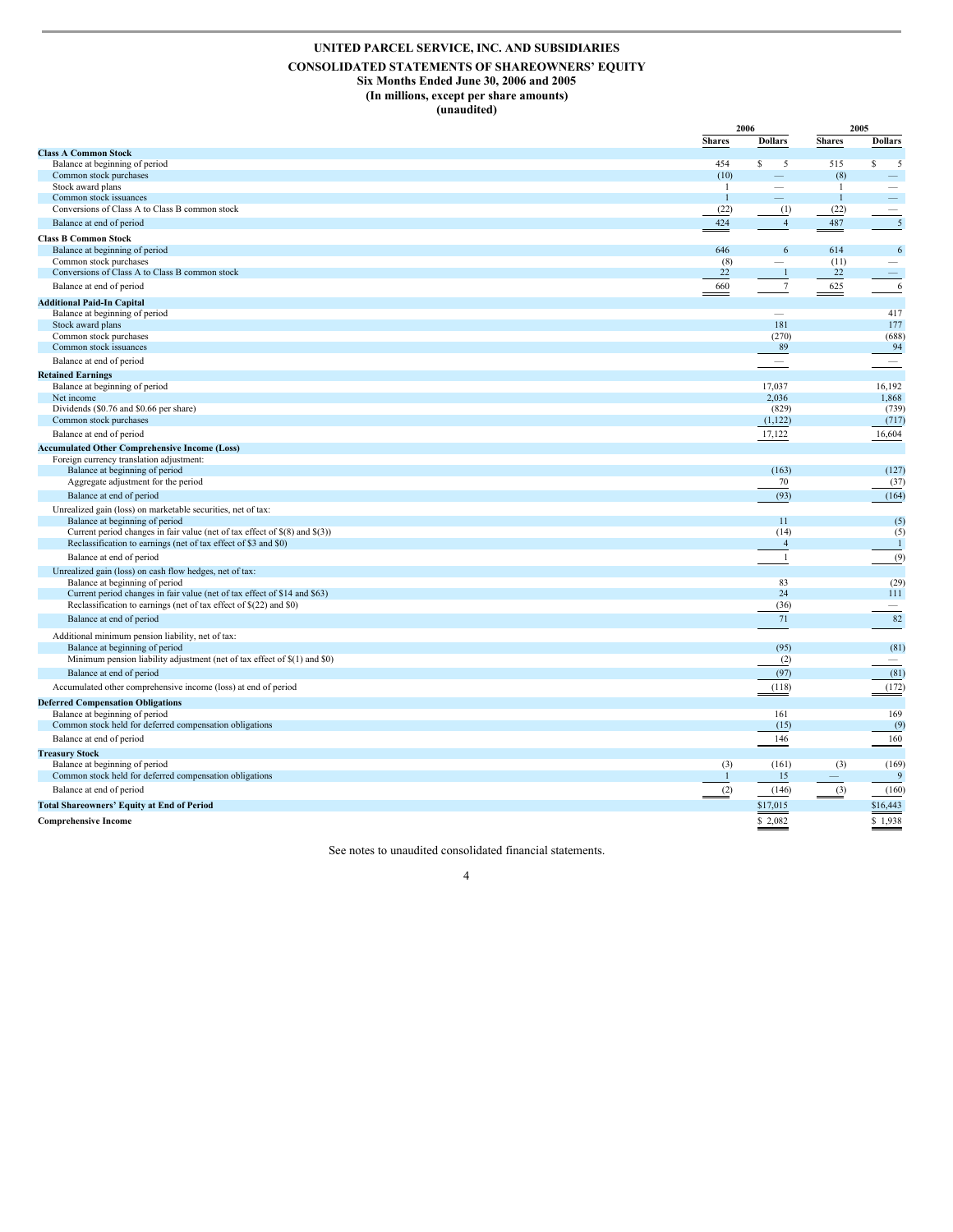### **UNITED PARCEL SERVICE, INC. AND SUBSIDIARIES CONSOLIDATED STATEMENTS OF CASH FLOWS Six Months Ended June 30, 2006 and 2005 (In millions) (unaudited)**

|                                                                            | 2006      | 2005     |
|----------------------------------------------------------------------------|-----------|----------|
| <b>Cash Flows From Operating Activities:</b>                               |           |          |
| Net income                                                                 | \$ 2,036  | \$1,868  |
| Adjustments to reconcile net income to net cash from operating activities: |           |          |
| Depreciation and amortization                                              | 875       | 801      |
| Pension & postretirement benefit expense                                   | 282       | 199      |
| Pension & postretirement contributions                                     | (80)      | (46)     |
| Deferred taxes, credits, and other liabilities                             | (5)       | (51)     |
| Stock compensation expense                                                 | 156       | 80       |
| Other (gains) losses                                                       | 59        | 94       |
| Changes in assets and liabilities, net of effect of acquisitions:          |           |          |
| Accounts receivable                                                        | 227       | 135      |
| Other current assets                                                       | (38)      | 418      |
| Accounts payable                                                           | 36        | (58)     |
| Accrued wages & withholdings                                               | 296       | 445      |
| Income taxes payable                                                       | (124)     | 47       |
| Other current liabilities                                                  | 244       | 144      |
| Net cash from operating activities                                         | 3,964     | 4,076    |
| <b>Cash Flows From Investing Activities:</b>                               |           |          |
| Capital expenditures                                                       | (1, 456)  | (1,043)  |
| Disposals of property, plant and equipment                                 | 31        | 10       |
| Purchases of marketable securities and short-term investments              | (4,034)   | (3, 433) |
| Sales and maturities of marketable securities and short-term investments   | 3,781     | 3,637    |
| Net decrease in finance receivables                                        | 10        | 56       |
| Cash paid for business acquisitions                                        | (4)       | (92)     |
| Other investing activities                                                 | 107       | (24)     |
| Net cash (used in) investing activities                                    | (1, 565)  | (889)    |
| <b>Cash Flows From Financing Activities:</b>                               |           |          |
| Net change in short-term debt                                              | (352)     | (477)    |
| Proceeds from long-term borrowings                                         | 40        | 216      |
| Repayments of long-term borrowings                                         | (35)      | (36)     |
| Purchases of common stock                                                  | (1,421)   | (1, 405) |
| Issuances of common stock                                                  | 89        | 85       |
| <b>Dividends</b>                                                           | (1, 168)  | (1,033)  |
| Other financing activities                                                 |           | 2        |
| Net cash (used in) financing activities                                    | (2,847)   | (2,648)  |
| <b>Effect Of Exchange Rate Changes On Cash</b>                             | 24        | (18)     |
| Net Increase (Decrease) In Cash And Cash Equivalents                       | (424)     | 521      |
| <b>Cash And Cash Equivalents:</b>                                          |           |          |
| Beginning of period                                                        | 1,369     | 739      |
| End of period                                                              | 945<br>S. | \$1,260  |

See notes to unaudited consolidated financial statements.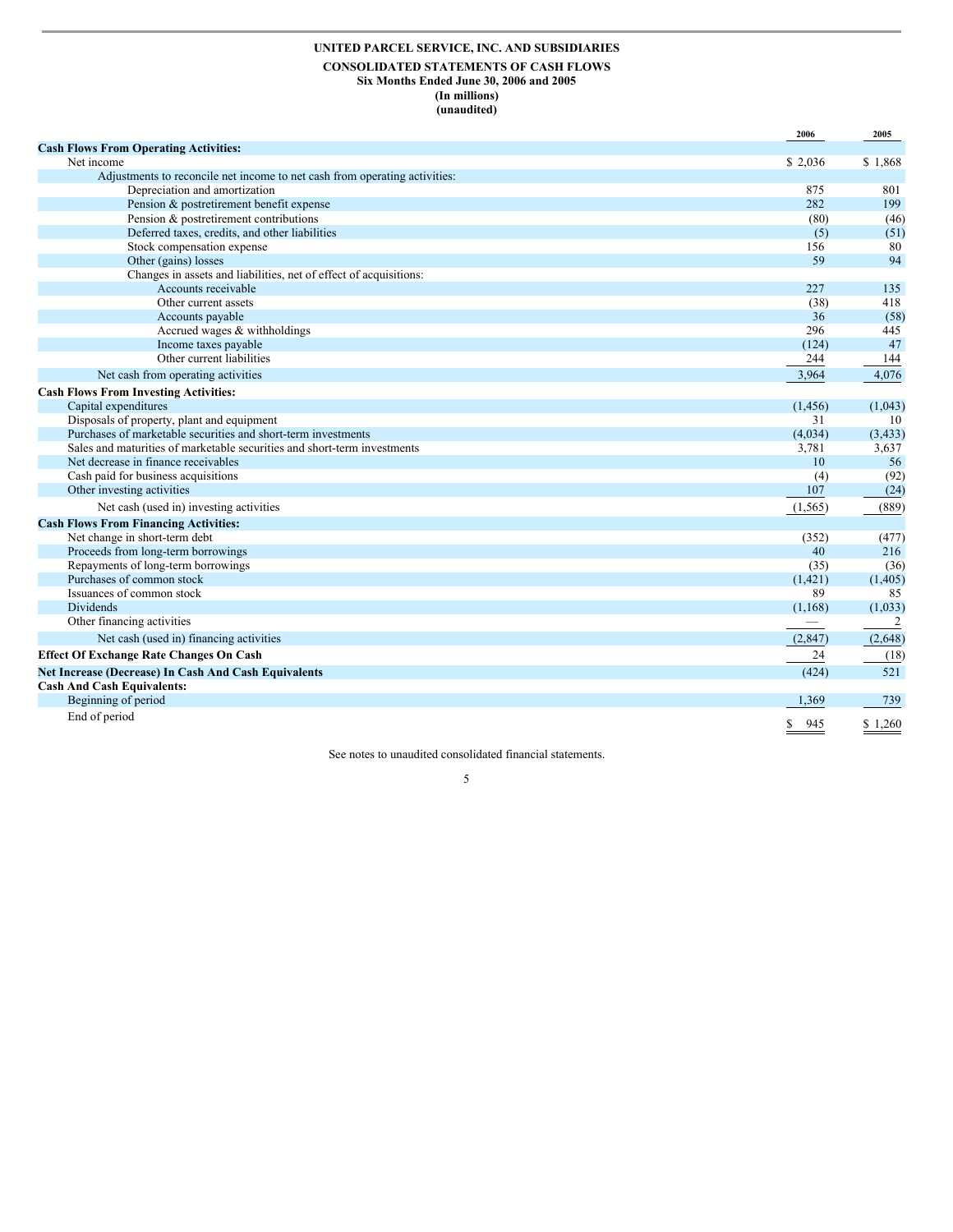#### **Note 1. Basis of Presentation**

In our opinion, the accompanying interim, unaudited, consolidated financial statements contain all adjustments (consisting of normal recurring accruals) necessary to present fairly our financial position as of June 30, 2006, our results of operations for the three and six months ended June 30, 2006 and 2005, and cash flows for the six months ended June 30, 2006 and 2005. The results reported in these consolidated financial statements should not be regarded as necessarily indicative of results that may be expected for the entire year. The interim consolidated financial statements should be read in conjunction with the audited consolidated financial statements and notes thereto included in our Annual Report on Form 10-K for the year ended December 31, 2005.

For interim consolidated financial statement purposes, we compute our tax provision on the basis of our estimated annual effective income tax rate, and provide for accruals under our various employee benefit plans for each three month period based on one quarter of the estimated annual expense.

Certain prior period amounts have been reclassified to conform to the current period presentation.

#### **Note 2. Stock-Based Compensation**

In December 2004, the Financial Accounting Standards Board ("FASB") issued Statement No. 123 (revised 2004), "Share-Based Payment" ("FAS 123(R)"), which replaces FAS 123 and supercedes APB 25. FAS 123(R) requires all share-based awards to employees, including grants of employee stock options, to be measured based on their fair values and expensed over the period during which an employee is required to provide service in exchange for the award (the vesting period). We had previously adopted the fair value recognition provisions of the original FAS 123, prospectively for all new stock compensation awards granted to employees subsequent to January 1, 2003. FAS 123(R) was effective beginning with the first interim or annual period after June 15, 2005; the Securities and Exchange Commission ("SEC") deferred the effective date, and as a result, we adopted FAS 123(R) on January 1, 2006 using the modified prospective method. On that date, there were no unvested stock options or other forms of employee stock compensation issued prior to January 1, 2003, and thus all unvested stock-based awards were being expensed. A comparison of reported net income for the six months ended June 30, 2006 and 2005, and pro-forma net income for the six months ended June 30, 2005, including the effects of expensing stock-based awards, is as follows (in millions, except per share amounts):

|                                                                                           |         | For the three<br>months ended<br><b>June 30,</b> |         | For the six<br>months ended<br><b>June 30,</b> |
|-------------------------------------------------------------------------------------------|---------|--------------------------------------------------|---------|------------------------------------------------|
|                                                                                           | 2006    | 2005                                             | 2006    | 2005                                           |
| Net income                                                                                | \$1,061 | \$986                                            | \$2,036 | \$1,868                                        |
| Add: Stock-based employee compensation expense included in net income, net of tax effects | 57      | 29                                               | 101     | 55                                             |
| Less: Total pro forma stock-based employee compensation expense, net of tax effects       | (57)    | (31)                                             | (101)   | (63)                                           |
| Pro forma net income                                                                      | \$1,061 | \$984                                            | \$2,036 | \$1,860                                        |
| Basic earnings per share                                                                  |         |                                                  |         |                                                |
| As reported                                                                               | \$0.98  | \$0.88                                           | \$1.87  | \$1.67                                         |
| Pro forma                                                                                 | \$0.98  | \$0.88                                           | \$1.87  | \$1.66                                         |
| Diluted earnings per share                                                                |         |                                                  |         |                                                |
| As reported                                                                               | \$0.97  | \$0.88                                           | \$1.86  | \$1.66                                         |
| Pro forma                                                                                 | \$0.97  | \$0.88                                           | \$1.86  | \$1.66                                         |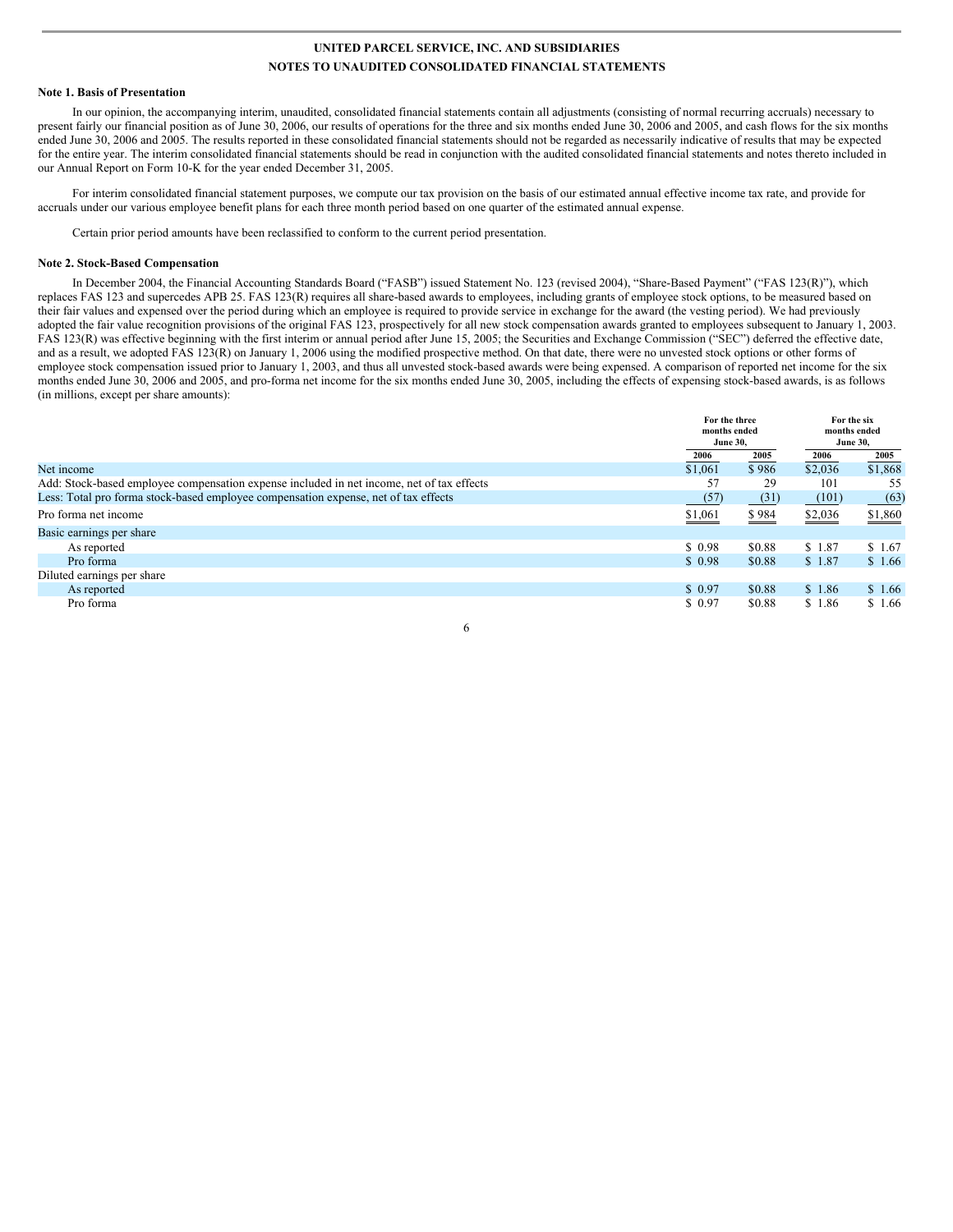We issue employee share-based awards under the UPS Incentive Compensation Plan (the "Plan") that are subject to specific vesting conditions; generally, the awards cliff vest or vest ratably over a five year period, "the nominal vesting period," or at the date the employee retires (as defined by the plan), if earlier. For awards that specify an employee vests in the award upon retirement, we account for the awards using the nominal vesting period approach. Under this approach, we record compensation expense over the nominal vesting period. If the employee retires before the end of the nominal vesting period, any remaining unrecognized compensation expense is recorded at the date of retirement.

Upon our adoption of FAS 123(R), we revised our approach to apply the non-substantive vesting period approach to all new share-based compensation awards. Under this approach, compensation cost is recognized immediately for awards granted to retirement-eligible employees, or over the period from the grant date to the date retirement eligibility is achieved, if that is expected to occur during the nominal vesting period. We continue to apply the nominal vesting period approach for any awards granted prior to January 1, 2006, and for the remaining portion of the then unvested outstanding awards.

If we had accounted for all share-based compensation awards granted prior to January 1, 2006 under the non-substantive vesting period approach, the impact to our net income and earnings per share would have been immaterial for all prior periods. The adoption of the non-substantive vesting period approach is expected to reduce 2006 net income by an estimated \$29 million, or \$0.03 per diluted share, based on share-based awards that we anticipate granting in 2006.

#### *Incentive Compensation Plan*

The Plan permits the grant of nonqualified stock options, incentive stock options, stock appreciation rights, restricted stock, performance shares, performance units, and management incentive awards to eligible employees. The number of shares reserved for issuance under the Plan is 112 million, with the number of shares reserved for issuance as restricted stock limited to 34 million. As of June 30, 2006, management incentive awards, restricted stock, stock options, restricted performance units, and restricted stock units had been granted under the Incentive Compensation Plan.

#### *Management Incentive Awards & Restricted Stock Units*

Persons earning the right to receive management incentive awards are determined annually by the Compensation Committee of the UPS Board of Directors. Our management incentive awards program provides that half of the annual management incentive award, with certain exceptions, be made in restricted stock units ("RSUs"), which generally vest over a five-year period. The other half of the award is in the form of cash or unrestricted shares of Class A common stock and is fully vested at the time of grant. These management incentive awards are generally granted in the fourth quarter of each year.

Upon vesting, RSUs result in the issuance of the equivalent number of UPS Class A common shares after required tax withholdings. Except in the case of death, disability, or retirement, RSUs granted for our management incentive awards generally vest over a five year period with approximately 20% of the award vesting at each anniversary date of the grant. The entire grant is expensed on a straight-line basis over the requisite service period. All RSUs granted are subject to earlier cancellation or vesting under certain conditions. Dividends earned on management incentive award RSUs are reinvested in additional RSUs at each dividend payable date.

We also award RSUs in conjunction with our long-term incentive performance awards program to certain eligible employees. The RSUs ultimately granted under the long-term incentive performance award will be based upon the achievement of certain performance measures, including growth in consolidated revenue, operating return on invested capital, and consolidated earnings, each year during the three year performance award cycle.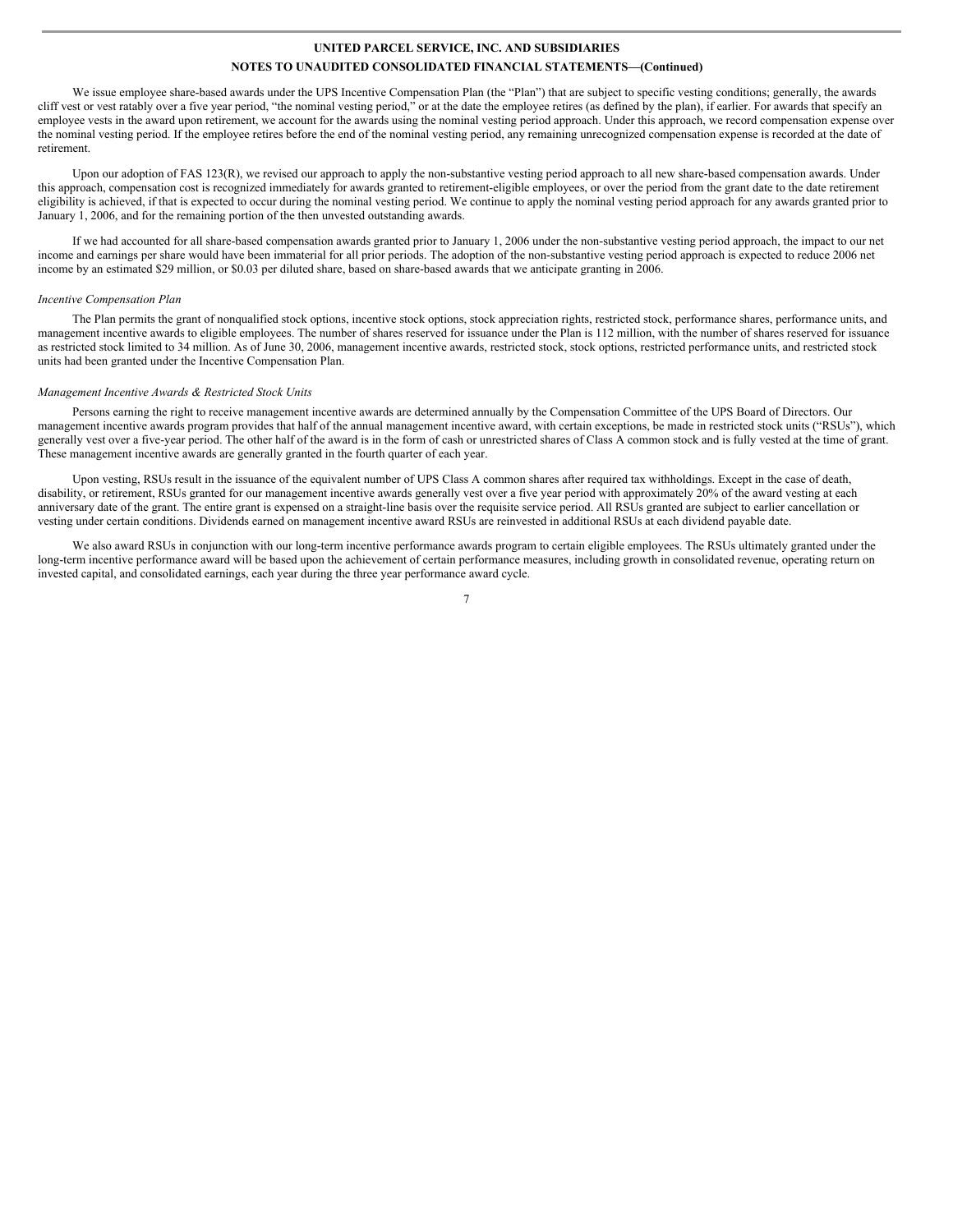As of June 30, 2006, we had the following RSUs outstanding, including reinvested dividends:

|                                | <b>Shares</b><br>(in thousands) | Weighted<br>Average<br>Remaining<br>Contractual<br>Term<br>(in years) | Aggregate<br>Intrinsic<br>Value<br>(in millions) |
|--------------------------------|---------------------------------|-----------------------------------------------------------------------|--------------------------------------------------|
| Outstanding at January 1, 2006 | 5,108                           | $-$                                                                   | _                                                |
| Vested                         | (2)                             | $\sim$                                                                |                                                  |
| Granted                        | $\overline{\phantom{a}}$        |                                                                       |                                                  |
| <b>Reinvested Dividends</b>    | 50                              | _                                                                     | __                                               |
| Forfeited / Expired            | (150)                           | $-$                                                                   | _                                                |
| Outstanding at June 30, 2006   | 5,006                           | 2.33                                                                  | 397                                              |
| RSUs Expected to Vest          | 4,899                           | 2.30                                                                  | 389                                              |
|                                |                                 |                                                                       |                                                  |

No RSUs were granted during the first six months of 2006 or 2005. As of June 30, 2006, there was \$306 million of total unrecognized compensation cost related to nonvested RSUs. That cost is expected to be recognized over a weighted average period of 4 years and 4 months.

#### *Nonqualified Stock Options*

We maintain fixed stock option plans, under which options are granted to purchase shares of UPS Class A common stock. Stock options granted in connection with the Plan must have an exercise price at least equal to the New York Stock Exchange ("NYSE") closing price of UPS class B common stock on the date the option is granted.

Persons earning the right to receive stock options are determined each year by the Compensation Committee. Except in the case of death, disability, or retirement, options granted under the Plan are generally exercisable three to five years from the date of grant and before the expiration of the option 10 years after the date of grant. All options granted are subject to earlier cancellation or exercise under certain conditions. Option holders may exercise their options via the tender of cash or Class A common stock, and new Class A shares are issued upon exercise. Options granted to eligible employees will generally be granted annually during the second quarter of each year at the discretion of the Compensation Committee.

The following is an analysis of options to purchase shares of Class A common stock issued and outstanding:

|                                | <b>Shares</b><br>(in thousands) | Weighted<br>Average<br>Exercise<br>Price | Weighted<br>Average<br>Remaining<br>Contractual<br>Term<br>(in years) | Aggregate<br>Intrinsic<br>Value<br>(in millions) |
|--------------------------------|---------------------------------|------------------------------------------|-----------------------------------------------------------------------|--------------------------------------------------|
| Outstanding at January 1, 2006 | 18.734                          | \$61.84                                  | _                                                                     |                                                  |
| Exercised                      | (1,335)                         | 56.64                                    | __                                                                    |                                                  |
| Granted                        | 2,433                           | 80.88                                    | _                                                                     |                                                  |
| Forfeited / Expired            | (119)                           | 66.86                                    | __                                                                    |                                                  |
| Outstanding at June 30, 2006   | 19,713                          | \$64.51                                  | 6.68                                                                  | 297                                              |
| Exercisable at June 30, 2006   | 9,551                           | \$57.22                                  | 4.93                                                                  | 212                                              |
| Options Expected to Vest       | 9,693                           | \$71.16                                  | 8.28                                                                  | -83                                              |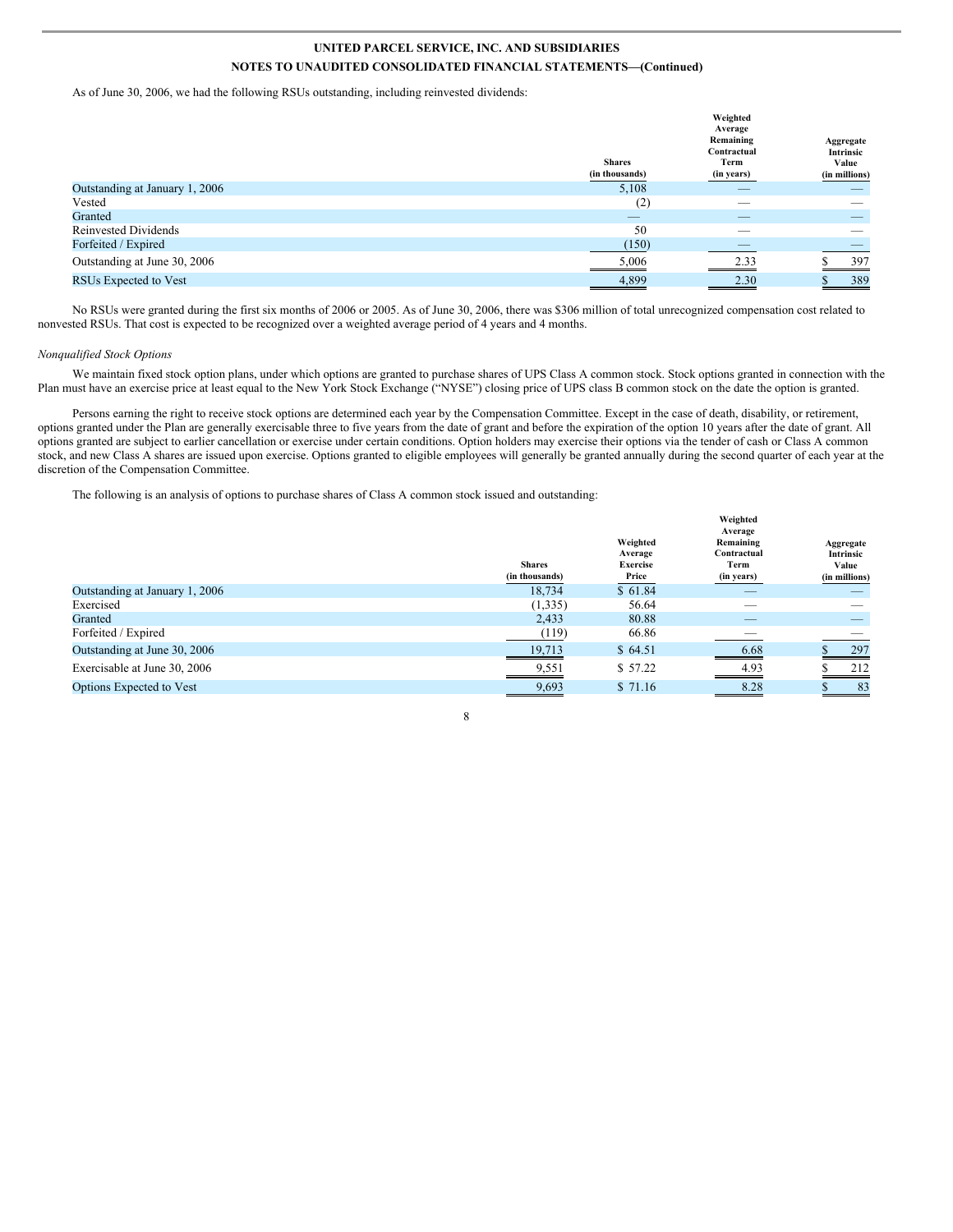The fair value of each option grant is estimated using the Black-Scholes option pricing model. The weighted-average assumptions used, by year, and the calculated weighted average fair values of options are as follows:

| <b>Six Months Ended</b><br><b>June 30.</b> |         |
|--------------------------------------------|---------|
| 2006                                       | 2005    |
| 1.80%                                      | 1.60%   |
| 5.13%                                      | 4.18%   |
|                                            |         |
| 18.42%                                     | 18.21%  |
| \$21.05                                    | \$17.33 |
|                                            |         |

Expected volatilities are based on the historical returns on our stock and an index of peer companies. The expected dividend yield is based on the recent historical dividend yields for our stock, taking into account changes in dividend policy. The risk-free interest rate is based on the term structure of interest rates at the time of the option grant. The expected life represents an estimate of the period of time options are expected to remain outstanding.

We received cash of \$24 and \$13 million during the six months ended June 30, 2006 and 2005 from option holders resulting from the exercise of stock options. We received a tax benefit of \$8 and \$4 million during the six months ended June 30, 2006 and 2005 from the exercise of stock options. The adoption of FAS 123(R) required us to change the statement of cash flow classification of these tax benefits. As a result, in our consolidated statements of cash flows, we reclassified the \$4 million tax benefit in the first six months of 2005 as cash from financing activities rather than cash from operating activities.

The total intrinsic value of options exercised during the six months ended June 30, 2006 and 2005 was \$31 and \$15 million, respectively. As of June 30, 2006, there was \$116 million of total unrecognized compensation cost related to nonvested options. That cost is expected to be recognized over a weighted average period of 3 years and 9 months.

#### *Restricted Performance Units*

Beginning in 2003, we issued restricted performance units ("RPUs") under the Plan. Upon vesting, RPUs result in the issuance of the equivalent number of UPS Class A common shares after required tax withholdings. Persons earning the right to receive RPUs are determined each year by the Compensation Committee. Except in the case of death, disability, or retirement, RPUs vest five years after the date of grant. All RPUs granted are subject to earlier cancellation or vesting under certain conditions. Dividends earned on RPUs are reinvested in additional restricted performance units at each dividend payable date. RPUs also allow for 10% bonus shares to be issued if certain companywide performance goals are attained in the year of vesting. RPUs granted to eligible employees will generally be granted annually during the second quarter of each year at the discretion of the Compensation Committee.

 $\overline{Q}$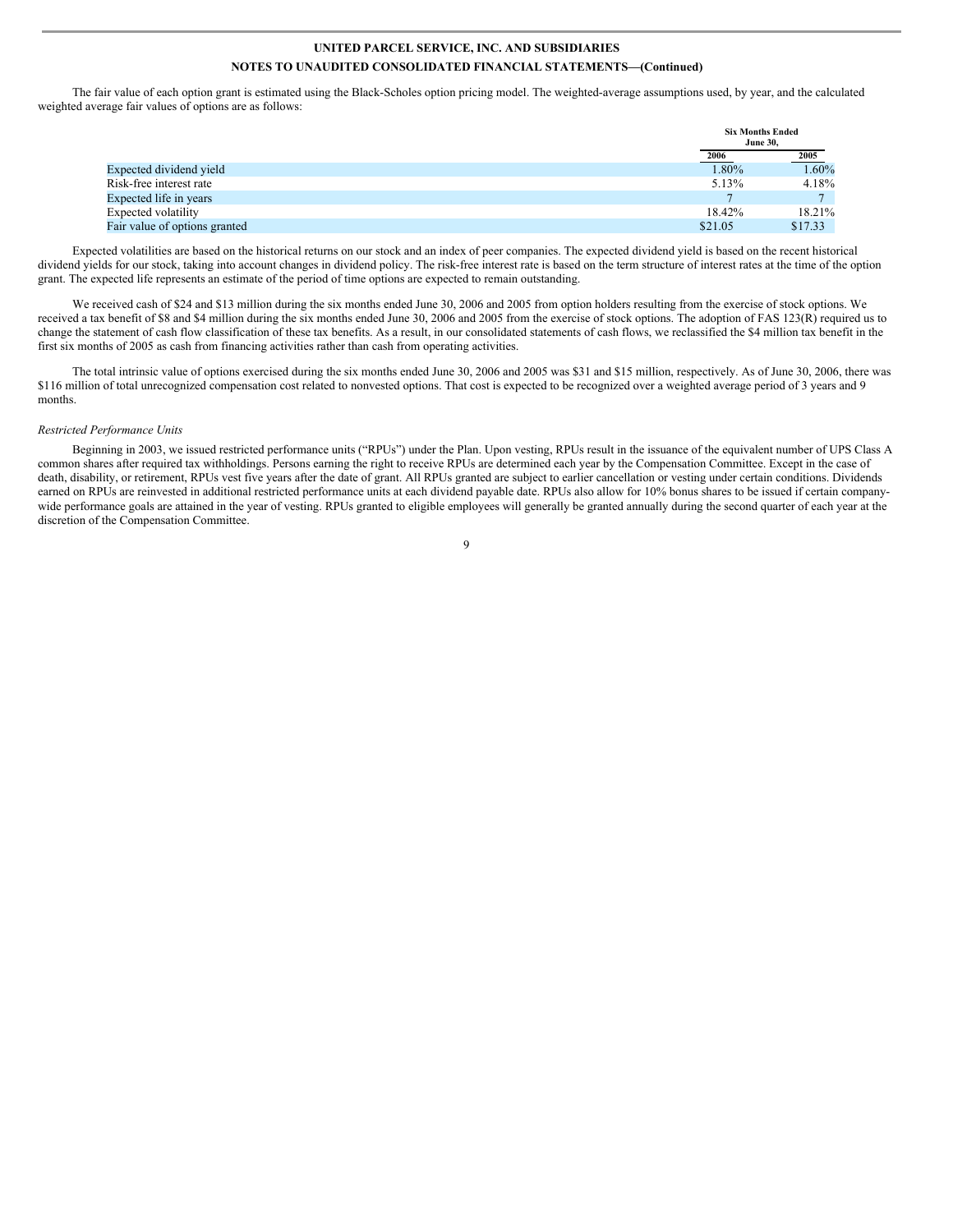As of June 30, 2006, we had the following RPUs outstanding, including reinvested dividends:

|                                | <b>Shares</b><br>(in thousands) | Weighted<br>Average<br>Remaining<br>Contractual<br>Term<br>(in years) | Aggregate<br>Intrinsic<br>Value<br>(in millions) |
|--------------------------------|---------------------------------|-----------------------------------------------------------------------|--------------------------------------------------|
| Outstanding at January 1, 2006 | 3,264                           |                                                                       |                                                  |
| Vested                         | (2)                             | __                                                                    |                                                  |
| Granted                        | 990                             | _                                                                     |                                                  |
| <b>Reinvested Dividends</b>    | 46                              |                                                                       |                                                  |
| Forfeited / Expired            | (31)                            |                                                                       |                                                  |
| Outstanding at June 30, 2006   | 4,267                           | 3.29                                                                  | 339                                              |
| <b>RPUs Expected to Vest</b>   | 4,065<br>_____                  | 3.26                                                                  | 323                                              |

As of June 30, 2006, there was \$208 million of total unrecognized compensation cost related to nonvested RPUs. That cost is expected to be recognized over a weighted average period of 3 years and 9 months.

#### *Discounted Employee Stock Purchase Plan*

We maintain an employee stock purchase plan for all eligible employees. Under the plan, shares of UPS Class A common stock may be purchased at quarterly intervals at 90% of the lower of the NYSE closing price of UPS Class B common stock on the first or the last day of each quarterly period. Employees purchased 1.0 and 0.9 million shares at average prices of \$65.24 and \$67.18 per share during the six months ended June 30, 2006 and 2005, respectively. Compensation cost is measured for the fair value of employees' purchase rights under our discounted employee stock purchase plan using the Black-Scholes option pricing model. The weighted average assumptions used and the calculated weighted average fair value of employees' purchase rights granted, are as follows:

|                                                 | <b>Six Months</b> |         |
|-------------------------------------------------|-------------------|---------|
|                                                 | Ended             |         |
|                                                 | <b>June 30,</b>   |         |
|                                                 | 2006              | 2005    |
| Expected dividend yield                         | 1.71%             | 1.48%   |
| Risk-free interest rate                         | 4.29%             | 2.52%   |
| Expected life in years                          | 0.25              | 0.25    |
| Expected volatility                             | 15.85%            | 15.12%  |
| Weighted average fair value of purchase rights* | \$10.16           | \$10.00 |

**Six Months**

#### \* Includes the 10% discount from the market price.

Expected volatilities are based on the historical price volatility on our publicly-traded Class B shares. The expected dividend yield is based on the recent historical dividend yields for our stock, taking into account changes in dividend policy. The risk-free interest rate is based on the term structure of interest rates on U.S. Treasury securities at the time of the option grant. The expected life represents the three month option period applicable to the purchase rights.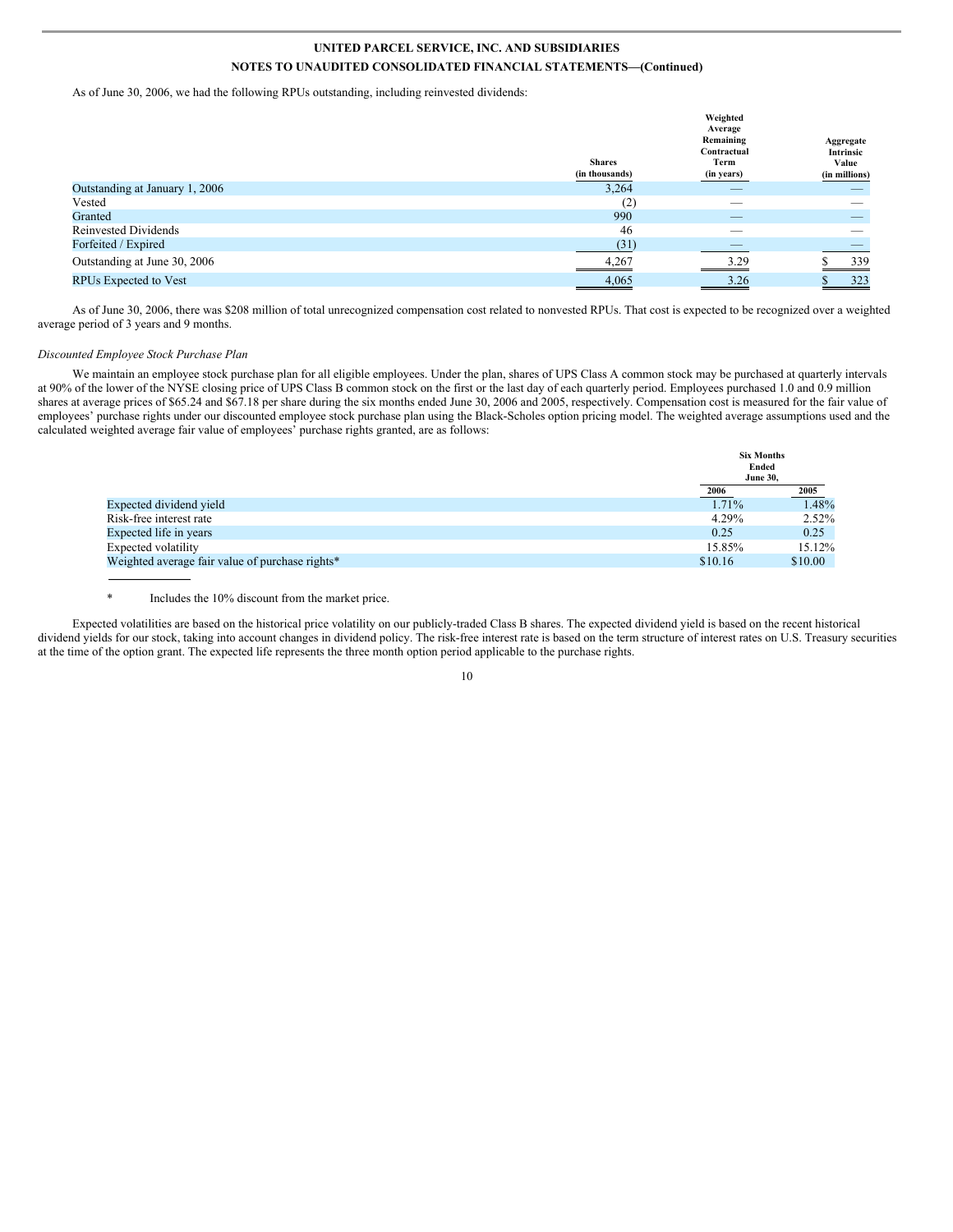#### **Note 3. New Accounting Pronouncements**

In June 2006, the FASB issued FASB Interpretation No. 48 "Accounting for Uncertainty in Income Taxes (an interpretation of FASB Statement No. 109)" which is effective for fiscal years beginning after December 15, 2006. This interpretation was issued to clarify the accounting for uncertainty in income taxes recognized in the financial statements by prescribing a recognition threshold and measurement attribute for tax positions taken or expected to be taken in a tax return. We are currently evaluating the potential impact of this interpretation.

#### **Note 4. Marketable Securities and Short-Term Investments**

The following is a summary of marketable securities and short-term investments at June 30, 2006 and December 31, 2005 (in millions):

|                                                        | Cost      | <b>Unrealized</b><br>Gains | <b>Unrealized</b><br>Losses | <b>Estimated</b><br><b>Fair Value</b> |
|--------------------------------------------------------|-----------|----------------------------|-----------------------------|---------------------------------------|
| June 30, 2006                                          |           |                            |                             |                                       |
| U.S. government & agency securities                    | \$ 382    | S                          | S<br>5                      | \$<br>377                             |
| U.S. mortgage & asset-backed securities                | 522       |                            | 8                           | 514                                   |
| U.S. corporate securities                              | 394       |                            | 6                           | 388                                   |
| U.S. state and local municipal securities              | 198       |                            |                             | 198                                   |
| Other debt securities                                  | 3         |                            |                             | 3                                     |
| Total debt securities                                  | 1,499     |                            | 19                          | 1,480                                 |
| Common equity securities                               | 42        | 11                         | 3                           | 50                                    |
| Preferred equity securities                            | 370       |                            |                             | 375                                   |
| Current marketable securities & short-term investments | 1,911     | 16                         | 22                          | 1,905                                 |
| Non-current common equity securities                   | 24        |                            |                             | 31                                    |
| Total marketable securities & short-term investments   | \$1,935   | 23                         | 22                          | 1,936<br>S.                           |
|                                                        |           | <b>Unrealized</b>          | Unrealized                  | <b>Estimated</b>                      |
|                                                        | Cost      | Gains                      | Losses                      | <b>Fair Value</b>                     |
| <b>December 31, 2005</b>                               |           |                            |                             |                                       |
| U.S. government & agency securities                    | S.<br>400 | S                          | \$.<br>3                    | 398<br>\$                             |
| U.S. mortgage & asset-backed securities                | 393       |                            | 5                           | 389                                   |
| U.S. corporate securities                              | 425       |                            |                             | 421                                   |
| U.S. state and local municipal securities              | 70        |                            |                             | 70                                    |
| Other debt securities                                  | 2         |                            |                             | $\overline{2}$                        |
| Total debt securities                                  | 1,290     | $\overline{2}$             | 12                          | 1,280                                 |
| Common equity securities                               | 42        | 19                         |                             | 61                                    |
| Preferred equity securities                            | 331       |                            |                             | 331                                   |
| Current marketable securities & short-term investments | 1,663     | 21                         | 12                          | 1,672                                 |
| Non-current common equity securities                   | 21        |                            |                             | 28                                    |

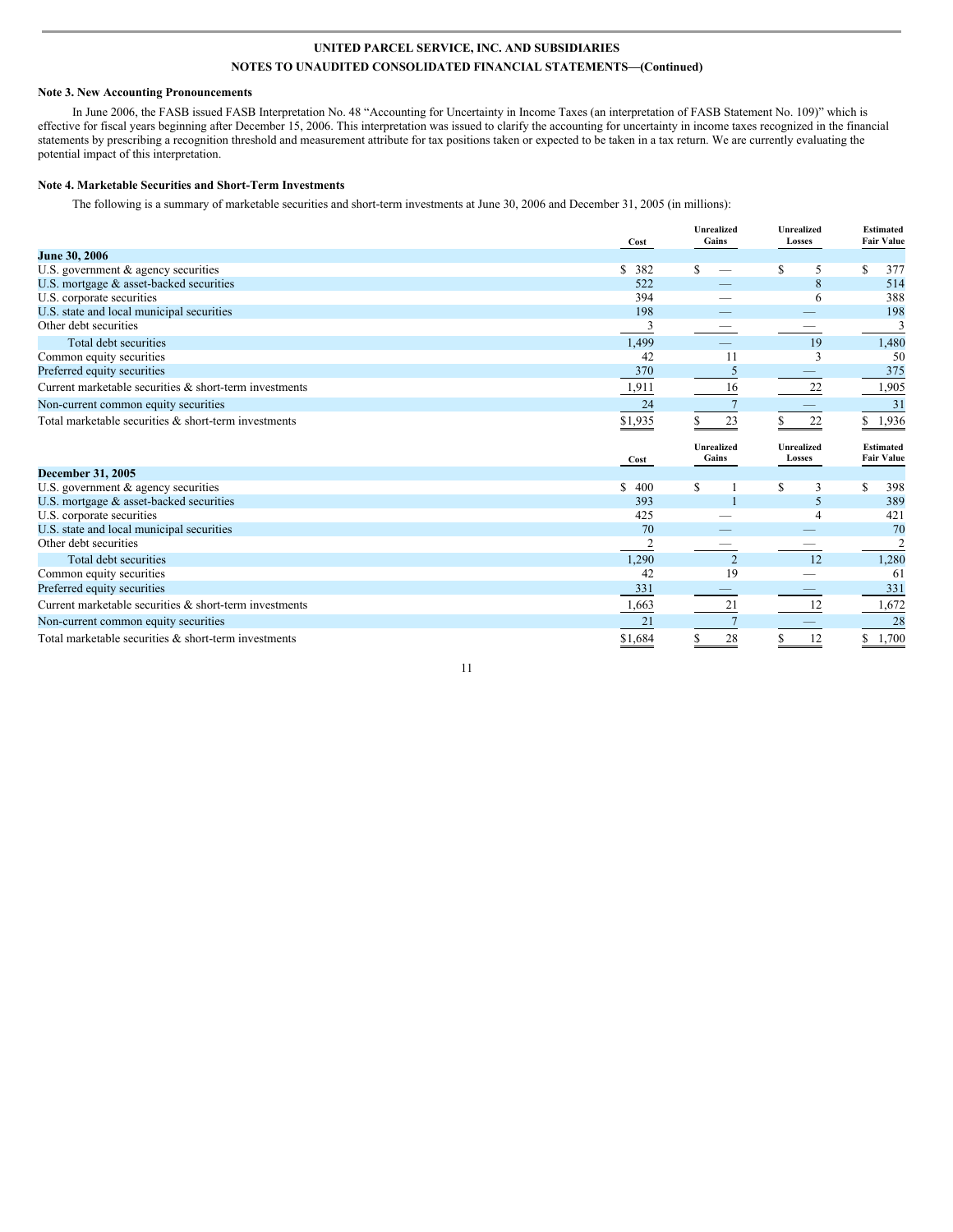The amortized cost and estimated fair value of marketable securities and short-term investments at June 30, 2006, by contractual maturity, are shown below (in millions). Actual maturities may differ from contractual maturities because the issuers of the securities may have the right to prepay obligations without prepayment penalties.

|                                          |          | <b>Estimated</b>  |
|------------------------------------------|----------|-------------------|
|                                          | Cost     | <b>Fair Value</b> |
| Due in one year or less                  | 138<br>S | 136               |
| Due after one year through three years   | 597      | 589               |
| Due after three years through five years | 97       | 96                |
| Due after five years                     | 667      | 659               |
|                                          | 1,499    | 1,480             |
| Equity securities                        | 436      | 456               |
|                                          | \$1,935  | 1.936             |

### **Note 5. Property, Plant and Equipment**

Property plant and equipment as of June 30, 2006 and December 31, 2005 consists of the following (in millions):

|                                                        | <b>June 30,</b><br>2006 | December 31,<br>2005 |
|--------------------------------------------------------|-------------------------|----------------------|
| Vehicles                                               | \$4,466                 | 4,286                |
| Aircraft (including aircraft under capitalized leases) | 12,888                  | 12,289               |
| Land                                                   | 984                     | 968                  |
| <b>Buildings</b>                                       | 2,583                   | 2,404                |
| Leasehold improvements                                 | 2,412                   | 2,469                |
| Plant equipment                                        | 5,072                   | 4,982                |
| Technology equipment                                   | 1.666                   | 1,639                |
| Equipment under operating lease                        | 108                     | 87                   |
| Construction-in-progress                               | 497                     | 433                  |
|                                                        | 30,676                  | 29,557               |
| Less: Accumulated depreciation and amortization        | (14, 773)               | (14, 268)            |
|                                                        | \$15,903                | 15,289               |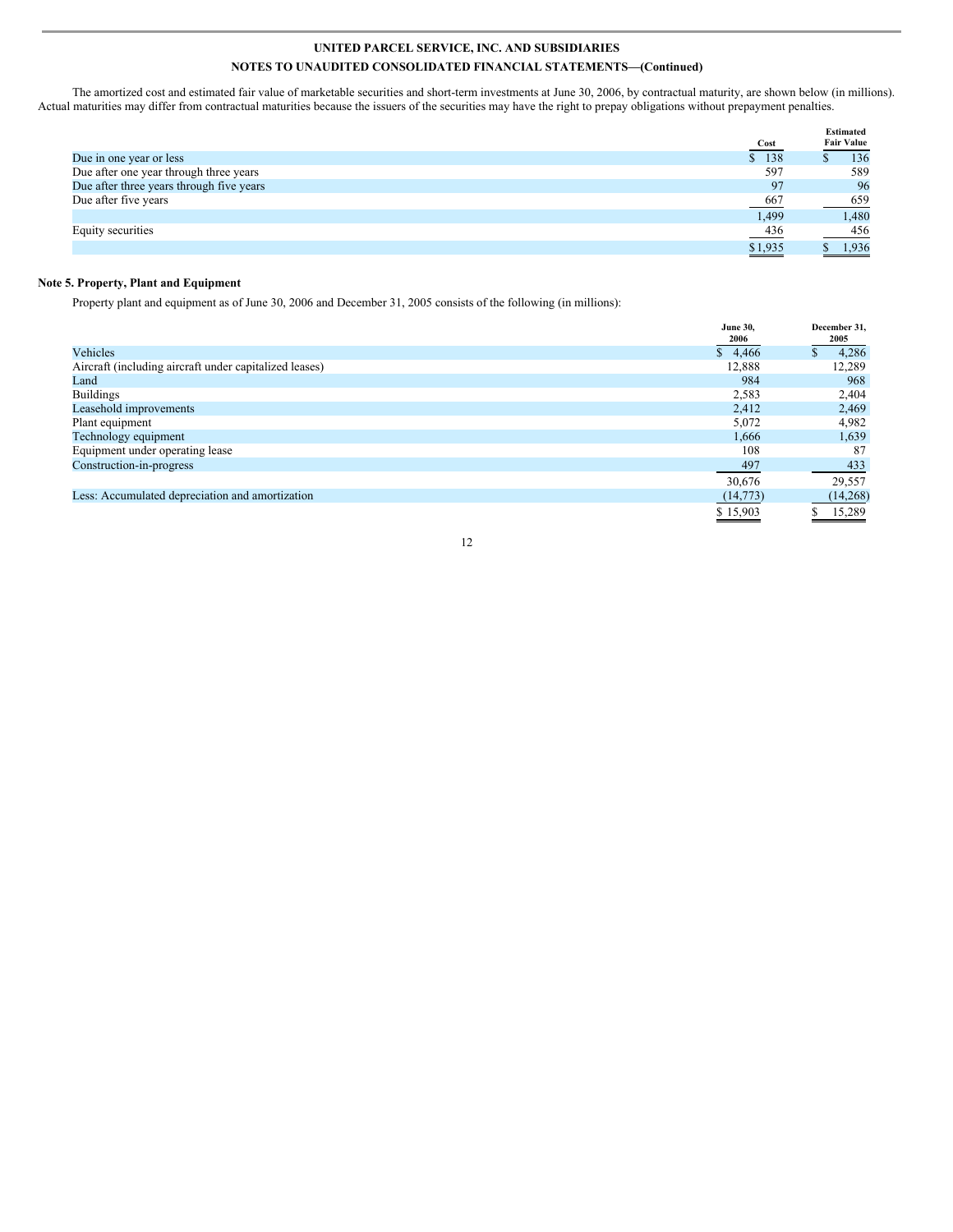#### **Note 6. Employee Benefit Plans**

Information about net periodic benefit cost for the pension and postretirement benefit plans is as follows for the three and six months ended June 30, 2006 and 2005 (in millions):

|                           |                | Three Months Ended June 30. |  |      |                                        |      |  |
|---------------------------|----------------|-----------------------------|--|------|----------------------------------------|------|--|
|                           |                | <b>Pension Benefits</b>     |  |      | <b>Postretirement Medical Benefits</b> |      |  |
|                           | 2006           | 2005                        |  | 2006 |                                        | 2005 |  |
| <b>Net Periodic Cost:</b> |                |                             |  |      |                                        |      |  |
| Service cost              | \$124          | S.<br>-89                   |  | 26   |                                        | 22   |  |
| Interest cost             | 188            | 145                         |  | 42   |                                        | 42   |  |
| Expected return on assets | (285)          | (222)                       |  | (10) |                                        | (9)  |  |
| Amortization of:          |                |                             |  |      |                                        |      |  |
| Transition obligation     |                |                             |  |      |                                        |      |  |
| Prior service cost        | $\Omega$       | 9                           |  | (2)  |                                        | (2)  |  |
| Actuarial (gain) loss     | 38             | 17                          |  |      |                                        | 8    |  |
| Settlements               |                |                             |  |      |                                        |      |  |
| Net periodic benefit cost | $\frac{\$}$ 75 | 39                          |  | 63   |                                        | -61  |  |

|                           |       | Six Months Ended June 30. |  |                                        |  |      |  |
|---------------------------|-------|---------------------------|--|----------------------------------------|--|------|--|
|                           |       | <b>Pension Benefits</b>   |  | <b>Postretirement Medical Benefits</b> |  |      |  |
|                           | 2006  | 2005                      |  | 2006                                   |  | 2005 |  |
| <b>Net Periodic Cost:</b> |       |                           |  |                                        |  |      |  |
| Service cost              | \$247 | \$177                     |  | 51                                     |  | 45   |  |
| Interest cost             | 375   | 290                       |  | 85                                     |  | 84   |  |
| Expected return on assets | (563) | (444)                     |  | (21)                                   |  | (19) |  |
| Amortization of:          |       |                           |  |                                        |  |      |  |
| Transition obligation     |       |                           |  | _                                      |  |      |  |
| Prior service cost        | 18    | 18                        |  | (4)                                    |  | (4)  |  |
| Actuarial (gain) loss     | 77    | 34                        |  | 14                                     |  | 16   |  |
| Settlements               |       |                           |  |                                        |  |      |  |
| Net periodic benefit cost | \$157 |                           |  | 125                                    |  | 122  |  |

During the first six months of 2006, we contributed \$41 and \$39 million to our pension and postretirement medical benefit plans, respectively. We expect to contribute \$1.162 billion and \$91 million over the remainder of the year to the pension and postretirement medical benefit plans, respectively.

#### **Note 7. Business Acquisitions**

In December 2004, we agreed with Sinotrans Air Transportation Development Co., Ltd. ("Sinotrans") to acquire direct control of the international express operations in 23 cities within China, and to purchase Sinotrans' interest in our current joint venture in China. The agreement will result in the payment of \$121 million to Sinotrans in 2005 and 2006. Since the inception of the agreement, we have paid a total of \$71 million, and have taken direct control of operations in all 23 locations. The operations being acquired are reported within our International Package reporting segment from the dates of acquisition.

In May 2005, we acquired Messenger Service Stolica S.A. ("Stolica"), one of the leading parcel and express delivery companies in Poland. Stolica's operating results are included in our International Package reporting segment from the date of acquisition.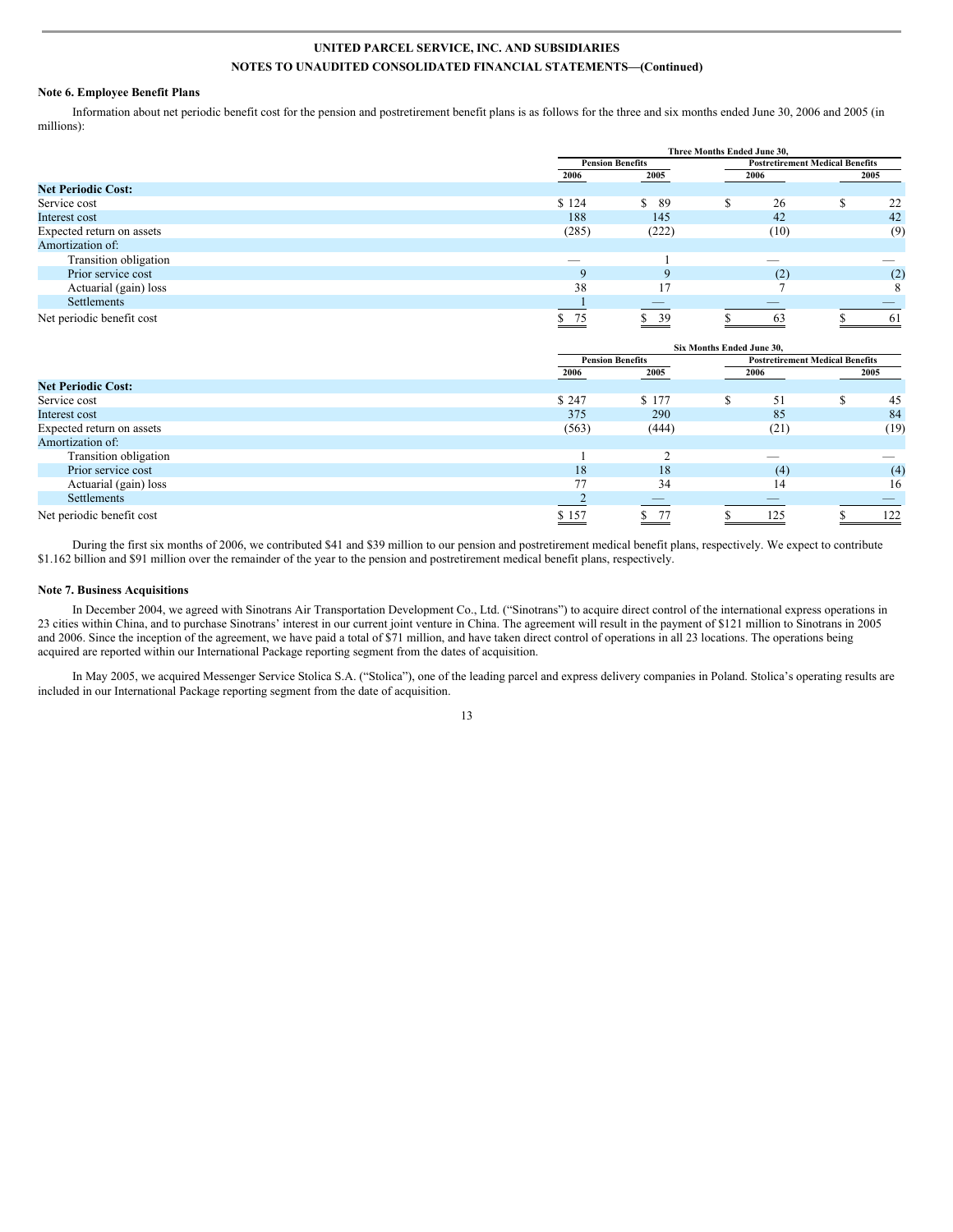In August 2005, we acquired Overnite Corporation ("Overnite") for approximately \$1.225 billion in cash. Overnite offers a variety of less-than-truckload and truckload services to more than 60,000 customers in North America. The operating results of Overnite, which is now known as UPS Freight, are included in our Supply Chain & Freight reporting segment from the date of acquisition.

In September 2005, we acquired Lynx Express Ltd. ("Lynx") for approximately \$68 million in cash. Lynx Express was one of the largest independent parcel carriers in the United Kingdom. Lynx also offers customers a broad suite of logistics and spare parts logistics services. The operating results of Lynx are included in our International Package reporting segment from the date of acquisition.

The results of operations of each acquired company are included in our statements of consolidated income from the date of acquisition. The purchase price allocations of acquired companies can be modified up to one year after the date of acquisition.

We are in the process of finalizing the third party appraisals for certain assets and liabilities to assist management in allocating the purchase price of Lynx to the individual assets acquired and liabilities assumed. This may result in adjustments to the carrying values of Lynx's recorded assets and liabilities, including the amount of any residual value allocated to goodwill. The preliminary allocation of the purchase price included in the current period balance sheet is based on the current best estimates of management and is subject to revision based on final determination of fair values of acquired assets and assumed liabilities. We anticipate the valuations and other studies will be completed prior to the anniversary dates of the acquisitions.

#### **Note 8. Goodwill, Intangibles, and Other Assets**

The following table indicates the allocation of goodwill by reportable segment as of June 30, 2006 and December 31, 2005 (in millions):

|                              | December 31,<br>2005     | Goodwill<br>Acquired     | Purchase<br>Accounting<br>Adjustments | Currencv/<br>Other       | <b>June 30,</b><br>2006 |
|------------------------------|--------------------------|--------------------------|---------------------------------------|--------------------------|-------------------------|
| Goodwill by Segment:         |                          |                          |                                       |                          |                         |
| U.S. Domestic Package        | $\overline{\phantom{0}}$ |                          | $\overline{\phantom{a}}$              | $\overline{\phantom{a}}$ | $\sim$                  |
| <b>International Package</b> | 290                      | $\overline{\phantom{a}}$ | (44)                                  | ∠                        | 248                     |
| Supply Chain & Freight       | 2,259                    |                          |                                       | 16                       | 2,291                   |
|                              | 2.549                    |                          | (32)                                  | 18                       | \$2,539                 |

The reduction in goodwill for the International Package segment was primarily the result of adjustments to the purchase price allocation of Lynx, while the increase in goodwill for the Supply Chain & Freight segment was primarily the result of adjustments to the purchase price allocation of Overnite. These acquisition transactions are described in Note 7.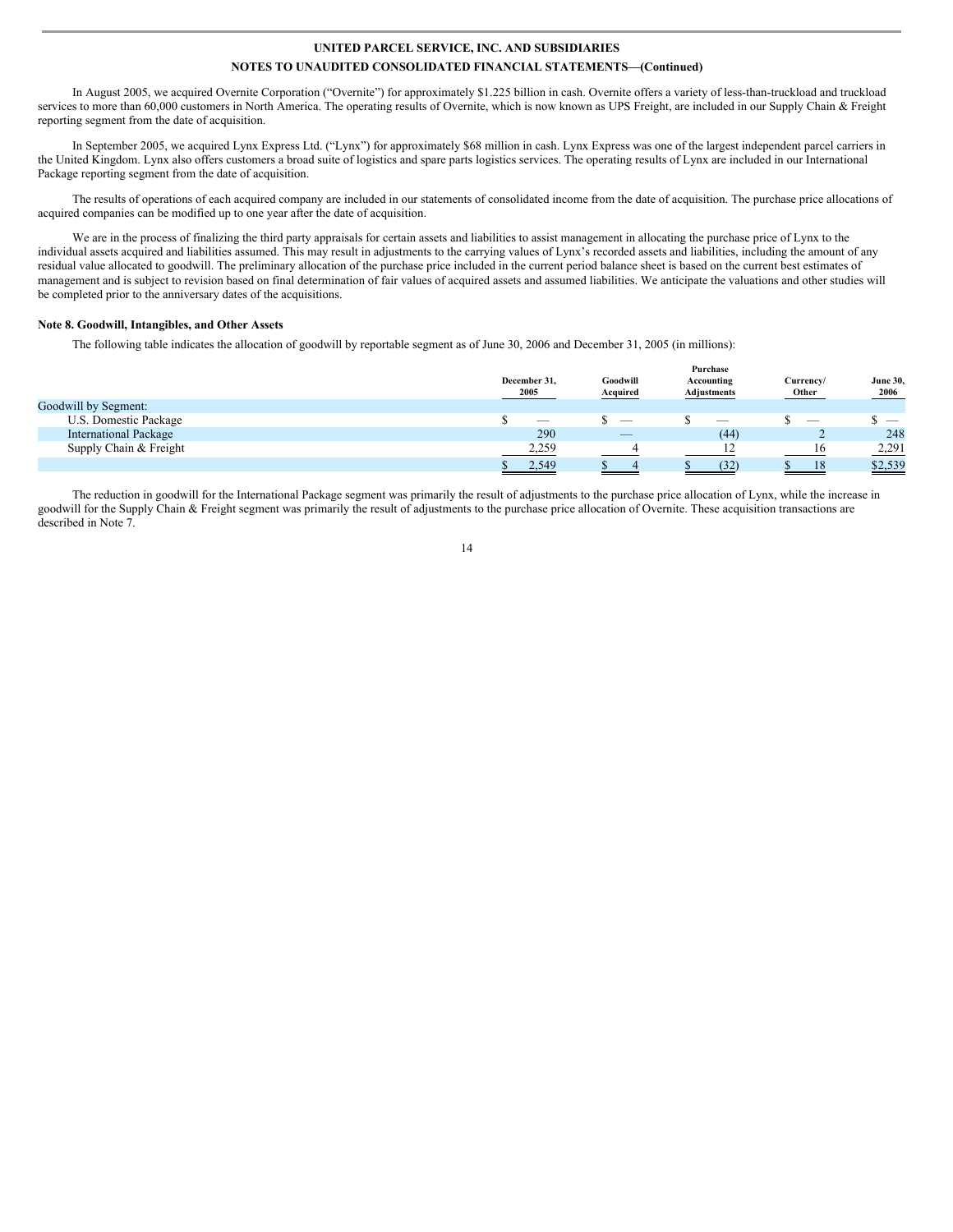The following is a summary of intangible assets as of June 30, 2006 and December 31, 2005 (in millions):

|                          | Trademarks.<br>Licenses, Patents,<br>and Other | Franchise<br><b>Rights</b> | Capitalized<br>Software | Intangible<br>Pension<br>Asset | <b>Total</b><br>Intangible<br><b>Assets</b> |
|--------------------------|------------------------------------------------|----------------------------|-------------------------|--------------------------------|---------------------------------------------|
| June 30, 2006:           |                                                |                            |                         |                                |                                             |
| Gross carrying amount    | 219                                            | 108<br>S.                  | 1,501<br>S.             | 13                             | \$1,841                                     |
| Accumulated amortization | (43)                                           | (26)                       | (1,035)                 |                                | (1,104)                                     |
| Net carrying value       | 176                                            | -82                        | 466                     |                                | \$737                                       |
| December 31, 2005:       |                                                |                            |                         |                                |                                             |
| Gross carrying amount    | 139                                            | 108<br>\$.                 | 1,391<br>S.             | 13                             | \$1,651                                     |
| Accumulated amortization | (31)                                           | (23)                       | (913)                   |                                | (967)                                       |
| Net carrying value       | 108                                            | 85                         | 478                     | 13                             | 684<br>and the control of the control of    |

Other assets as of June 30, 2006 and December 31, 2005 consist of the following (in millions):

|                                                                     | <b>June 30.</b>                                    | December 31. |
|---------------------------------------------------------------------|----------------------------------------------------|--------------|
|                                                                     | 2006<br><b>Contract Contract Contract Contract</b> | 2005         |
| Non-current finance receivables, net of allowance for credit losses | \$ 389                                             | 471          |
| Other non-current assets                                            | 1,383                                              | 294          |
|                                                                     | \$1,772                                            | .765         |

#### **Note 9. Deferred Taxes, Credits and Other Liabilities**

Deferred taxes, credits and other liabilities as of June 30, 2006 and December 31, 2005 consist of the following (in millions):

|                                           | <b>June 30,</b><br><b>2006</b> | December 31,<br>2005 |
|-------------------------------------------|--------------------------------|----------------------|
| Deferred income taxes                     | \$3,505                        | 3.425                |
| Insurance reserves                        | 1.440                          | 1,354                |
| Accrued pension cost                      | 341                            | 750                  |
| Other credits and non-current liabilities | 1,109                          | 1.153                |
|                                           | \$6,395                        | 6.682                |

### **Note 10. Legal Proceedings, Contingencies and Commitments**

We are a defendant in a number of lawsuits filed in state and federal courts containing various class-action allegations under state wage-and-hour laws. In one of these cases, Marlo v. UPS, which has been certified as a class action in a California federal court, plaintiffs allege that they improperly were denied overtime, and seek penalties for missed meal and rest periods, and interest and attorneys' fees. Plaintiffs purport to represent a class of 1,200 full-time supervisors. The court granted Summary Judgment in favor of UPS on all claims and plaintiffs have appealed.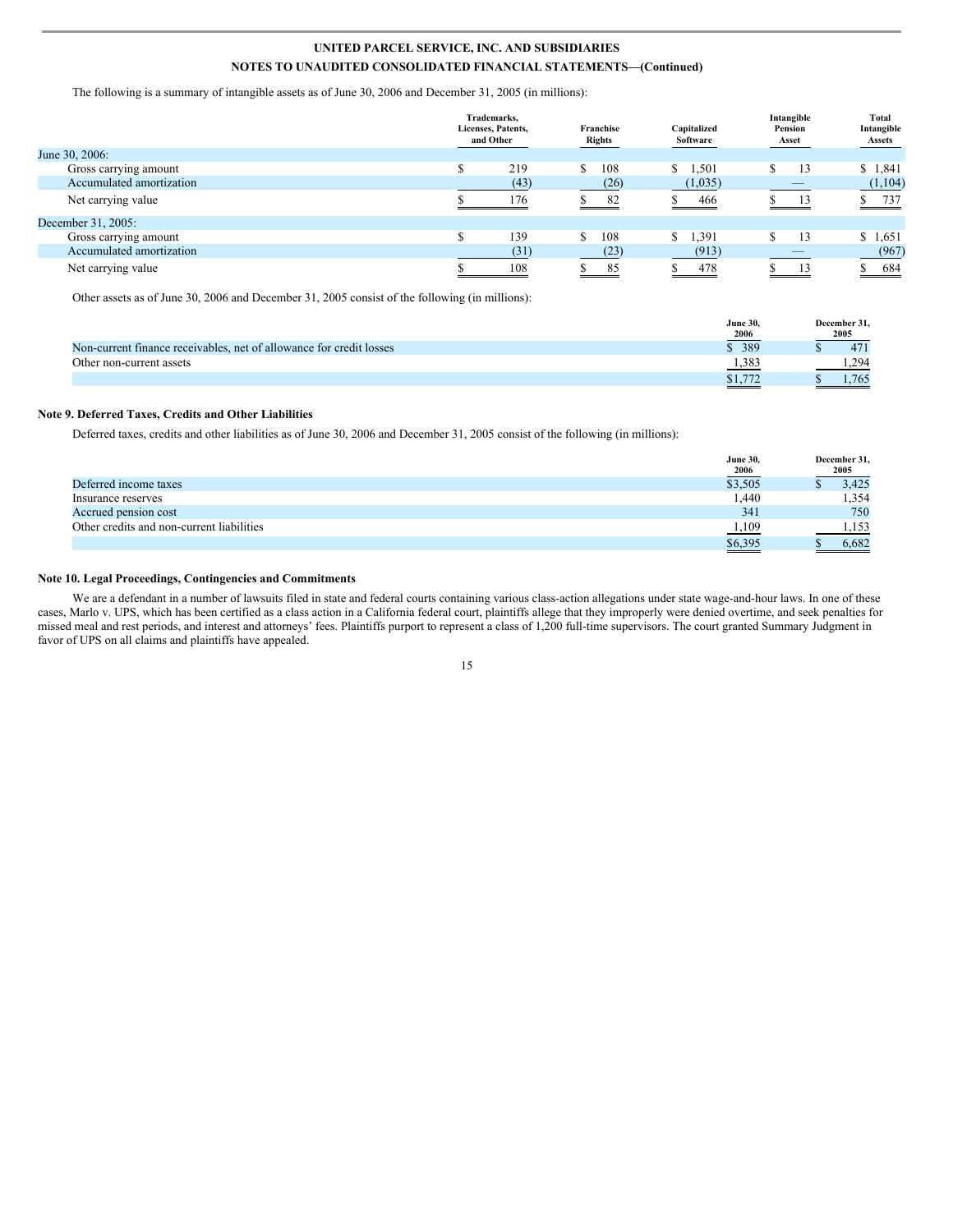In another case, Cornn v. UPS, which has been certified as a class action in a California federal court, plaintiffs allege that they were improperly denied wages and/or overtime and meal and rest periods. Plaintiffs purport to represent a class of approximately 20,000 drivers and seek back wages, penalties, interest and attorneys' fees.

We have denied any liability with respect to these claims and intend to vigorously defend ourselves in these cases. At this time, we have not determined the amount of any liability that may result from these matters or whether such liability, if any, would have a material adverse effect on our financial condition, results of operations, or liquidity.

We have been named as a defendant in four putative class action lawsuits filed in federal courts between March and June 2006, alleging a conspiracy relating to certain surcharges that a number of air cargo carriers imposed. We were not named as a defendant in at least seventy-six related cases that make similar allegations. These cases likely will be consolidated in a Multi-District Litigation proceeding pending in the United States District Court for the Eastern District of New York. In addition, in July 2006, we were named as a defendant in a comparable lawsuit filed in the Ontario (Canada) Superior Court of Justice. We intend to vigorously defend ourselves in these cases.

In addition, we are a defendant in various other lawsuits that arose in the normal course of business. We believe that the eventual resolution of these cases will not have a material adverse effect on our financial condition, results of operations, or liquidity.

We participate in a number of trustee-managed multi-employer pension and health and welfare plans for employees covered under collective bargaining agreements. Several factors could result in potential funding deficiencies which could cause us to make significantly higher future contributions to these plans, including unfavorable investment performance, changes in demographics, and increased benefits to participants. At this time, we are unable to determine the amount of additional future contributions, if any, or whether any material adverse effect on our financial condition, results of operations, or liquidity would result from our participation in these plans.

As of December 31, 2005, we had approximately 241,000 employees employed under a national master agreement and various supplemental agreements with local unions affiliated with the International Brotherhood of Teamsters ("Teamsters"). These agreements run through July 31, 2008. In June 2006, we announced that we will begin formal negotiations in the third quarter with the Teamsters on a new agreement. We have approximately 2,800 pilots who are employed under a collective bargaining agreement with the Independent Pilots Association ("IPA"), which became amendable December 31, 2003. On June 30, 2006, UPS and the IPA announced a tentative agreement on a new labor contract. The IPA is in the midst of presenting the terms of this tentative agreement to all of our pilots as part of the ratification process. If ratified, this new contract would not become amendable until the end of 2011. Our airline mechanics are covered by a collective bargaining agreement with Teamsters Local 2727, which becomes amendable on November 1, 2006. In addition, the majority of our ground mechanics who are not employed under agreements with the Teamsters are employed under collective bargaining agreements with the International Association of Machinists and Aerospace Workers. These agreements run through July 31, 2009.

#### **Note 11. Segment Information**

We report our operations in three segments: U.S. Domestic Package operations, International Package operations, and Supply Chain & Freight operations. Package operations represent our most significant business and are broken down into regional operations around the world. Regional operations managers are responsible for both domestic and export operations within their geographic area.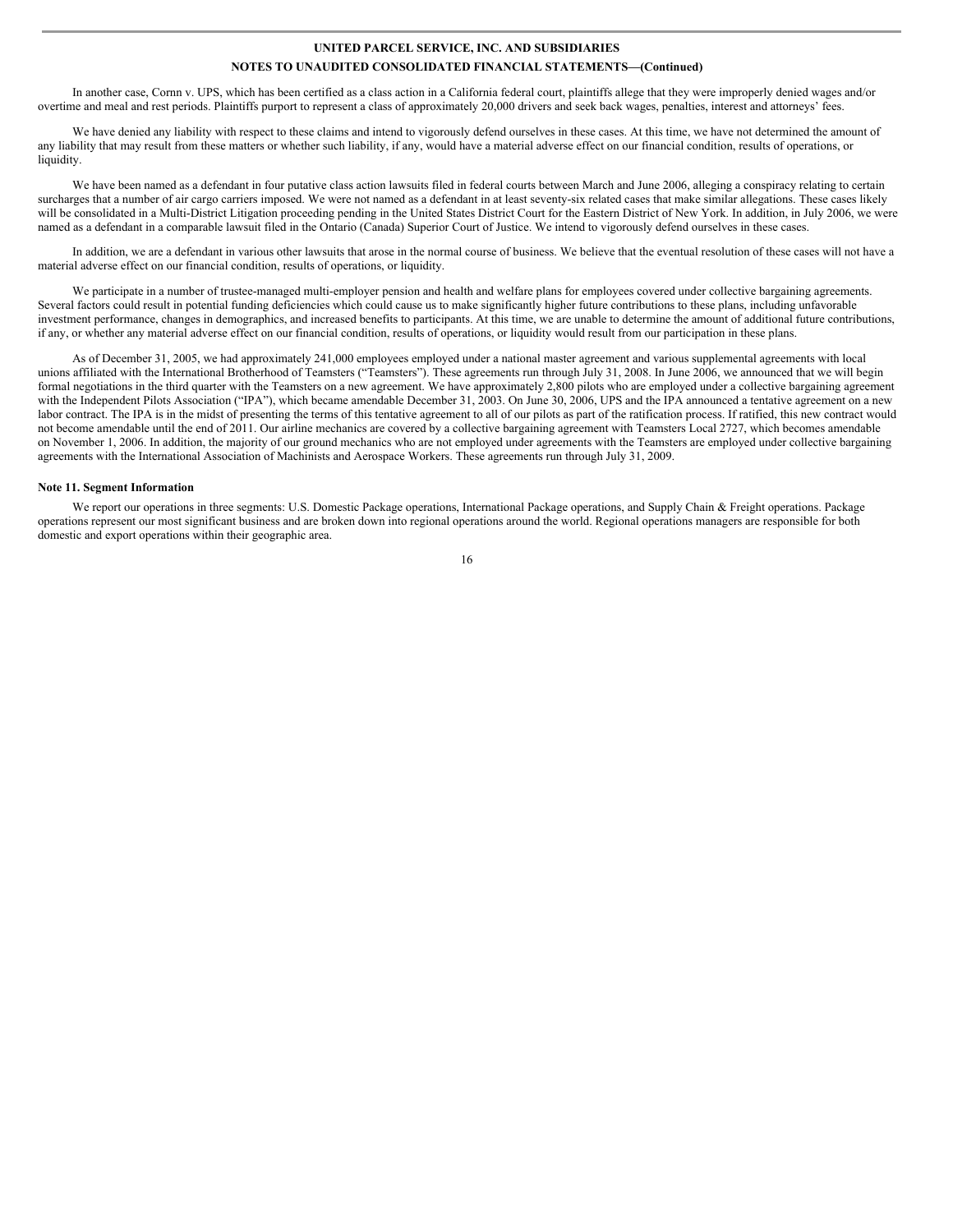U.S. Domestic Package operations include the time-definite delivery of letters, documents, and packages throughout the United States.

International Package operations include delivery to more than 200 countries and territories worldwide, including shipments wholly outside the United States, as well as shipments with either origin or distribution outside the United States. Our International Package reporting segment includes the operations of our Europe, Asia, and Americas operating segments.

Supply Chain & Freight includes our forwarding and logistics operations, the operations of Overnite Corp. (acquired in August 2005, and now known as UPS Freight), and other aggregated business units. Our forwarding and logistics business includes the operations acquired with the purchase of Menlo Worldwide Forwarding, Inc. (now collectively known as UPS Supply Chain Solutions). Forwarding and logistics includes supply chain design and management, freight distribution, customs brokerage, mail and consulting services. UPS Freight offers a variety of less-than-truckload (LTL) and truckload services to customers in North America. Other aggregated business units within this segment include Mail Boxes, Etc. (the franchisor of Mail Boxes, Etc. and The UPS Store) and UPS Capital.

In evaluating financial performance, we focus on operating profit as a segment's measure of profit or loss. Operating profit is before investment income, interest expense, and income taxes. The accounting policies of the reportable segments are the same as those described in the summary of accounting policies included in the financial statements in our Annual Report on Form 10-K for the year ended December 31, 2005, with certain expenses allocated between the segments using activity-based costing methods. Unallocated assets are comprised primarily of cash, marketable securities, short-term investments, and equity-method real estate investments.

Segment information for the three and six months ended June 30, 2006 and 2005 is as follows (in millions):

|                              |                       | <b>Three Months</b><br>Ended June 30, |             | <b>Six Months</b><br>Ended June 30, |
|------------------------------|-----------------------|---------------------------------------|-------------|-------------------------------------|
|                              | 2006                  | 2005                                  | 2006        | 2005                                |
| Revenue:                     |                       |                                       |             |                                     |
| U.S. Domestic Package        | 7,462<br>\$           | \$6,942                               | \$14,925    | \$13,753                            |
| <b>International Package</b> | 2,233                 | 1,997                                 | 4,394       | 3,839                               |
| Supply Chain & Freight       | 2,041                 | 1,252                                 | 3,938       | 2,485                               |
| Consolidated                 | \$11,736              | \$10,191                              | \$23,257    | \$20,077                            |
| <b>Operating Profit:</b>     |                       |                                       |             |                                     |
| U.S. Domestic Package        | 1,234<br>$\mathbb{S}$ | 1,118<br><sup>S</sup>                 | \$2,419     | \$2,146                             |
| <b>International Package</b> | 414                   | 397                                   | 809         | 745                                 |
| Supply Chain & Freight       | 47                    | 34                                    | 22          | 43                                  |
| Consolidated                 | \$1,695               | \$1,549                               | 3,250<br>S. | \$2,934                             |

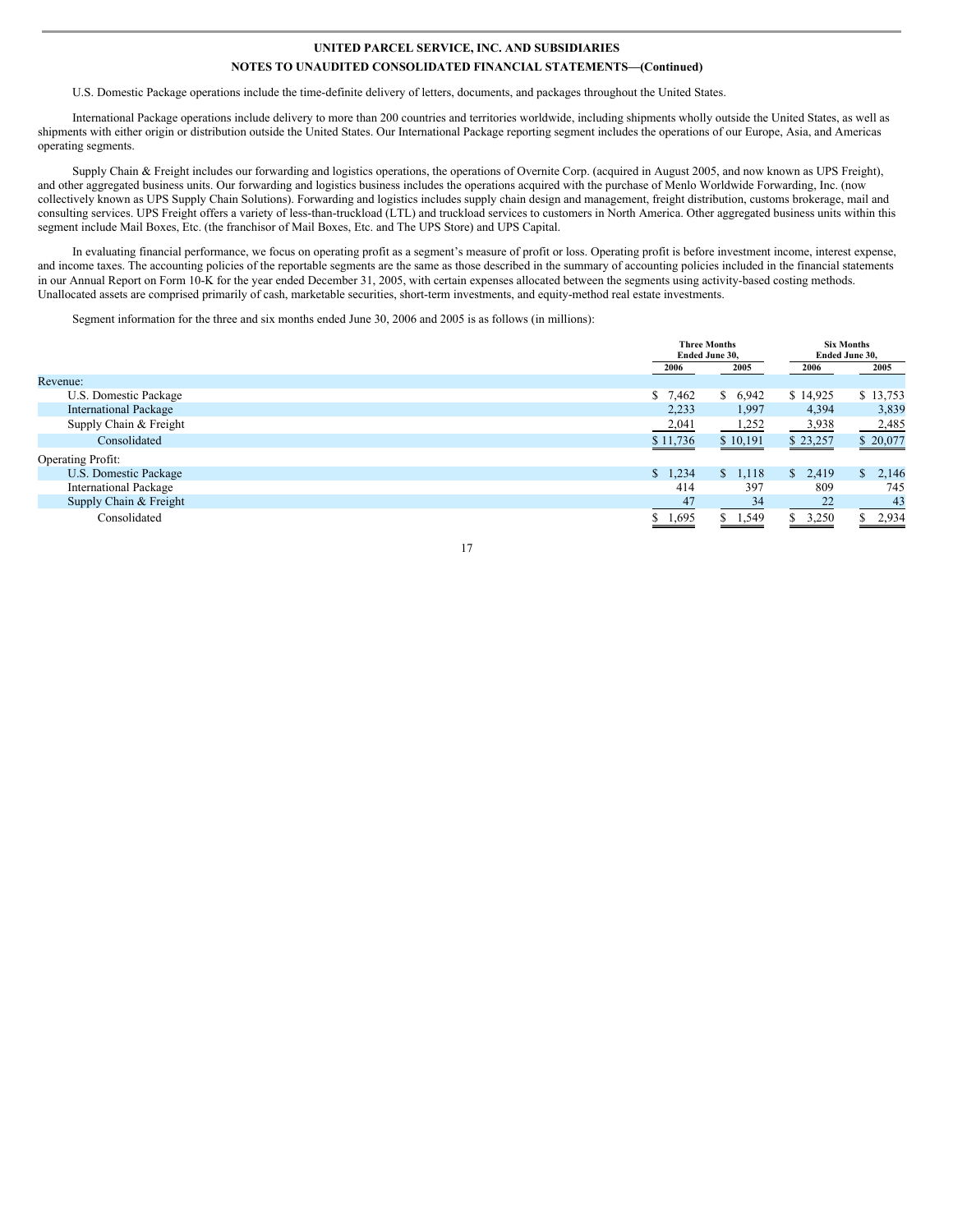### **Note 12. Other Operating Expenses**

The major components of other operating expenses for the three and six months ended June 30, 2006 and 2005 are as follows (in millions):

|                                       |                          | <b>Three Months</b><br>Ended June 30, |         | <b>Six Months</b><br>Ended June 30, |
|---------------------------------------|--------------------------|---------------------------------------|---------|-------------------------------------|
|                                       | 2006                     | 2005                                  | 2006    | 2005                                |
| Repairs and Maintenance               | \$289                    | \$271                                 | 578     | 530                                 |
| Depreciation and Amortization         | 436                      | 403                                   | 875     | 801                                 |
| <b>Purchased Transportation</b>       | 1,358                    | 887                                   | 2,629   | 1,734                               |
| Fuel                                  | 668                      | 465                                   | 1,246   | 855                                 |
| Other Occupancy                       | 222                      | 201                                   | 474     | 427                                 |
| Other Expenses                        | 1,078                    | 1,026                                 | 2,196   | 2,010                               |
| <b>Total Other Operating Expenses</b> | \$4,051<br>$\sim$ $\sim$ | \$3,253                               | \$7,998 | \$6,357                             |

#### **Note 13. Earnings Per Share**

The following table sets forth the computation of basic and diluted earnings per share (in millions, except per share amounts):

|                                            |         | <b>Three Months</b><br>Ended June 30, |         |         |  | <b>Six Months</b><br>Ended June 30, |
|--------------------------------------------|---------|---------------------------------------|---------|---------|--|-------------------------------------|
|                                            | 2006    | 2005                                  | 2006    | 2005    |  |                                     |
| Numerator:                                 |         |                                       |         |         |  |                                     |
| Net income                                 | \$1,061 | \$986                                 | \$2,036 | \$1,868 |  |                                     |
| Denominator:                               |         |                                       |         |         |  |                                     |
| Weighted average shares                    | 1,084   | 1,113                                 | 1,088   | 1,117   |  |                                     |
| Deferred compensation obligations          |         |                                       |         |         |  |                                     |
| Denominator for basic earnings per share   | 1,087   | 1,116                                 | 1,091   | 1,120   |  |                                     |
| Effect of dilutive securities:             |         |                                       |         |         |  |                                     |
| Restricted performance units               |         |                                       |         |         |  |                                     |
| Restricted stock units                     |         |                                       |         |         |  |                                     |
| Stock option plans                         |         |                                       |         |         |  |                                     |
| Denominator for diluted earnings per share | 1,092   | 1,119                                 | 1,096   | 1,123   |  |                                     |
| Basic earnings per share                   | \$0.98  | \$0.88                                | \$1.87  | \$1.67  |  |                                     |
| Diluted earnings per share                 | \$0.97  | \$0.88                                | \$1.86  | \$1.66  |  |                                     |

#### **Note 14. Air Freight Restructuring Program and Related Expenses**

In February 2005, we announced our intention to transfer the heavy air freight operations currently taking place at the facility in Dayton, Ohio (acquired with the operations of Menlo Worldwide Forwarding in December 2004) to other UPS facilities over approximately 12 to 18 months. This action is being taken to remove redundancies between the Dayton air freight facility and existing UPS transportation networks, and thus provide efficiencies and better leverage the current UPS facilities in the movement of air freight. During the third quarter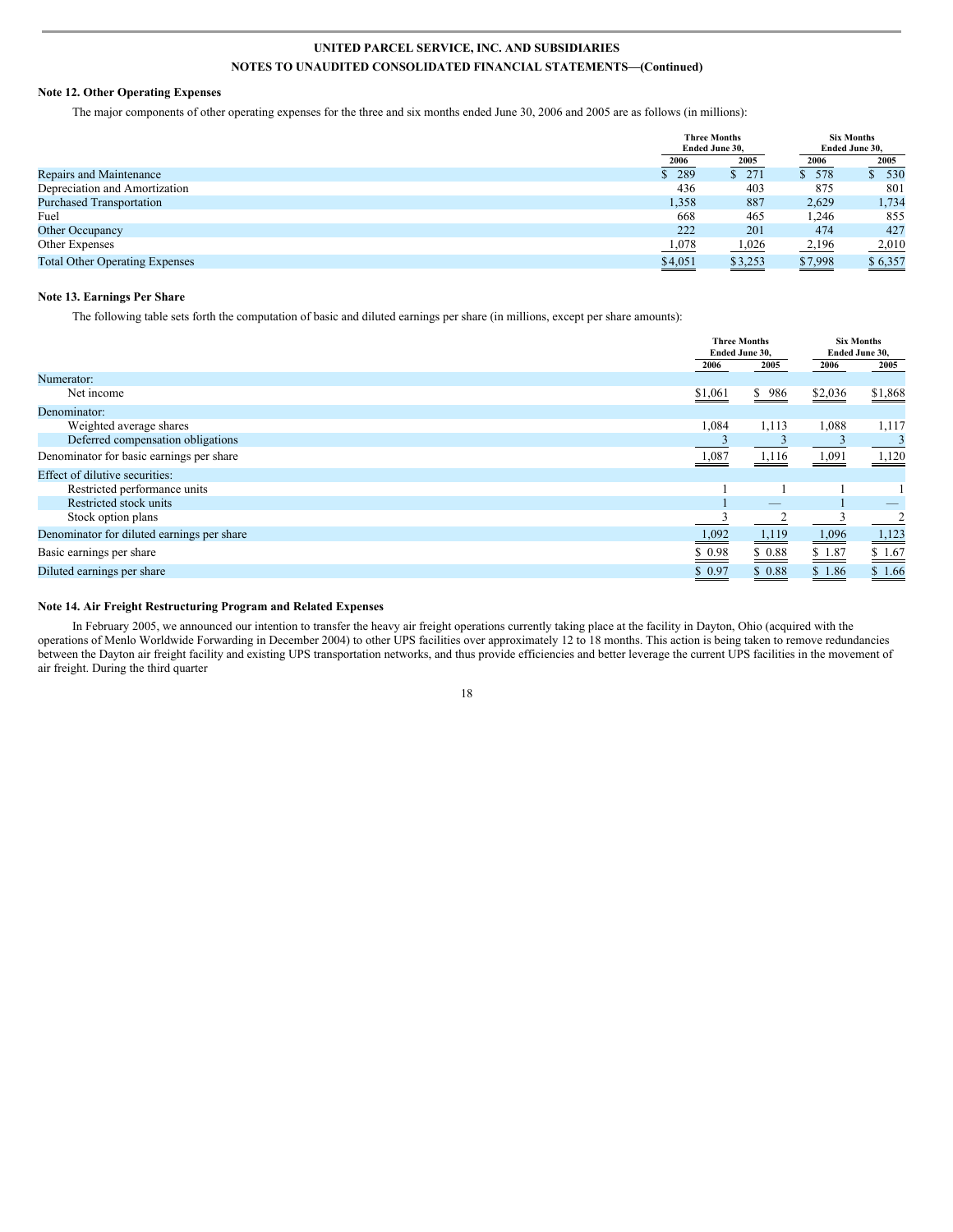of 2005, we finalized our plans to exit the Dayton facility, as well as various other acquired facilities, and accrued certain costs related to employee severance, lease terminations, and related items. As part of this program, the recorded value of the Dayton facility was reduced to its fair market value as of the date of the acquisition. These accrued costs, and related reductions in the fair value of recorded assets, resulted in an adjustment of \$160 million to the amount of goodwill initially recorded in the Menlo Worldwide Forwarding acquisition.

Additionally, we are incurring costs related to integration activities, such as employee relocations, the moving of inventory and fixed assets, and the consolidation of information systems, and these amounts are being expensed as incurred. We anticipate the entire air freight restructuring program will be completed by the end of 2006.

Set forth below is a summary of activity related to the restructuring program and resulting liability for the six months ended June 30, 2006 (in millions):

|                              | <b>Employee</b>  | Facility                        |        |                          |
|------------------------------|------------------|---------------------------------|--------|--------------------------|
|                              | Severance        | Consolidation                   | Other  | <b>Total</b>             |
| Balance at December 31, 2005 | 24               | 47                              | \$25   | \$96                     |
| Costs accrued                | $\hspace{0.5cm}$ | $\overline{\phantom{a}}$        | $\sim$ | $\overline{\phantom{a}}$ |
| Cash spent                   | (3)              | $\hspace{0.1mm}-\hspace{0.1mm}$ | (1)    | (4)                      |
| Charges against assets       |                  | _                               |        | $\sim$                   |
| Balance at June 30, 2006     | 21               | 47                              | \$24   | \$92                     |
|                              |                  |                                 |        | $\sim$                   |

#### *Employee Severance*

Employee severance costs relate to severance packages for approximately 550 people. The packages are involuntary and are formula-driven based on salary levels and past service. The current and planned separations span the entire business unit, including the operations, information technology, finance, and business development functions.

#### *Facility Consolidation*

Facility consolidation costs are associated with terminating operating leases on offices, warehouses, and other acquired facilities.

#### *Other Costs*

Other costs consist primarily of costs associated with the termination of certain acquired legal entities and joint ventures, as well as environmental remediation costs. 19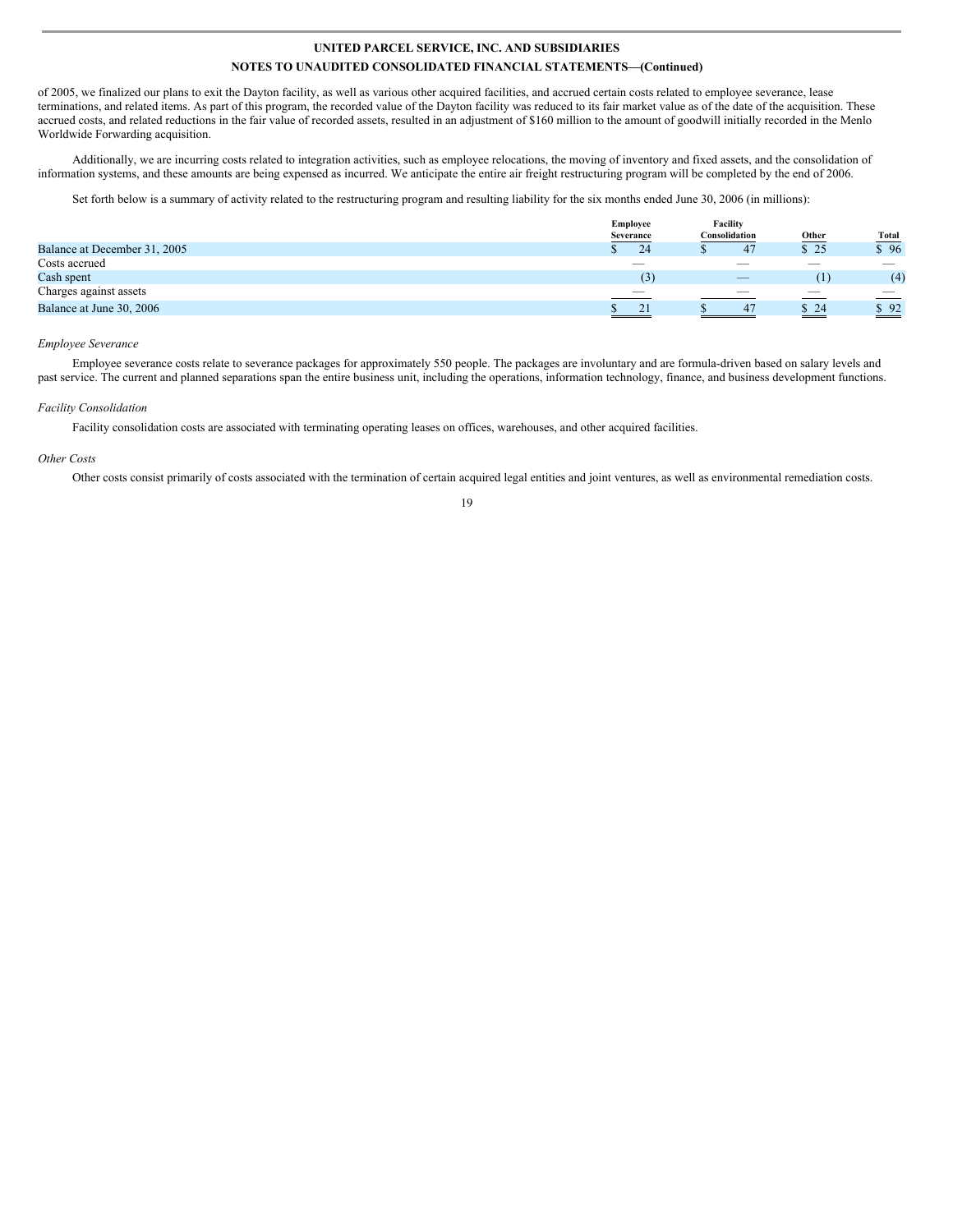### **Item 2.** *Management's Discussion and Analysis of Financial Condition and Results of Operations*

*Revenue, Volume and Revenue Per Piece*

The following tables set forth information showing the change in revenue, average daily package volume and average revenue per piece, both in dollars or amounts and in percentage terms:

|                                              |                      | <b>Three Months Ended</b><br><b>June 30,</b> |              |                |  | Change |  |
|----------------------------------------------|----------------------|----------------------------------------------|--------------|----------------|--|--------|--|
|                                              | 2006                 | 2005                                         | s            | $\frac{6}{10}$ |  |        |  |
| Revenue (in millions):                       |                      |                                              |              |                |  |        |  |
| U.S. Domestic Package:                       |                      |                                              |              |                |  |        |  |
| Next Day Air                                 | \$1,687              | \$1,560                                      | \$127        | 8.1%           |  |        |  |
| Deferred                                     | 822                  | 767                                          | 55           | 7.2            |  |        |  |
| Ground                                       | 4,953                | 4,615                                        | 338          | 7.3            |  |        |  |
| Total U.S. Domestic Package                  | 7,462                | 6,942                                        | 520          | 7.5            |  |        |  |
| International Package:                       |                      |                                              |              |                |  |        |  |
| Domestic                                     | 473                  | 381                                          | 92           | 24.1           |  |        |  |
| Export                                       | 1,614                | 1,492                                        | 122          | 8.2            |  |        |  |
| Cargo                                        | 146                  | 124                                          | $22\,$       | 17.7           |  |        |  |
| <b>Total International Package</b>           | 2,233                | 1,997                                        | 236          | 11.8           |  |        |  |
| Supply Chain & Freight:                      |                      |                                              |              |                |  |        |  |
| Forwarding and Logistics                     | 1,444                | 1,173                                        | 271          | 23.1           |  |        |  |
| Freight                                      | 510                  | $\overline{\phantom{0}}$                     | 510          | N/A            |  |        |  |
| Other                                        | 87                   | 79                                           | 8            | 10.1           |  |        |  |
| Total Supply Chain & Freight                 | 2,041                | 1,252                                        | 789          | 63.0           |  |        |  |
| Consolidated                                 | \$11,736             | \$10,191                                     | \$1,545      | 15.2%          |  |        |  |
|                                              |                      |                                              |              |                |  |        |  |
|                                              |                      |                                              | #            |                |  |        |  |
| Average Daily Package Volume (in thousands): |                      |                                              |              |                |  |        |  |
| U.S. Domestic Package:                       |                      |                                              |              |                |  |        |  |
| Next Day Air                                 | 1,240                | 1,190                                        | 50           | 4.2%           |  |        |  |
| Deferred                                     | 936                  | 870                                          | 66           | 7.6            |  |        |  |
| Ground                                       | 11,074               | 10,592                                       | 482          | 4.6            |  |        |  |
| Total U.S. Domestic Package                  | 13,250               | 12,652                                       | 598          | 4.7            |  |        |  |
| International Package:                       |                      |                                              |              |                |  |        |  |
| Domestic                                     | 1,062                | 859                                          | 203          | 23.6           |  |        |  |
| Export                                       | 656                  | 616                                          | 40           | 6.5            |  |        |  |
| <b>Total International Package</b>           | 1,718                | 1,475                                        | 243          | 16.5           |  |        |  |
| Consolidated                                 | 14,968               | 14,127                                       | 841          | 6.0%           |  |        |  |
| Operating days in period                     | 64                   | 64                                           |              |                |  |        |  |
|                                              |                      |                                              |              |                |  |        |  |
|                                              |                      |                                              | $\mathbf{s}$ |                |  |        |  |
| Average Revenue Per Piece:                   |                      |                                              |              |                |  |        |  |
| U.S. Domestic Package:                       |                      |                                              |              |                |  |        |  |
| Next Day Air                                 | \$21.26              | \$20.48                                      | \$0.78       | 3.8%           |  |        |  |
| Deferred                                     | 13.72                | 13.78                                        | (0.06)       | (0.4)          |  |        |  |
| Ground                                       | 6.99                 | 6.81                                         | 0.18         | 2.6            |  |        |  |
| Total U.S. Domestic Package                  | 8.80                 | 8.57                                         | 0.23         | 2.7            |  |        |  |
| International Package:                       |                      |                                              |              |                |  |        |  |
| Domestic                                     | 6.96                 | 6.93                                         | 0.03         | 0.4            |  |        |  |
| Export                                       | 38.44                | 37.84                                        | 0.60         | 1.6            |  |        |  |
| <b>Total International Package</b>           | 18.98                | 19.84                                        | (0.86)       | (4.3)          |  |        |  |
| Consolidated                                 | 9.97<br>$\mathbb{S}$ | 9.75<br>$\mathbb{S}$                         | \$0.22       | 2.3%           |  |        |  |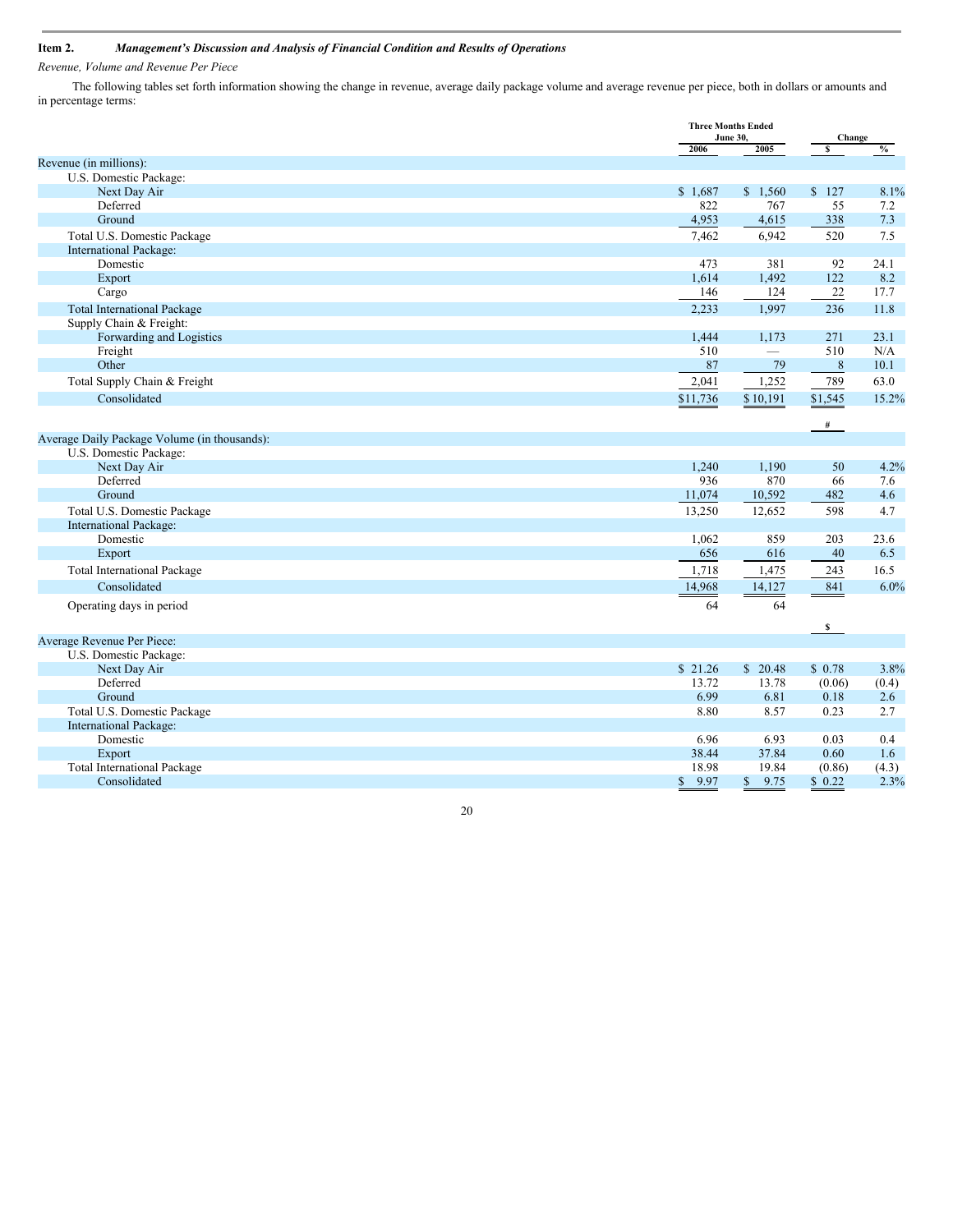|                                              |                      | <b>Six Months Ended</b><br><b>June 30,</b> |                         | Change        |
|----------------------------------------------|----------------------|--------------------------------------------|-------------------------|---------------|
|                                              | 2006                 | 2005                                       | $\overline{\mathbf{s}}$ | $\frac{0}{0}$ |
| Revenue (in millions):                       |                      |                                            |                         |               |
| U.S. Domestic Package:                       |                      |                                            |                         |               |
| Next Day Air                                 | \$3,371              | \$3,060                                    | \$311                   | 10.2%         |
| Deferred                                     | 1,653                | 1,531                                      | 122                     | 8.0           |
| Ground                                       | 9,901                | 9,162                                      | 739                     | 8.1           |
| Total U.S. Domestic Package                  | 14,925               | 13,753                                     | 1,172                   | 8.5           |
| International Package:                       |                      |                                            |                         |               |
| Domestic                                     | 939                  | 739                                        | 200                     | 27.1          |
| Export                                       | 3,175                | 2,858                                      | 317                     | 11.1          |
| Cargo                                        | 280                  | 242                                        | 38                      | 15.7          |
| <b>Total International Package</b>           | 4,394                | 3,839                                      | 555                     | 14.5          |
| Supply Chain & Freight:                      |                      |                                            |                         |               |
| Forwarding and Logistics                     | 2,783                | 2,326                                      | 457                     | 19.6          |
| Freight                                      | 987                  | $\overline{\phantom{0}}$                   | 987                     | N/A           |
| Other                                        | 168                  | 159                                        | 9                       | 5.7           |
| Total Supply Chain & Freight                 | 3,938                | 2,485                                      | 1,453                   | 58.5          |
| Consolidated                                 | \$23,257             | \$20,077                                   | \$3,180                 | 15.8%         |
|                                              |                      |                                            |                         |               |
|                                              |                      |                                            | #                       |               |
| Average Daily Package Volume (in thousands): |                      |                                            |                         |               |
| U.S. Domestic Package:                       |                      |                                            |                         |               |
| Next Day Air                                 | 1,247                | 1,168                                      | 79                      | 6.8%          |
| Deferred                                     | 944                  | 865                                        | 79                      | 9.1           |
| Ground                                       | 11,093               | 10,528                                     | 565                     | 5.4           |
| Total U.S. Domestic Package                  | 13,284               | 12,561                                     | 723                     | 5.8           |
| <b>International Package:</b>                |                      |                                            |                         |               |
| Domestic                                     | 1,076                | 823                                        | 253                     | 30.7          |
| Export                                       | 656                  | 590                                        | 66                      | 11.2          |
| <b>Total International Package</b>           | 1,732                | 1,413                                      | 319                     | 22.6          |
| Consolidated                                 | 15,016               | 13,974                                     | 1,042                   | 7.5%          |
|                                              |                      |                                            |                         |               |
| Operating days in period                     | 128                  | 128                                        |                         |               |
|                                              |                      |                                            |                         |               |
| Average Revenue Per Piece:                   |                      |                                            | $\mathbf{s}$            |               |
| U.S. Domestic Package:                       |                      |                                            |                         |               |
| Next Day Air                                 | \$21.12              | \$20.47                                    | \$0.65                  | 3.2%          |
| Deferred                                     | 13.68                | 13.83                                      | (0.15)                  | (1.1)         |
| Ground                                       | 6.97                 | 6.80                                       | 0.17                    | 2.5           |
| Total U.S. Domestic Package                  | 8.78                 | 8.55                                       | 0.23                    | 2.7           |
| <b>International Package:</b>                |                      |                                            |                         |               |
| Domestic                                     | 6.82                 | 7.02                                       | (0.20)                  | (2.8)         |
| Export                                       | 37.81                | 37.84                                      | (0.03)                  | (0.1)         |
| <b>Total International Package</b>           | 18.56                | 19.89                                      | (1.33)                  | (6.7)         |
| Consolidated                                 | 9.91<br>$\mathbb{S}$ | 9.70<br>$\mathbb{S}$                       | \$0.21                  | 2.2%          |
|                                              |                      |                                            |                         |               |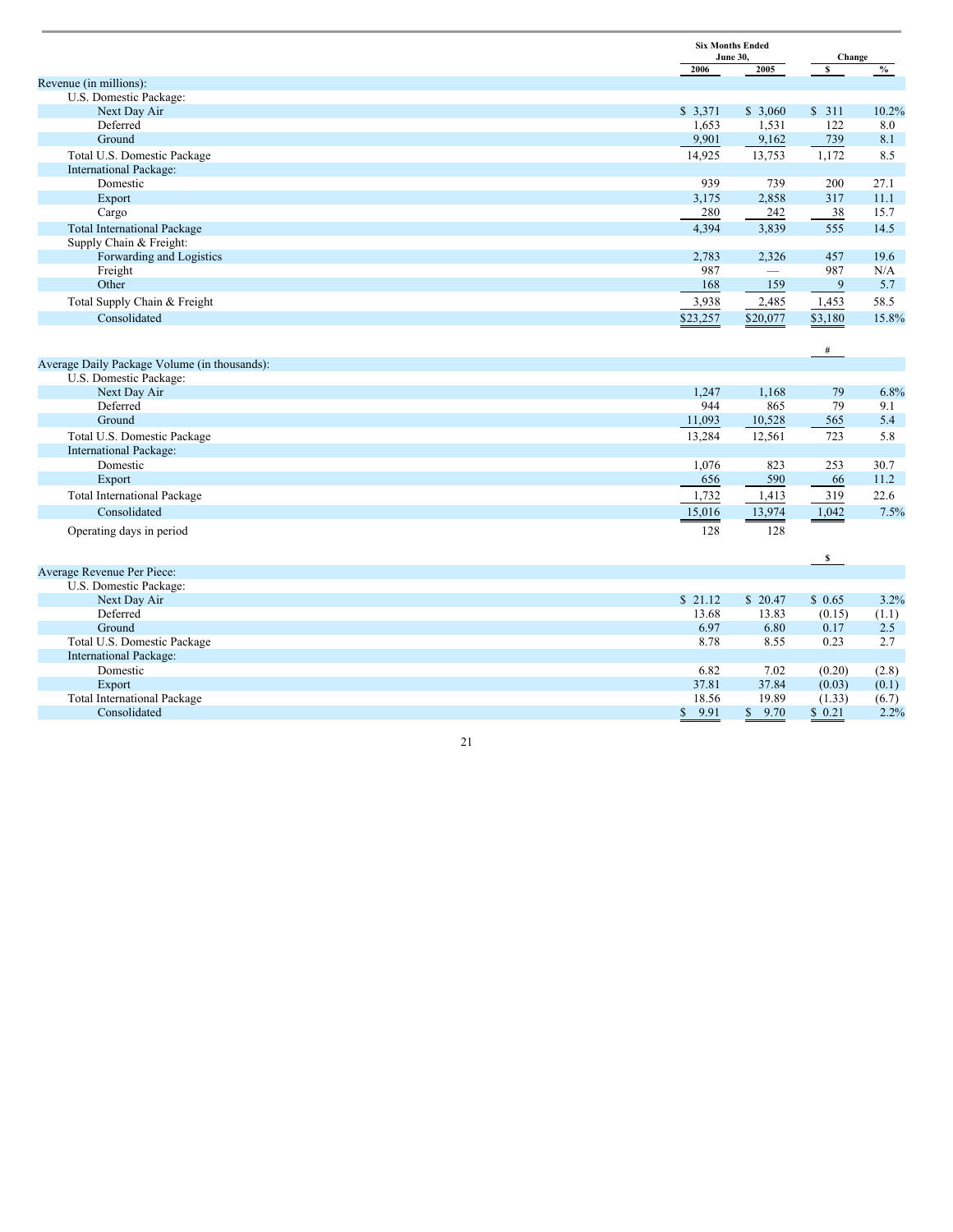The following table sets forth information showing the change in UPS Freight's less-than-truckload revenue, shipments, and weight hauled, both in dollars or amounts and in percentage terms:

|                                                 | <b>Three Months Ended</b> |                                       |         |        |  |
|-------------------------------------------------|---------------------------|---------------------------------------|---------|--------|--|
|                                                 |                           | <b>June 30,</b>                       |         | Change |  |
|                                                 | 2006                      | 2005                                  | s       | $\%$   |  |
| LTL revenue (in millions)                       | 439                       |                                       | \$439   | N/A    |  |
| LTL revenue per LTL hundredweight               | \$18.35                   |                                       | \$18.35 | N/A    |  |
| LTL shipments (in thousands)                    | 2,397                     |                                       | 2,397   | N/A    |  |
| LTL shipments per day (in thousands)            | 37                        | _                                     | 37      | N/A    |  |
| LTL gross weight hauled (in millions of pounds) | 2,390                     |                                       | 2,390   | N/A    |  |
| LTL weight per shipment                         | 997                       | _                                     | 997     | N/A    |  |
|                                                 | <b>Six Months Ended</b>   |                                       |         |        |  |
|                                                 | <b>June 30,</b>           |                                       | Change  |        |  |
|                                                 | 2006                      | 2005                                  | s       | $\%$   |  |
| LTL revenue (in millions)                       | 853                       | $\hspace{1.0cm} \rule{1.5cm}{0.15cm}$ | \$853   | N/A    |  |
| LTL revenue per LTL hundredweight               | \$17.91                   |                                       | \$17.91 | N/A    |  |
| LTL shipments (in thousands)                    | 4,852                     |                                       | 4,852   | N/A    |  |
| LTL shipments per day (in thousands)            | 38                        | _                                     | 38      | N/A    |  |
|                                                 |                           |                                       |         | N/A    |  |
| LTL gross weight hauled (in millions of pounds) | 4,760                     |                                       | 4,760   |        |  |

Overnite Corp., now known as UPS Freight, was acquired on August 5, 2005. Information for comparable prior year periods will be reported beginning in the third quarter of 2006.

### *Operating Profit*

The following table sets forth information showing the change in operating profit, both in dollars (in millions) and in percentage terms, as well as the operating margin for each reporting segment:

|                                      |         | <b>Three Months Ended</b> |       |          |  |
|--------------------------------------|---------|---------------------------|-------|----------|--|
|                                      |         | <b>June 30.</b>           |       | Change   |  |
|                                      | 2006    | 2005                      |       | $\%$     |  |
| <b>Reporting Segment</b>             |         |                           |       |          |  |
| U.S. Domestic Package                | \$1,234 | \$1,118                   | \$116 | $10.4\%$ |  |
| <b>International Package</b>         | 414     | 397                       |       | 4.3      |  |
| Supply Chain & Freight               | 47      | 34                        |       | 38.2     |  |
| <b>Consolidated Operating Profit</b> | \$1,695 | \$1,549                   | \$146 | 9.4%     |  |

|                                      |       | <b>Three Months Ended</b><br><b>June 30.</b> |
|--------------------------------------|-------|----------------------------------------------|
|                                      | 2006  | 2005                                         |
| <b>Reporting Segment</b>             |       |                                              |
| U.S. Domestic Package                | 16.5% | $16.1\%$                                     |
| <b>International Package</b>         | 18.5% | 19.9%                                        |
| Supply Chain & Freight               | 2.3%  | $2.7\%$                                      |
| <b>Consolidated Operating Margin</b> | 14.4% | 15.2%                                        |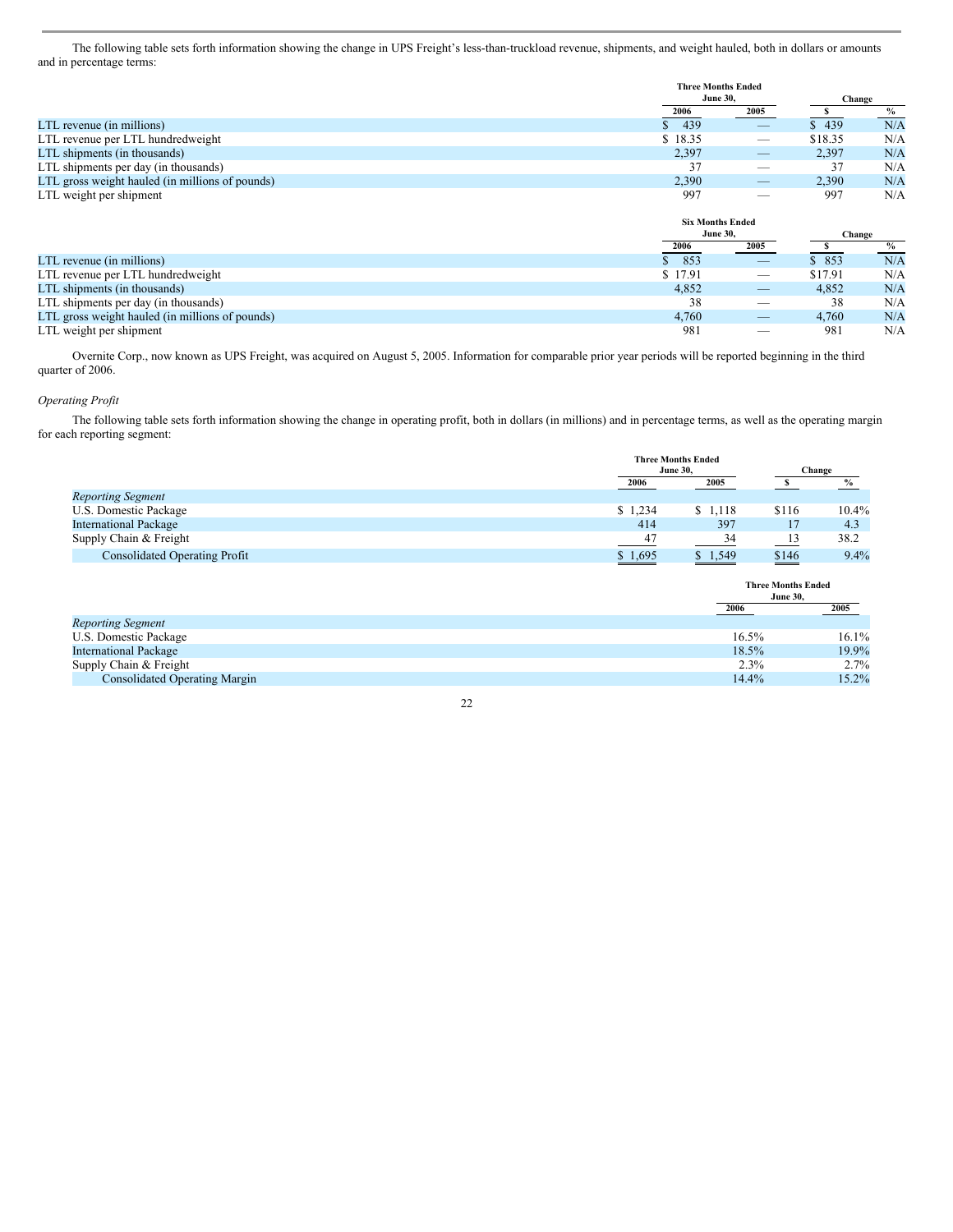|                                      |                | <b>Six Months Ended</b> |       |          |  |
|--------------------------------------|----------------|-------------------------|-------|----------|--|
|                                      |                | <b>June 30.</b>         |       | Change   |  |
|                                      | 2006           | 2005                    |       |          |  |
| <b>Reporting Segment</b>             |                |                         |       |          |  |
| U.S. Domestic Package                | \$2,419        | \$2,146                 | \$273 | $12.7\%$ |  |
| <b>International Package</b>         | 809            | 745                     | 64    | 8.6      |  |
| Supply Chain & Freight               | $\frac{22}{2}$ | 43                      | (21)  | (48.8)   |  |
| <b>Consolidated Operating Profit</b> | \$3,250        | \$2,934                 | \$316 | 10.8%    |  |

|                                      |          | <b>Six Months Ended</b><br><b>June 30.</b> |  |
|--------------------------------------|----------|--------------------------------------------|--|
|                                      | 2006     | <u>2005</u>                                |  |
| <b>Reporting Segment</b>             |          |                                            |  |
| U.S. Domestic Package                | $16.2\%$ | 15.6%                                      |  |
| <b>International Package</b>         | 18.4%    | 19.4%                                      |  |
| Supply Chain & Freight               | $0.6\%$  | $1.7\%$                                    |  |
| <b>Consolidated Operating Margin</b> | 14.0%    | 14.6%                                      |  |

#### *U.S. Domestic Package Operations*

U.S. domestic package revenue increased \$520 million, or 7.5%, for the quarter (\$1.172 billion, or 8.5%, year-to-date), with average daily package volume up 4.7% (5.8% year-to-date). Volume gains in the quarter and year-to-date periods were realized across all products primarily due to a solid U.S. economy, strong small package market and continuing efforts to generate new volume.

Pricing remained firm as overall revenue per piece was up 2.7% for the quarter and year-to-date. Ground revenue per piece increased 2.6%, and Next Day Air revenue per piece increased 3.8%, for the quarter, primarily due to the impact of a rate increase that took effect in 2006 and the impact of an increased fuel surcharge rate in 2006 compared to 2005. Deferred revenue per piece was down as a result of growth in lighter weight, lower revenue packages.

On January 2, 2006, a rate increase took effect which was in line with previous years' rate increases. We increased rates 5.5% on UPS Next Day Air, UPS 2nd Day Air, and UPS 3 Day Select, and 3.9% on UPS Ground. Other pricing changes include a new charge for undeliverable packages after three delivery attempts and an increase in rates for proof of delivery features for our Delivery Required and Signature Confirmation services. The residential surcharge increased \$0.25 for UPS Ground services and \$0.35 for UPS Next Day Air, UPS 2nd Day Air and UPS 3 Day Select.

In January 2006, we modified the fuel surcharge on domestic air services by reducing the index used to determine the fuel surcharge by 2%. The air fuel surcharge was subject to a maximum cap of 12.5% through June 4, 2006. Effective June 5, 2006, we reduced the index by another 2% and no longer applied a cap to the air fuel surcharge. This fuel surcharge continues to be based on the U.S. Energy Department's Gulf Coast spot price for a gallon of kerosene-type jet fuel. Based on published rates, the average fuel surcharge on domestic air products was 13.70% in the second quarter of 2006 (13.10% year-to-date 2006), as compared with 9.50% in the second quarter of 2005 (9.50%) year-to-date 2005). Additionally, the UPS Ground fuel surcharge continues to fluctuate based on the U.S. Energy Department's On-Highway Diesel Fuel Price. Based on published rates, the average fuel surcharge on domestic ground products was 3.84% in the second quarter of 2006 (3.67% year-to-date 2006), as compared to 2.42% in the second quarter of 2005 (2.17% year-to-date 2005). Total domestic fuel surcharge revenue increased by \$149 million in the second quarter (\$288 year-to-date), due to higher jet and diesel fuel prices, volume growth, and the modifications to our fuel surcharges noted above.

U.S. domestic package operating profit increased \$116 million, or 10.4%, for the quarter (\$273 million, or 12.7%, year-to-date) primarily as a result of the revenue growth described previously, combined with efficiencies from leveraging our integrated ground and air networks.

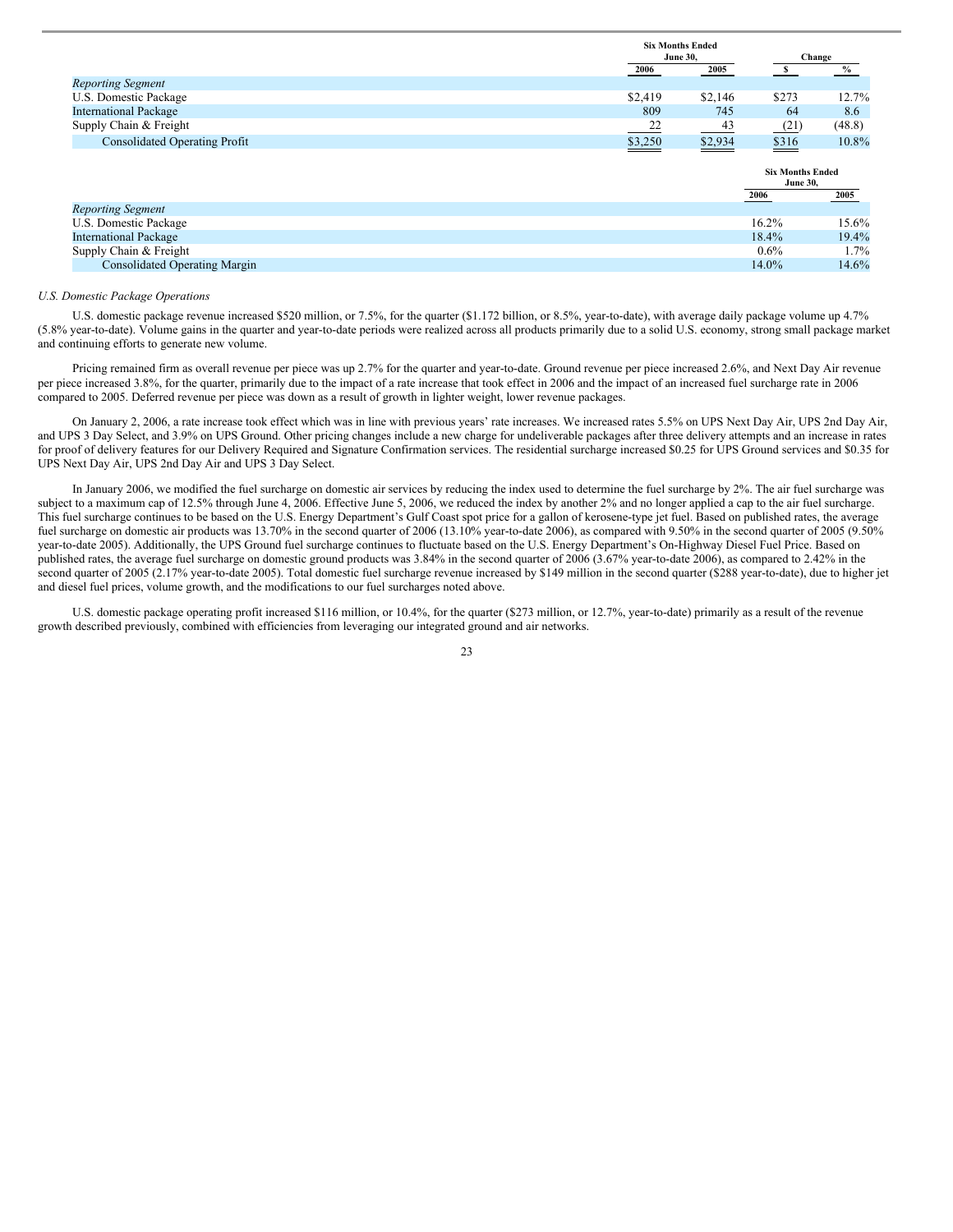#### *International Package Operations*

International package revenue improved \$236 million, or 11.8%, for the quarter (\$555 million, or 14.5%, year-to-date) primarily due to the 6.5% volume growth for our export products and the impact of acquisitions completed in 2005. Total international revenue per piece declined for the quarter due to changes in product mix, as lower-yielding domestic products comprised a larger proportion of overall international volume. The change in revenue was positively affected by \$5 million during the quarter due to currency fluctuations, net of hedging activity (adverse impact of \$50 million year-to-date). Revenue increased by \$77 million during the quarter due to acquisitions (\$172 million year-todate).

In January 2006, we increased rates 5.5% for international shipments originating in the United States (Worldwide Express, Worldwide Express Plus, UPS Worldwide Expedited and UPS International Standard service). Rate changes for international shipments originating outside the United States vary by geographical market and occur throughout the year.

In January 2006, we modified the fuel surcharge on certain U.S.-related international air services by reducing the index used to determine the fuel surcharge by 2%. The air fuel surcharge continued to remain subject to a maximum cap of 12.5% through June 4, 2006. Effective June 5, 2006, we reduced the index by another 2% and no longer applied a cap to the air fuel surcharge. The fuel surcharge for products originating outside the United States continues to be indexed to fuel prices in our different international regions, depending upon where the shipment takes place. Total international fuel surcharge revenue increased by \$51 million in the second quarter (\$102 million year-to-date) due to higher jet fuel prices and increased international air volume.

Export volume increased throughout the world, with solid volume increases in all regions, however export volume in Europe was adversely affected by fewer working days in the quarter. International domestic volume increased 23.6% for the quarter, due to volume growth in Canada and Europe, which also benefited from the acquisition of Messenger Service Stolica S.A. in Poland during the second quarter of 2005 and the acquisition of Lynx in the U.K. during the third quarter of 2005. Excluding the impact of acquisitions, international domestic volume increased 4.8% and international domestic revenue increased 4.7% for the quarter (8.5% and 5.5% on a year-to-date basis, respectively).

Export revenue per piece increased 1.6% for the quarter, largely due to the rate increases discussed previously and the impact of the fuel surcharge, partially offset by relatively higher growth in lower revenue per piece transborder products. In total, international average daily package volume increased 16.5% and average revenue per piece decreased 4.3% (4.6% currency-adjusted) for the quarter.

The improvement in operating profit for our international package operations was \$17 million for the quarter, or 4.3% (\$64 million, or 8.6%, year-to-date). Currency fluctuations did not have an impact on operating profit for the quarter, but adversely impacted operating profit by \$9 million year-to-date. The increase in operating profit was positively impacted by the volume and revenue growth described previously, however operating profit was negatively affected by fewer working days in Europe during the quarter.

#### *Supply Chain & Freight Operations*

Supply Chain & Freight revenue increased \$789 million, or 63.0%, for the quarter (\$1.453 billion, or 58.5%, year-to-date). UPS Freight, formerly known as Overnite Corp. (acquired August 2005), provided \$510 million or 40.7% of the overall 63.0% increase in revenues. Year-to-date, UPS Freight provided \$987 million, or 39.7% of the total 58.5% increase in revenues. UPS Freight offers a variety of LTL and truckload services to customers in North America. The results of operations have been included in the Supply Chain & Freight reporting segment since the August 5, 2005 acquisition date. UPS Freight had improvements in total revenue and average LTL revenue per LTL hundredweight in the post-acquisition period versus the same period a year ago when it was not a part of UPS, however average daily LTL shipments declined as we proactively reduced less profitable accounts and focused on higher yielding customer segments.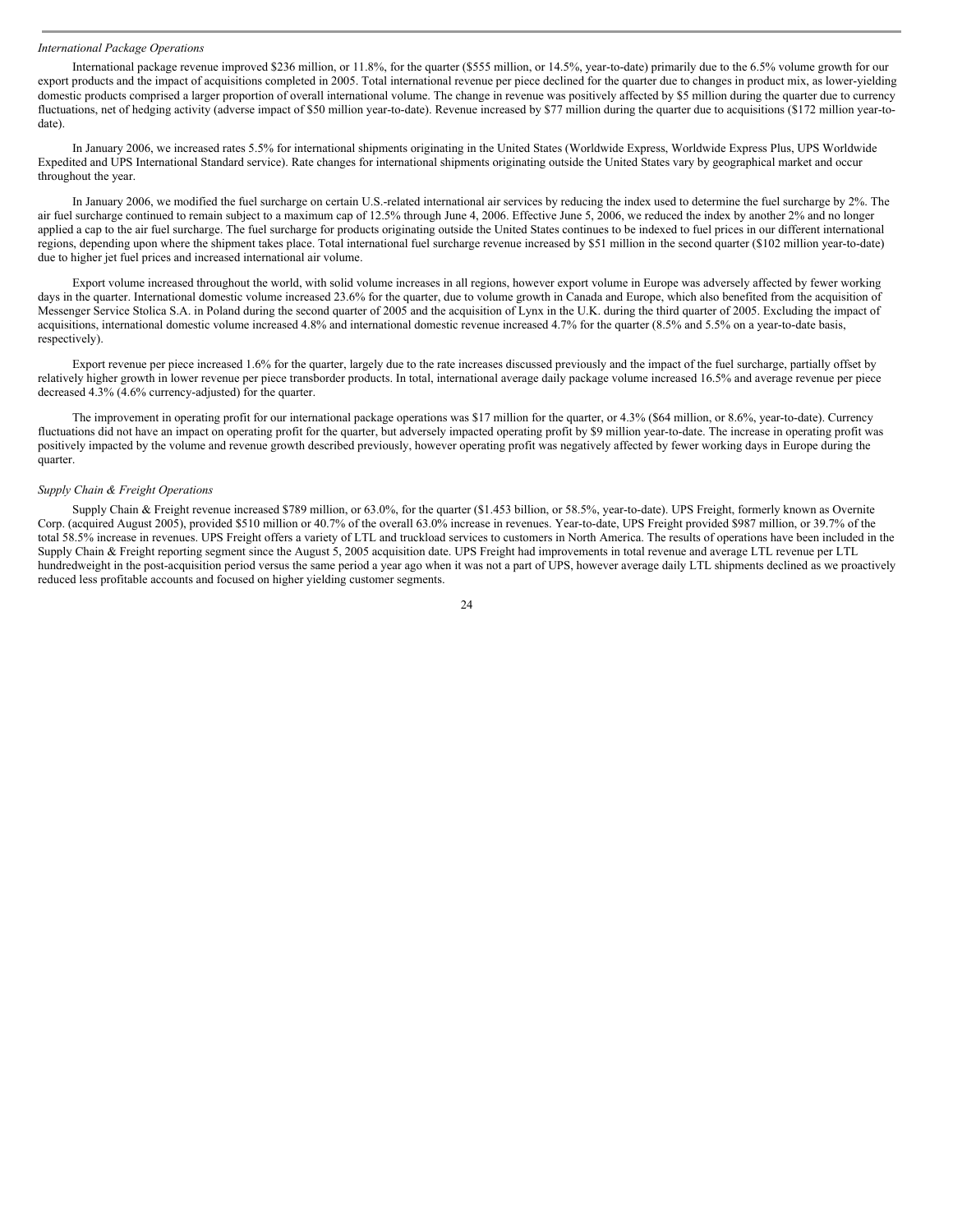Forwarding and logistics revenue increased \$271 million, or 23.1% for the quarter (\$457 million, or 19.6%, year-to-date), largely due to ongoing changes in the business model for this unit. The forwarding and logistics business is continuing to move towards a model that places more transactional ownership risk on UPS including increased utilization of UPS-owned assets. This has the effect of increasing revenue as well as purchased transportation expense. The increased revenue associated with these forwarding transactions was somewhat offset by certain revenue management initiatives, which involve reducing less profitable accounts. In addition, revenue increased by \$6 million during the quarter (decreased by \$16 million year-to-date) due to currency fluctuations.

The other businesses within Supply Chain & Freight, which include our retail franchising business and our financial business, increased revenue by 10.1% during the quarter (5.7% year-to-date). This revenue growth was primarily due to increased revenue at our financial services unit.

Operating profit for the Supply Chain & Freight segment increased by \$13 million, or 38.2% for the quarter, primarily due to the operating profits generated by UPS Freight. Year-to-date, operating profit declined by \$21 million, or 48.8%, largely due to first quarter lost sales resulting from customer turnover at our forwarding and logistics unit and first quarter air freight integration costs. Currency fluctuations did not affect operating profit during the quarter or year-to-date period.

#### *Operating Expenses and Operating Margin*

Consolidated operating expenses increased by \$1.399 billion, or 16.2%, for the quarter, and were significantly impacted by the acquisitions of Overnite Corp., Lynx Express Ltd. and Messenger Service Stolica during 2005. Currency fluctuations in our International Package and Supply Chain & Freight segments resulted in operating expenses increasing by \$11 million for the quarter (decreasing \$58 million year-to-date).

Compensation and benefits increased by \$601 million, or 11.2%, for the quarter (\$1.223 billion, or 11.3%, year-to-date), largely due to the acquisitions of Overnite, Lynx and Stolica, as well as increased health and welfare benefit costs and higher pension expense. Excluding the effect of acquisitions, compensation and benefits expense increased 5.5% for the quarter and 5.7% year-to-date. Stock-based and other management incentive compensation expense increased \$25 million, or 22.0%, in the quarter (\$53 million, or 23.6%, year-to-date), primarily due to the expensing of restricted stock units granted under our Management Incentive Awards program and the impact of a new grant of stock options and restricted performance units in the second quarter.

Other operating expenses increased by \$798 million, or 24.5%, for the quarter (\$1.641 billion, or 25.8%, year-to-date), largely due to the acquisitions mentioned above, as well as increases in fuel expense and purchased transportation. The table below indicates the impact of business acquisitions completed in 2005 on the increase in operating expenses by category in the second quarter and year-to-date periods of 2006.

#### Second Quarter 2006:

|                                  | Total %<br>Increase | Acquisition<br>Impact | % Increase<br>without<br>Acquisitions |
|----------------------------------|---------------------|-----------------------|---------------------------------------|
| <b>Other Operating Expenses:</b> |                     |                       |                                       |
| Repairs and maintenance          | 6.6%                | 5.1%                  | 1.5%                                  |
| Depreciation and amortization    | $8.2\%$             | 4.7%                  | 3.5%                                  |
| Purchased transportation         | 53.1%               | 7.9%                  | 45.2%                                 |
| Fuel                             | 43.7%               | 13.8%                 | 29.9%                                 |
| Other occupancy                  | 10.4%               | 6.4%                  | 4.0%                                  |
| Other expenses                   | 5.1%                | 6.5%                  | $(1.4)\%$                             |
|                                  | 24.5%               | 7.6%                  | 16.9%                                 |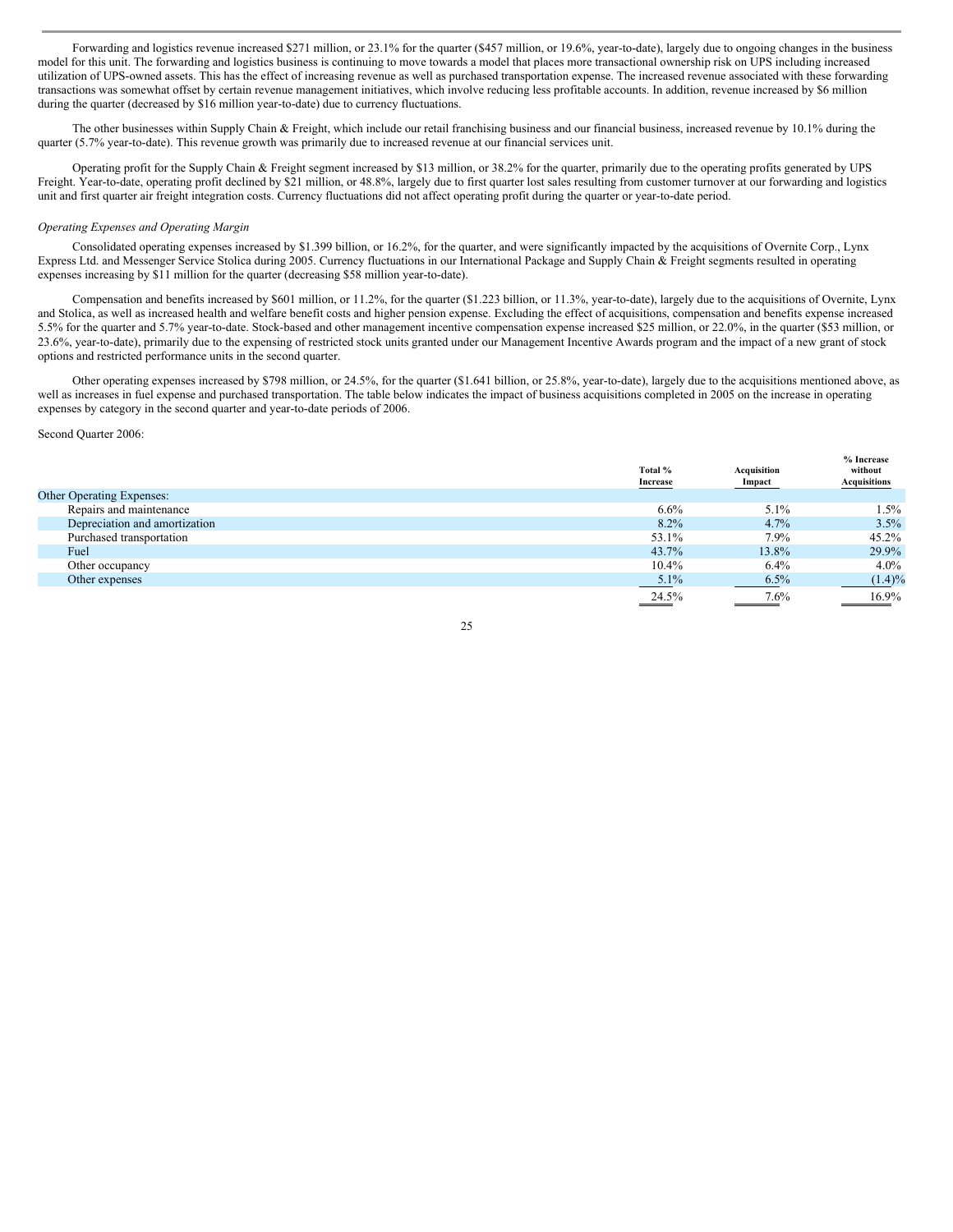#### Year-to-Date 2006:

|                               | Total %<br>Increase | Acquisition<br>Impact | % Increase<br>without<br>Acquisitions |
|-------------------------------|---------------------|-----------------------|---------------------------------------|
| Other Operating Expenses:     |                     |                       |                                       |
| Repairs and maintenance       | 9.1%                | 5.1%                  | $4.0\%$                               |
| Depreciation and amortization | $9.2\%$             | $5.1\%$               | 4.1%                                  |
| Purchased transportation      | 51.6%               | 8.6%                  | 43.0%                                 |
| Fuel                          | 45.7%               | 13.9%                 | 31.8%                                 |
| Other occupancy               | $11.0\%$            | $6.8\%$               | $4.2\%$                               |
| Other expenses                | 9.3%                | 6.4%                  | 2.9%                                  |
|                               | 25.8%               | $7.8\%$               | 18.0%                                 |

The 29.9% increase in fuel expense for the quarter was impacted by higher prices for jet-A, diesel and unleaded gasoline as well as higher usage, but was partially mitigated with hedging gains. The 45.2% increase in purchased transportation was influenced by volume growth in our International Package business, currency fluctuations, higher fuel prices, increased rail costs, and changes to the freight forwarding business model described previously. The 1.5% increase in repairs and maintenance was largely due to higher expense on vehicle parts and repairs. The 3.5% increase in depreciation and amortization for the quarter was impacted by higher depreciation expense on plant equipment, aircraft and engines, and higher amortization expense on intangible assets due to recent acquisitions. The 4.0% increase in other occupancy expense was largely due to higher electricity and other utilities expenses. The decrease in other expenses was impacted by several items, including realized currency gains.

#### *Investment Income/Interest Expense*

The decrease in investment income of \$15 million during the quarter (\$22 million year-to-date) was primarily due to a lower average balance of interest-earning investments and increased equity-method losses on certain investment partnerships. These were partially offset by a higher average interest rate earned on investments.

The \$8 million increase in interest expense during the quarter (\$19 million year-to-date) was due to higher average interest rates on variable rate debt and interest rate swaps, partially offset by lower average debt balances.

#### *Net Income and Earnings Per Share*

Net income for the second quarter of 2006 was \$1.061 billion, a 7.6% increase from the \$986 million achieved in the second quarter of 2005, resulting in a 10.2% increase in diluted earnings per share to \$0.97 in 2006 from \$0.88 in 2005. On a year-to-date basis, net income in 2006 was \$2.036 billion, a 9.0% increase from the \$1.868 billion achieved in the comparable period of 2005, resulting in a 12.0% increase in diluted earnings per share to \$1.86 in 2006 from \$1.66 in 2005. Diluted earnings per share has increased at a faster rate than the growth in net income due to the reduction in shares outstanding as a result of our ongoing share repurchase program. The increase in net income for the second quarter and year-to-date periods was largely due to higher operating profits for both our U.S. Domestic and International Package segments.

#### *Liquidity and Capital Resources*

#### *Net Cash From Operating Activities*

Net cash provided by operating activities decreased to \$3.964 billion in the first half of 2006 from \$4.076 billion during the comparable period of 2005. Operating cash flow in the 2005 period included a \$374 million cash receipt from the Internal Revenue Service as a result of a previously settled tax matter.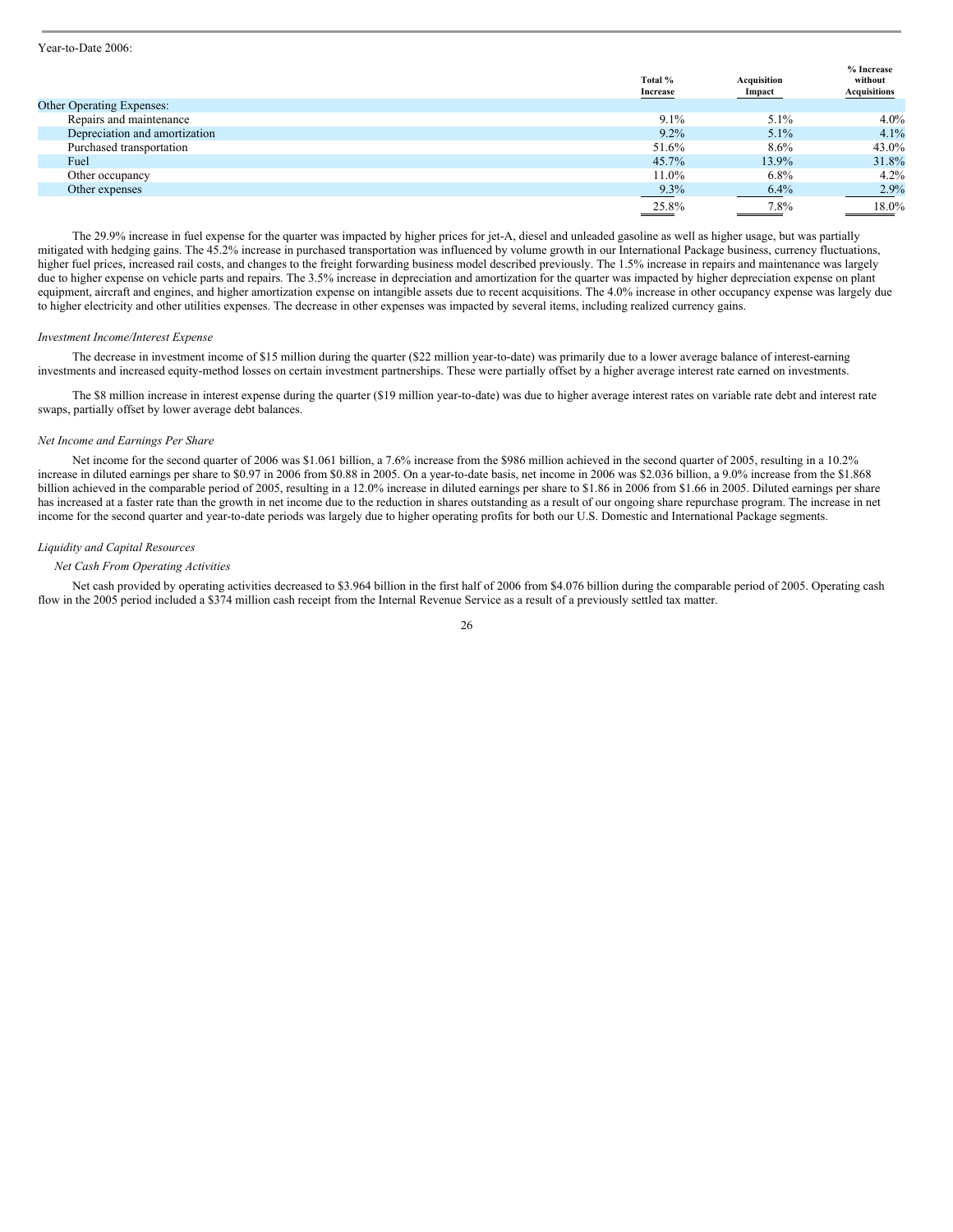As discussed in Note 6, we contributed \$41 million to our pension plans and \$39 million to our postretirement medical benefit plans in the first six months of 2006. We expect to contribute an additional \$1.162 billion and \$91 million over the remainder of the year to the pension and postretirement medical benefit plans, respectively.

On January 2, 2006, a rate increase took effect which was in line with previous years' rate increases. We increased rates 5.5% on UPS Next Day Air, UPS 2nd Day Air, and UPS 3 Day Select, and 3.9% on UPS Ground. We also increased rates 5.5% for international shipments originating in the United States (Worldwide Express, Worldwide Express Plus, UPS Worldwide Expedited and UPS International Standard service). Other pricing changes include a new charge for undeliverable packages after three delivery attempts and an increase in rates for proof of delivery features for our Delivery Required and Signature Confirmation services. The residential surcharge increased \$0.25 for UPS Ground services and \$0.35 for UPS Next Day Air, UPS 2nd Day Air and UPS 3 Day Select. These rate changes are customary, and are consistent with previous years' rate increases. Additionally, in January 2006, we modified the fuel surcharge on domestic and certain U.S.-related international air services by reducing the index used to determine the fuel surcharge by 2%. The air fuel surcharge on domestic and certain U.S.-related international air services continues to remain subject to a maximum cap of 12.5% through June 4, 2006. Effective June 5, 2006, we reduced the index by another 2% and no longer applied a cap to the air fuel surcharge. The UPS Ground fuel surcharge continues to fluctuate based on the U.S. Energy Department's On-Highway Diesel Fuel Price. Rate changes for shipments originating outside the U.S. were made throughout the past year and varied by geographic market.

#### *Net Cash Used In Investing Activities*

Net cash used in investing activities increased to \$1.565 billion in the first six months of 2006 from \$889 million during 2005, primarily due to increased capital expenditures and the purchase of marketable securities and short-term investments. During 2006, we generated cash of \$252 million due to the settlement of energy and currency derivative contracts. Also in 2006, we increased our purchase contract deposits on aircraft to be delivered in future periods by \$215 million. We expect to make additional payments related to business acquisitions of approximately \$50 million during the remainder of 2006, primarily related to the Sinotrans acquisition.

We had capital expenditures of \$1.456 billion in the first six months of 2006, an increase over the \$1.043 billion in 2005, primarily due to additional deliveries of aircraft and vehicles. We fund our capital expenditures with our cash from operations. We have commitments for the purchase of aircraft, vehicles, technology equipment and other fixed assets to provide for the replacement of existing capacity and anticipated future growth. During the first six months of 2006, we placed orders for four additional Boeing MD-11 aircraft.

#### *Net Cash Used In Financing Activities*

Net cash used in financing activities increased to \$2.847 billion in the first six months of 2006 from \$2.648 billion during 2005, primarily due to increased dividend payments, repayments of debt, and share repurchases. We repurchased a total of 17.8 million shares of Class A and Class B common stock for \$1.421 billion in the first six months of 2006, and 19.0 million shares for \$1.405 billion in the first six months of 2005. In July 2006, the Board of Directors authorized an additional \$2.0 billion for future share repurchases.

We increased our quarterly cash dividend payment to \$0.38 per share in 2006 from \$0.33 per share in 2005, resulting in an increase in total cash dividends paid to \$1.168 billion from \$1.033 billion. The declaration of dividends is subject to the discretion of the Board of Directors and will depend on various factors, including our net income, financial condition, cash requirements, future prospects, and other relevant factors. We expect to continue the practice of paying regular cash dividends.

Issuances of debt during the first six months of 2006 consisted of debt related to our investment in certain equity-method real estate partnerships. Repayments of debt consisted primarily of paydowns of commercial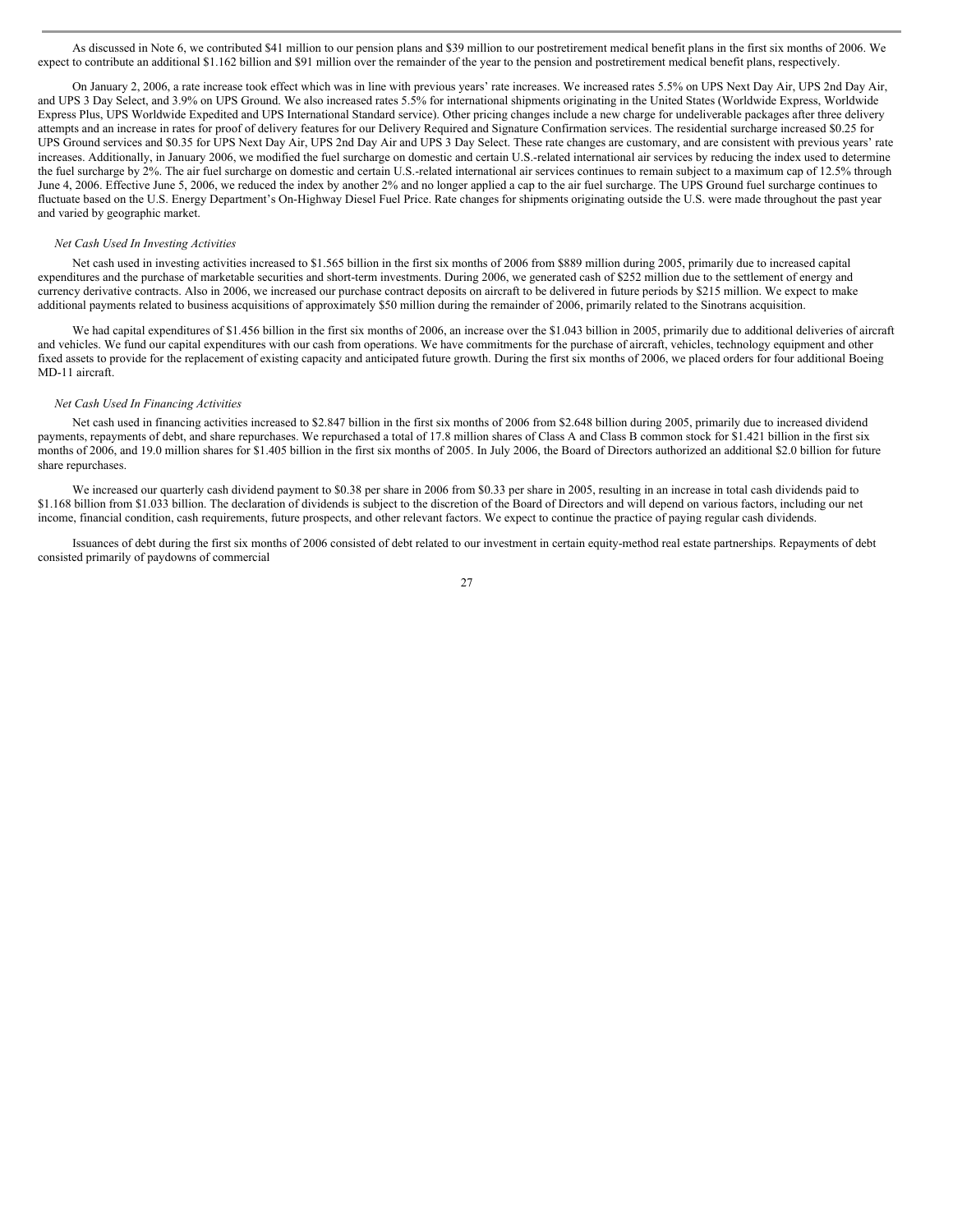paper, scheduled principal payments on our capitalized lease obligations and principal payments on debt related to our investment in equity-method real estate partnerships. We consider the overall fixed and floating interest rate mix of our portfolio and the related overall cost of borrowing when planning for future issuances and non-scheduled repayments of debt.

#### *Sources of Credit*

We maintain two commercial paper programs under which we are authorized to borrow up to \$7.0 billion in the United States. We had \$387 million outstanding under these programs as of June 30, 2006, with an average interest rate of 4.98%. The entire balance outstanding has been classified as a current liability in our balance sheet.

We maintain a European commercial paper program under which we are authorized to borrow up to  $E1.0$  billion in a variety of currencies. We had no borrowings outstanding under this program at June 30, 2006.

We maintain two credit agreements with a consortium of banks. These agreements provide revolving credit facilities of \$1.0 billion each, with one expiring on April 19, 2007 and the other on April 21, 2010. Interest on any amounts we borrow under these facilities would be charged at 90-day LIBOR plus 15 basis points. There were no borrowings under either of these agreements as of June 30, 2006.

In August 2003, we filed a \$2.0 billion shelf registration statement under which we may issue debt securities in the United States. There was approximately \$126 million issued under this shelf registration statement at June 30, 2006, all of which consists of issuances under our UPS Notes program.

The nature and amounts of our principal repayment obligations under our debt, and capital and operating lease agreements as of June 30, 2006 have not materially changed from those disclosed in our Annual Report on Form 10-K for the year ended December 31, 2005.

Our existing debt instruments and credit facilities do not have cross-default or ratings triggers, however these debt instruments and credit facilities do subject us to certain financial covenants. These covenants generally require us to maintain a \$3.0 billion minimum net worth and limit the amount of secured indebtedness available to the company. These covenants are not considered material to the overall financial condition of the company, and all covenant tests were satisfied as of June 30, 2006.

#### *Legal Proceedings, Commitments & Contingencies*

We are a defendant in a number of lawsuits filed in state and federal courts containing various class-action allegations under state wage-and-hour laws. In one of these cases, Marlo v. UPS, which has been certified as a class action in a California federal court, plaintiffs allege that they improperly were denied overtime, and seek penalties for missed meal and rest periods, and interest and attorneys' fees. Plaintiffs purport to represent a class of 1,200 full-time supervisors. The court granted Summary Judgment in favor of UPS on all claims and plaintiffs have appealed.

In another case, Cornn v. UPS, which has been certified as a class action in a California federal court, plaintiffs allege that they were improperly denied wages and/or overtime and meal and rest periods. Plaintiffs purport to represent a class of approximately 20,000 drivers and seek back wages, penalties, interest and attorneys' fees.

We have denied any liability with respect to these claims and intend to vigorously defend ourselves in these cases. At this time, we have not determined the amount of any liability that may result from these matters or whether such liability, if any, would have a material adverse effect on our financial condition, results of operations, or liquidity.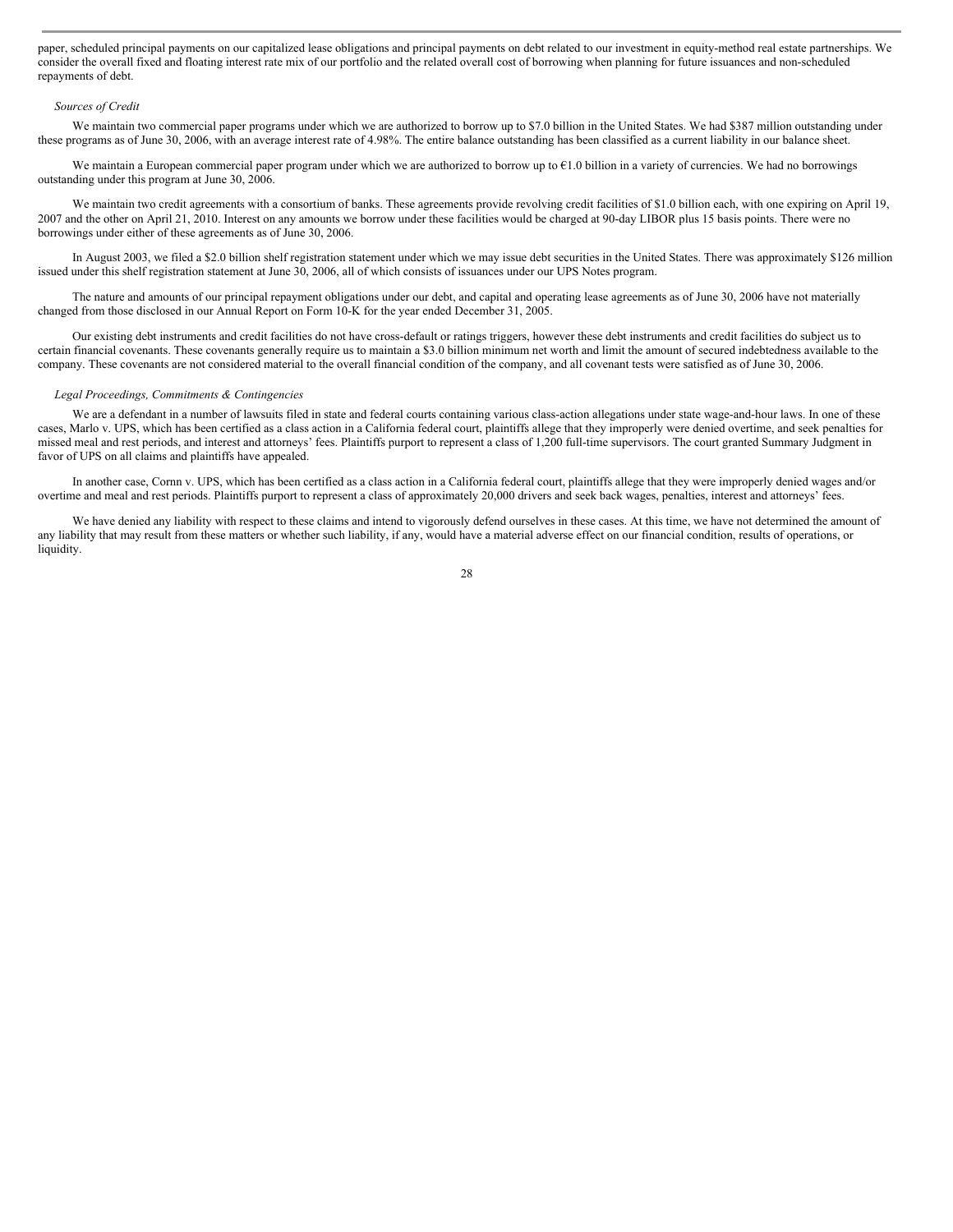We have been named as a defendant in four putative class action lawsuits filed in federal courts between March and June 2006, alleging a conspiracy relating to certain surcharges that a number of air cargo carriers imposed. We were not named as a defendant in at least seventy-six related cases that make similar allegations. These cases likely will be consolidated in a Multi-District Litigation proceeding pending in the United States District Court for the Eastern District of New York. In addition, in July 2006, we were named as a defendant in a comparable lawsuit filed in the Ontario (Canada) Superior Court of Justice. We intend to vigorously defend ourselves in these cases.

In addition, we are a defendant in various other lawsuits that arose in the normal course of business. We believe that the eventual resolution of these cases will not have a material adverse effect on our financial condition, results of operations, or liquidity.

We participate in a number of trustee-managed multi-employer pension and health and welfare plans for employees covered under collective bargaining agreements. Several factors could result in potential funding deficiencies which could cause us to make significantly higher future contributions to these plans, including unfavorable investment performance, changes in demographics, and increased benefits to participants. At this time, we are unable to determine the amount of additional future contributions, if any, or whether any material adverse effect on our financial condition, results of operations, or liquidity would result from our participation in these plans.

As of December 31, 2005, we had approximately 241,000 employees employed under a national master agreement and various supplemental agreements with local unions affiliated with the International Brotherhood of Teamsters ("Teamsters"). These agreements run through July 31, 2008. In June 2006, we announced that we will begin formal negotiations in the third quarter with the Teamsters on a new agreement. We have approximately 2,800 pilots who are employed under a collective bargaining agreement with the Independent Pilots Association ("IPA"), which became amendable December 31, 2003. On June 30, 2006, UPS and the IPA announced a tentative agreement on a new labor contract. The IPA is in the midst of presenting the terms of this tentative agreement to all of our pilots as part of the ratification process. If ratified, this new contract would not become amendable until the end of 2011. Our airline mechanics are covered by a collective bargaining agreement with Teamsters Local 2727, which becomes amendable on November 1, 2006. In addition, the majority of our ground mechanics who are not employed under agreements with the Teamsters are employed under collective bargaining agreements with the International Association of Machinists and Aerospace Workers. These agreements run through July 31, 2009.

#### *Other Matters*

With the assistance of outside counsel, we have undertaken an internal investigation of certain conduct within our Supply Chain Solutions subsidiary in certain locations outside the United States. Our investigation has determined that certain conduct, which commenced prior to our subsidiary's 2001 acquisition of a freight forwarding business that was part of Fritz Companies Inc., may have violated the United States Foreign Corrupt Practices Act. The monetary value involved in this conduct appears to be immaterial. We have implemented numerous remediation steps, and our investigation continues. In March 2006 we informed the SEC and the U.S. Department of Justice ("DOJ") of our investigation, and we intend to cooperate fully with any review by the government of these issues. We do not believe that the results of this investigation, the remediation or related penalties, if any, will have a material adverse effect on our financial condition, liquidity or results of operations, nor do we believe that these matters will have a material adverse effect on our business and prospects.

On July 14, 2006, we received a grand jury subpoena from the Antitrust Division of the DOJ. The subpoena relates to the DOJ's publicly-announced criminal investigation of the air cargo pricing practices of a number of domestic and foreign airlines. We do not believe that we are a target of this investigation and will cooperate.

#### *New Accounting Pronouncements*

In June 2006, the FASB issued FASB Interpretation No. 48 "Accounting for Uncertainty in Income Taxes (an interpretation of FASB Statement No. 109)" which is effective for fiscal years beginning after December 15,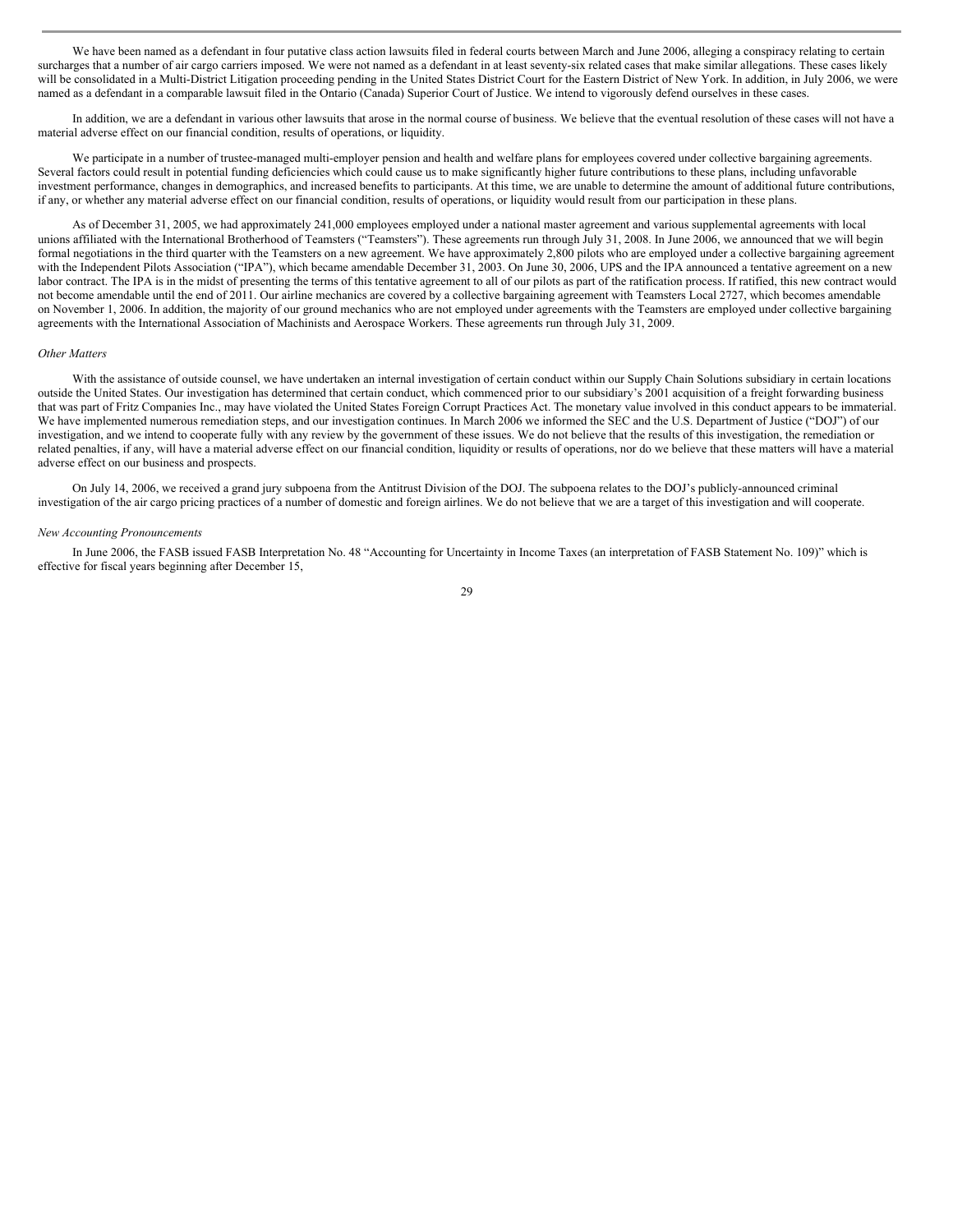2006. This interpretation was issued to clarify the accounting for uncertainty in income taxes recognized in the financial statements by prescribing a recognition threshold and measurement attribute for tax positions taken or expected to be taken in a tax return. We are currently evaluating the potential impact of this interpretation.

#### *Forward-Looking Statements*

"Management's Discussion and Analysis of Financial Condition and Results of Operations", "Liquidity and Capital Resources", and other parts of this report contain "forward-looking" statements about matters that inherently are difficult to predict. The words "believes," "expects," "anticipates," and similar expressions are intended to identify forward-looking statements. These statements include statements regarding our intent, belief and current expectations about our strategic direction, prospects and future results. We have described some of the important factors that affect these statements as we discussed each subject. Forward-looking statements involve risks and uncertainties, and certain factors may cause actual results to differ materially from those contained in the forward-looking statements. Some of the factors that could cause our actual results to differ materially from the expected results are described in our Annual Report on Form 10-K for the year ended December 31, 2005.

#### **Item 3.** *Quantitative and Qualitative Disclosures About Market Risk*

We are exposed to market risk from changes in foreign currency exchange rates, interest rates, equity prices, and certain commodity prices. This market risk arises in the normal course of business, as we do not engage in speculative trading activities. In order to manage the risk arising from these exposures, we utilize a variety of foreign exchange, interest rate, equity and commodity forward contracts, options, and swaps.

The total fair value asset (liability) of our derivative financial instruments is summarized in the following table (in millions):

|                                  | <b>June 30,</b> | December 31, |
|----------------------------------|-----------------|--------------|
|                                  | 2006            | 2005         |
| <b>Energy Derivatives</b>        |                 | 192          |
| <b>Currency Derivatives</b>      | 62              | 52           |
| <b>Interest Rate Derivatives</b> | (109)           | 47           |
|                                  | (47)            | 197          |

In the second quarter of 2006, we terminated several energy derivatives and received \$229 million in cash. These derivatives were designated as hedges of forecasted cash outflows for purchases of fuel products. As these derivatives maintained their effectiveness and qualified for hedge accounting, we anticipate that the gains associated with these hedges will be recognized in income over the original term of the hedges through 2007. Other than this derivative settlement, our market risks, hedging strategies, and financial instrument positions at June 30, 2006 have not materially changed from those disclosed in our Annual Report on Form 10-K for the year ended December 31, 2005. The market risk sensitivities of the contracts noted above are not materially different from the amounts disclosed in our Annual Report on Form 10-K for the year ended December 31, 2005.

The forward contracts, swaps, and options previously discussed contain an element of risk that the counterparties may be unable to meet the terms of the agreements. However, we minimize such risk exposures for these instruments by limiting the counterparties to large banks and financial institutions that meet established credit guidelines. We do not expect to incur any losses as a result of counterparty default.

The information concerning market risk under the sub-caption "Market Risk" of the caption "Management's Discussion and Analysis" on pages 30-31 of our consolidated financial statements contained in our Annual Report on Form 10-K for the year ended December 31, 2005, is hereby incorporated by reference in this Quarterly Report on Form 10-Q.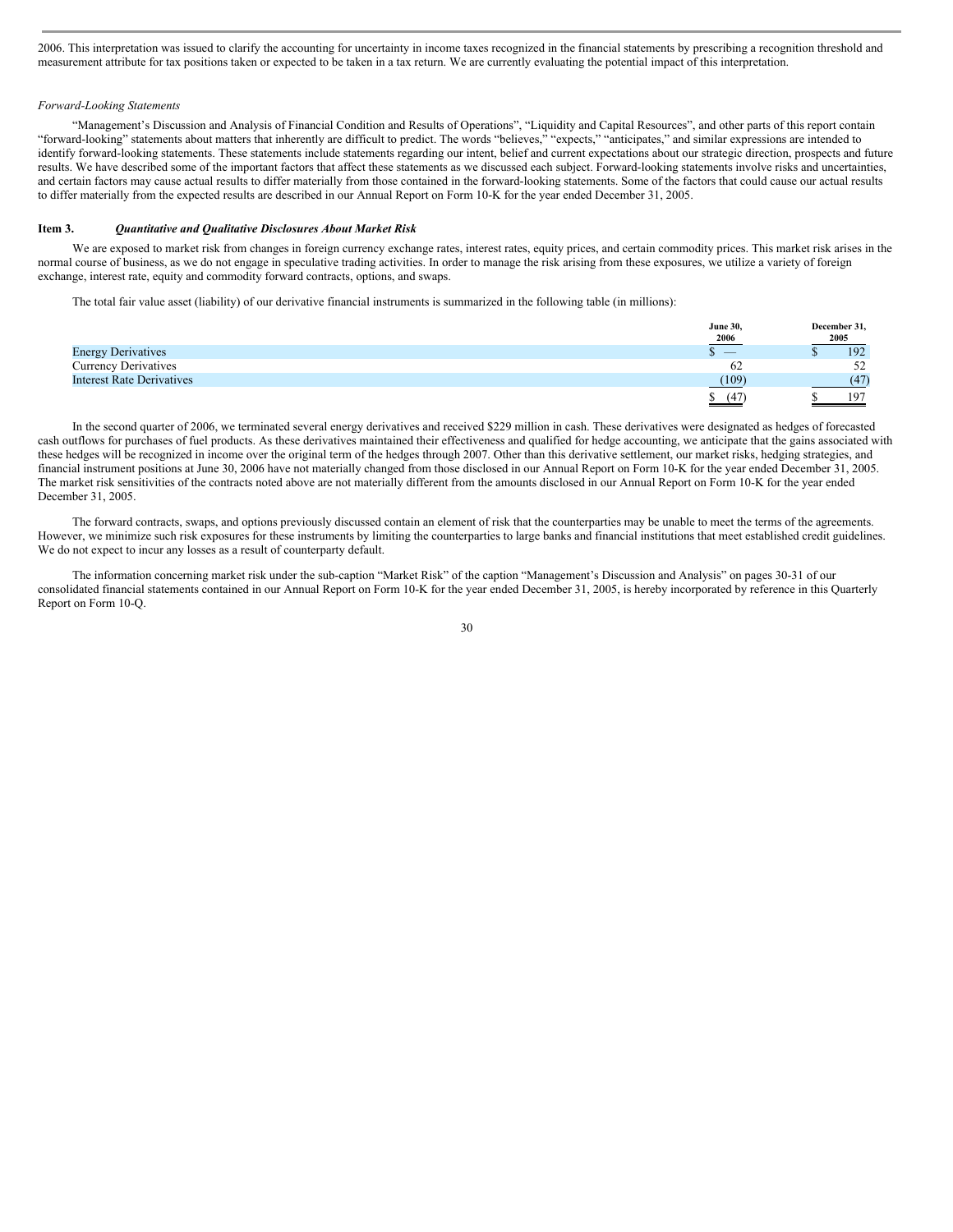### **Item 4.** *Controls and Procedures*

As of the end of the period covered by this report, management, including our chief executive officer and chief financial officer, evaluated the effectiveness of the design and operation of our disclosure controls and procedures and internal controls over financial reporting. Based upon, and as of the date of the evaluation, our chief executive officer and chief financial officer concluded that the disclosure controls and procedures and internal controls over financial reporting were effective to ensure that information required to be disclosed in the reports we file and submit under the Exchange Act is recorded, processed, summarized and reported as and when required.

There were no changes in the Company's internal controls over financial reporting during the quarterly period ended June 30, 2006 that have materially affected, or are reasonably likely to materially affect, the Company's internal control over financial reporting.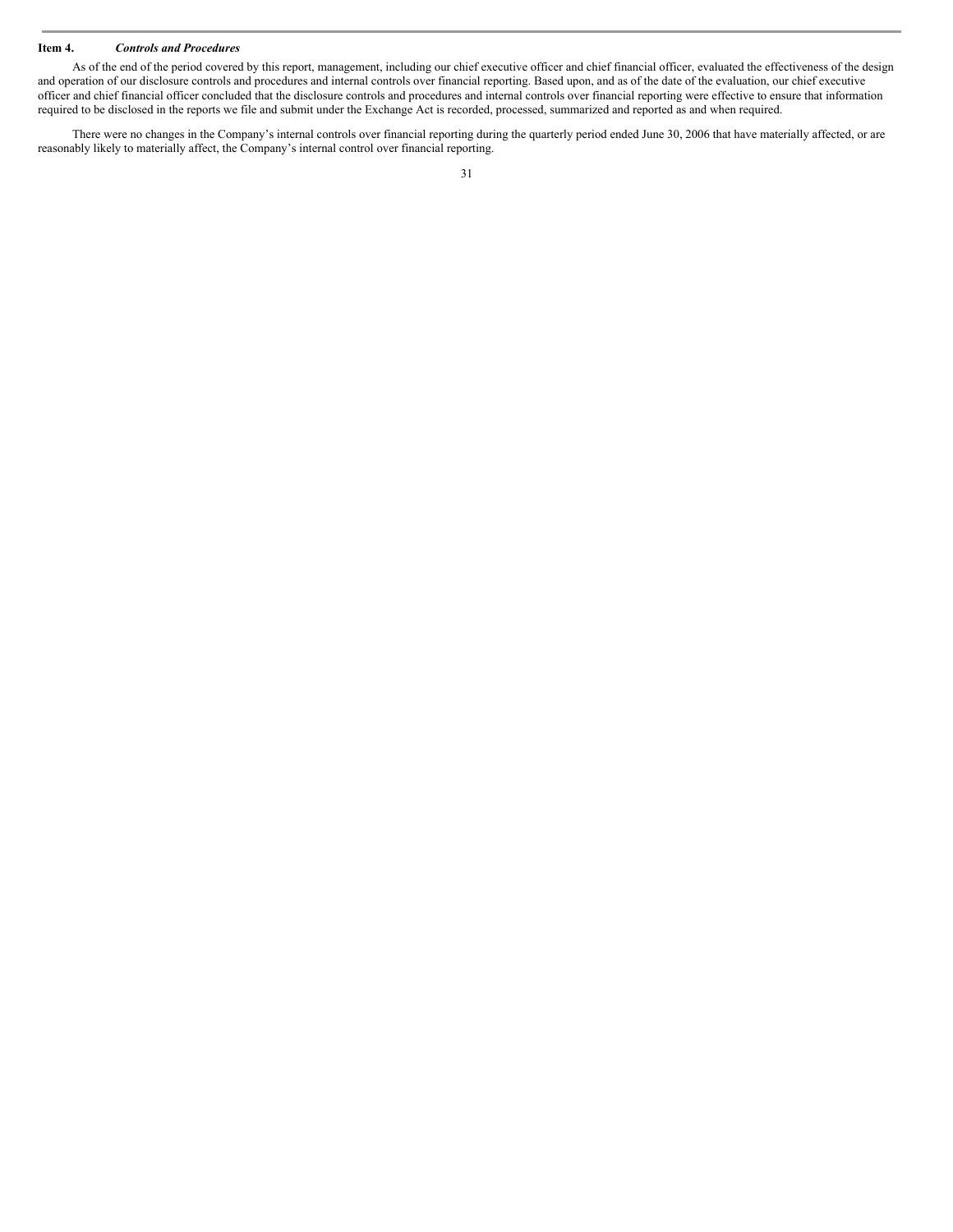#### **PART II. OTHER INFORMATION**

#### **Item 1.** *Legal Proceedings*

For a discussion of legal proceedings affecting us and our subsidiaries, please see the information under the sub-caption "Legal Proceedings, Commitments  $\&$ Contingencies" and "Other Matters" of the caption "Management's Discussion and Analysis" included in this report.

#### **Item 1A.** *Risk Factors*

There have been no material changes to the Company's risk factors previously disclosed in the Company's Annual Report on Form 10-K for the year ended December 31, 2005.

#### **Item 2.** *Unregistered Sales of Equity Securities and Use of Proceeds*

(c) A summary of our repurchases of our Class A and Class B common stock during the second quarter of 2006 is as follows (in millions, except per share amounts):

|                                 | <b>Total Number</b><br>of Shares<br>Purchased(1) | Average<br><b>Price Paid</b><br>Per Share | <b>Total Number</b><br>of Shares Purchased<br>as Part of Publicly<br><b>Announced Program</b> | <b>Approximate Dollar</b><br>Value of Shares that<br>May Yet be Purchased<br><b>Under the Program</b> |
|---------------------------------|--------------------------------------------------|-------------------------------------------|-----------------------------------------------------------------------------------------------|-------------------------------------------------------------------------------------------------------|
| April 1 – April 30, 2006        | 3.4                                              | \$81.42                                   | ے ۔ د                                                                                         | 217                                                                                                   |
| May $1 -$ May 31, 2006          | 2.1                                              | 81.24                                     | 1.9                                                                                           | 64                                                                                                    |
| June $1 -$ June 30, 2006        |                                                  | 80.12                                     |                                                                                               |                                                                                                       |
| Total April $1 -$ June 30, 2006 | 7.0                                              | \$81.08                                   | 6.6                                                                                           | $\overline{\phantom{a}}$                                                                              |

(1) Includes shares repurchased through our publicly announced share repurchase program and shares tendered to pay the exercise price and tax withholding on employee stock options.

In August 2005, the Board of Directors authorized an increase in our share repurchase program of \$2.0 billion. This amount was in addition to the remaining authority available under the previously authorized \$2.0 billion share repurchase program approved in October 2004. In July 2006, the Board of Directors authorized a further increase in our share repurchase program of \$2.0 billion. Unless terminated earlier by the resolution of our Board, the program will expire when we have purchased all shares authorized for repurchase under the program.

#### **Item 3.** *Defaults Upon Senior Securities*

None.

#### **Item 4.** *Submission of Matters to a Vote of Security Holders*

Our annual meeting of shareowners was held on May 4, 2006.

Proxies for the meeting were solicited pursuant to Regulation 14A under the Securities Exchange Act of 1934. There was no solicitation in opposition to management's nominees for director as listed in Item No. 1 in the proxy statement, and all of such nominees were elected.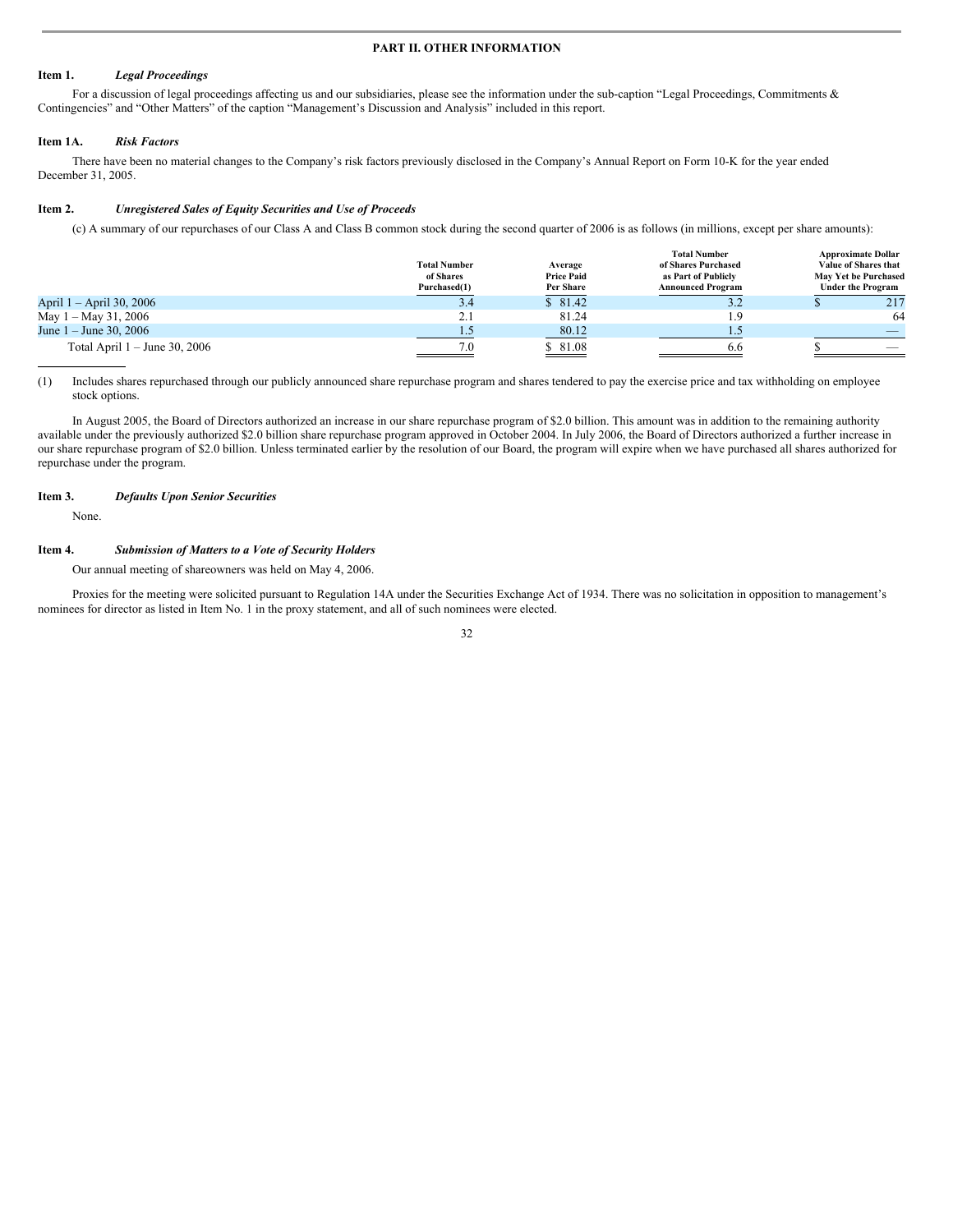1. The results of the voting by the shareowners for directors are presented below.

| <b>Director</b>     |          | <b>Number of Votes</b> | Percent of<br><b>Total Voting</b> |
|---------------------|----------|------------------------|-----------------------------------|
| John J. Beystehner  | For      | 2,755,227,081          | 96.34%                            |
|                     | Withheld | 104,690,126            | $3.66\%$                          |
| Michael J. Burns    | For      | 2,757,243,408          | 96.41%                            |
|                     | Withheld | 102,673,799            | 3.59%                             |
| D. Scott Davis      | For      | 2,737,844,857          | 95.73%                            |
|                     | Withheld | 122,072,350            | 4.27%                             |
| Stuart E. Eizenstat | For      | 2,765,651,846          | 96.70%                            |
|                     | Withheld | 94,265,361             | 3.30%                             |
| Michael L. Eskew    | For      | 2,747,809,662          | 96.08%                            |
|                     | Withheld | 112, 107, 545          | 3.92%                             |
| James P. Kelly      | For      | 2,571,981,588          | 89.93%                            |
|                     | Withheld | 287,935,619            | 10.07%                            |
| Ann M. Livermore    | For      | 2,760,217,667          | 96.51%                            |
|                     | Withheld | 99,699,540             | 3.49%                             |
| Gary E. MacDougal   | For      | 2,733,563,450          | 95.58%                            |
|                     | Withheld | 126, 353, 757          | 4.42%                             |
| Victor A. Pelson    | For      | 2,758,202,304          | 96.44%                            |
|                     | Withheld | 101,714,903            | $3.56\%$                          |
| John W. Thompson    | For      | 2,763,433,566          | 96.63%                            |
|                     | Withheld | 96,483,641             | 3.37%                             |
| Carol B. Tomé       | For      | 2,766,001,833          | 96.72%                            |
|                     | Withheld | 93,915,374             | 3.28%                             |
| Ben Verwaayan       | For      | 2,767,729,817          | 96.78%                            |
|                     | Withheld | 92,187,390             | $3.22\%$                          |

2. The proposal and the results of the voting by the shareowners for ratification of our appointment of independent auditors are presented below.

|                                                                                                                                       |                        | Percent<br>of<br>Total |
|---------------------------------------------------------------------------------------------------------------------------------------|------------------------|------------------------|
|                                                                                                                                       | <b>Number of Votes</b> | Voting                 |
| To ratify the appointment of Deloitte & Touche LLP, independent auditors, as auditors of UPS and its subsidiaries for the year<br>For | 2,781,558,744          | 97.26%                 |
| ending December 31, 2006<br>Against                                                                                                   | 62,925,421             | $2.20\%$               |
| Abstain                                                                                                                               | 15.433,042             | $0.54\%$               |

### **Item 5.** *Other Information*

None.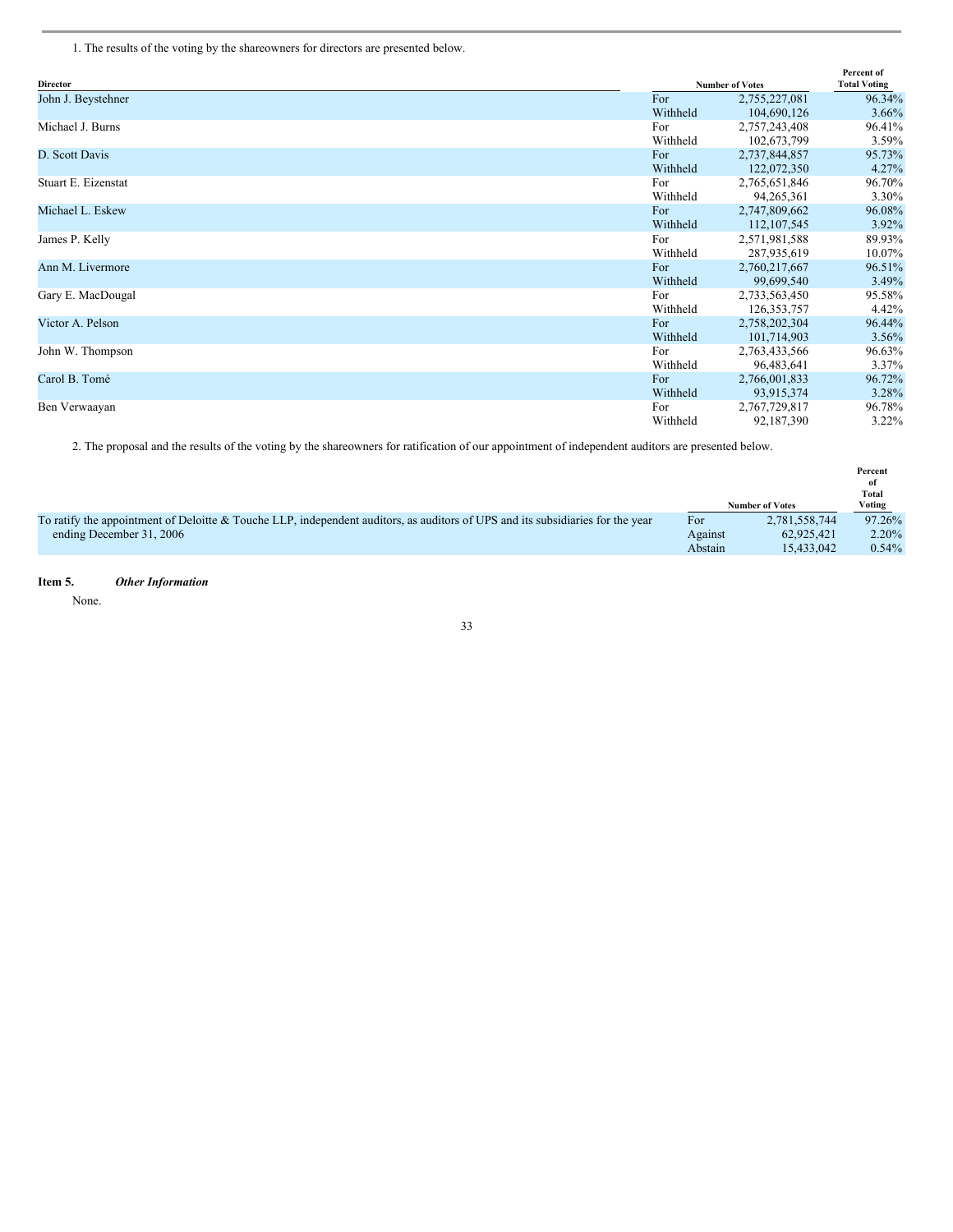#### **Item 6.** *Exhibits*

These exhibits are either incorporated by reference into this report or filed with this report as indicated below.

Index to Exhibits:

| 3.1                       | - | Form of Restated Certificate of Incorporation of United Parcel Service, Inc. (incorporated by reference to Exhibit 3.2 to Form 10-Q for the Quarter Ended June<br>$30, 2002$ ). |
|---------------------------|---|---------------------------------------------------------------------------------------------------------------------------------------------------------------------------------|
| 3.2                       |   | Form of Bylaws of United Parcel Service, Inc. (incorporated by reference to Exhibit 3.2 on Form S-4 (No. 333-83349), filed on July 21, 1999, as amended).                       |
| $1^{\prime}$ $\prime$ $1$ |   | Equip of Doctricted Cteals Assembly Agreement under the Incentive Componentian Dlay Greemented by reference to Exhibit 10.1 to the Current Depart on Equipment                  |

10.1 — Form of Restricted Stock Award Agreement under the Incentive Compensation Plan (incorporated by reference to Exhibit 10.1 to the Current Report on Form 8-K, filed on March 7, 2006).

10.2 — Form of Nonqualified Stock Option Award Agreement (incorporated by reference to Exhibit 10.1 to the Current Report on Form 8-K, filed on May 5, 2006).

- 10.3 Form of Restricted Performance Unit Award Agreement (incorporated by reference to Exhibit 10.2 to the Current Report on Form 8-K, filed on May 5, 2006).
- 11 Statement regarding Computation of per Share Earnings (incorporated by reference to Note 13 to "Item 1. Financial Statements" of this quarterly report on Form 10-Q).

†12 — Computation of Ratio of Earnings to Fixed Charges.

†31.1 — Certification of the Chief Executive Officer Pursuant to Rule 13a (14), as adopted pursuant to Section 302 of the Sarbanes-Oxley Act of 2002.

†31.2 — Certification of the Chief Financial Officer Pursuant to Rule 13a (14), as adopted pursuant to Section 302 of the Sarbanes-Oxley Act of 2002.

†32.1 — Certification of the Chief Executive Officer Pursuant to 18 U.S.C. Section 1350, as Adopted Pursuant to Section 906 of the Sarbanes-Oxley Act of 2002.

†32.2 — Certification of the Chief Financial Officer Pursuant to 18 U.S.C. Section 1350, as Adopted Pursuant to Section 906 of the Sarbanes-Oxley Act of 2002.

† Filed herewith.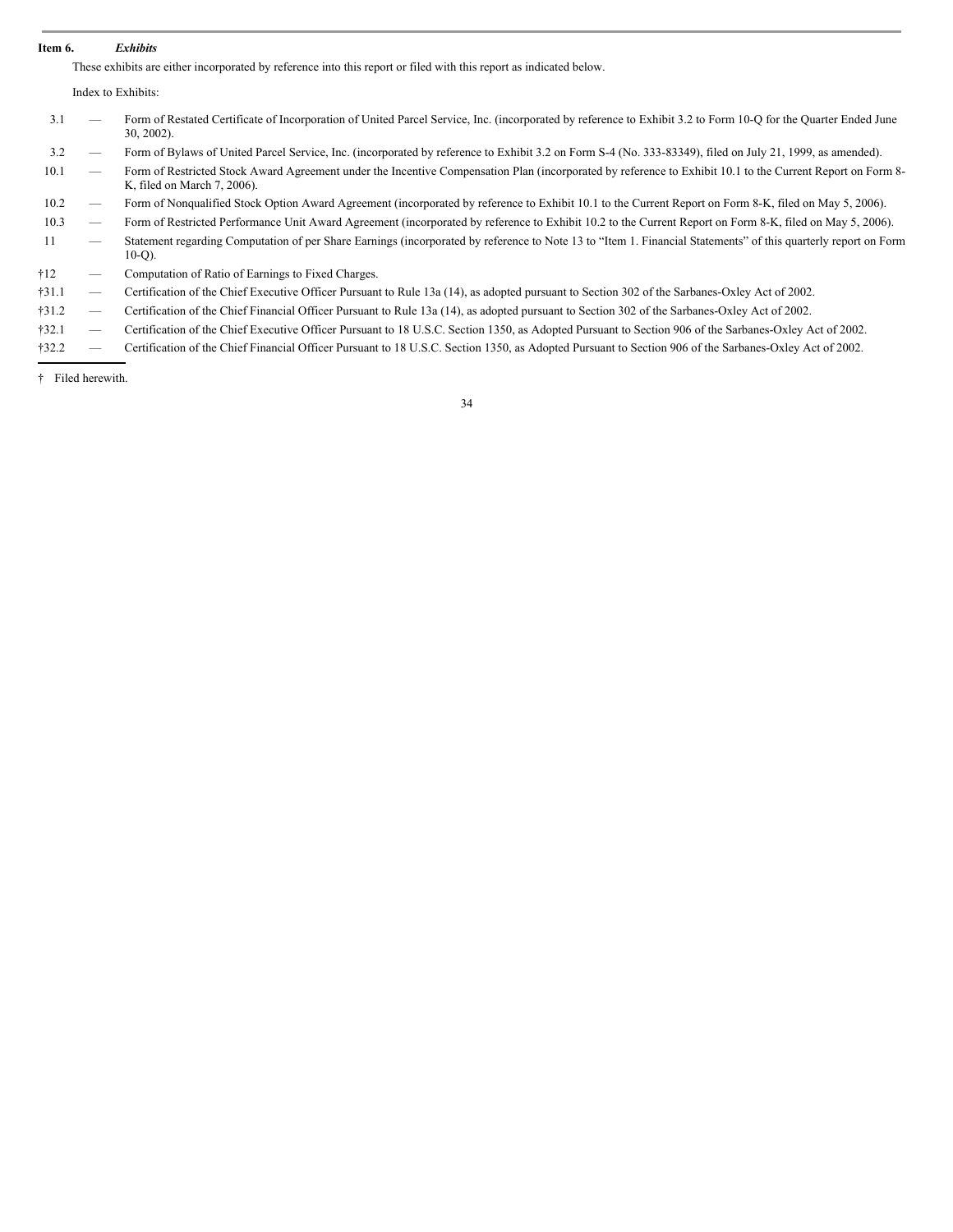### **SIGNATURES**

Pursuant to the requirements of the Securities Exchange Act of 1934, the registrant has duly caused this report to be signed on its behalf by the undersigned thereunto duly authorized.

UNITED PARCEL SERVICE, INC. (Registrant)

Date: August 4, 2006<br>D. SCOTT DAVIS<br>Seiot Davis<br>*Seiot Davis*<br>*Treasurer and*<br>*Chief Financial Officer*<br>*Chief Financial Officer*<br>*Principal Financial Officer*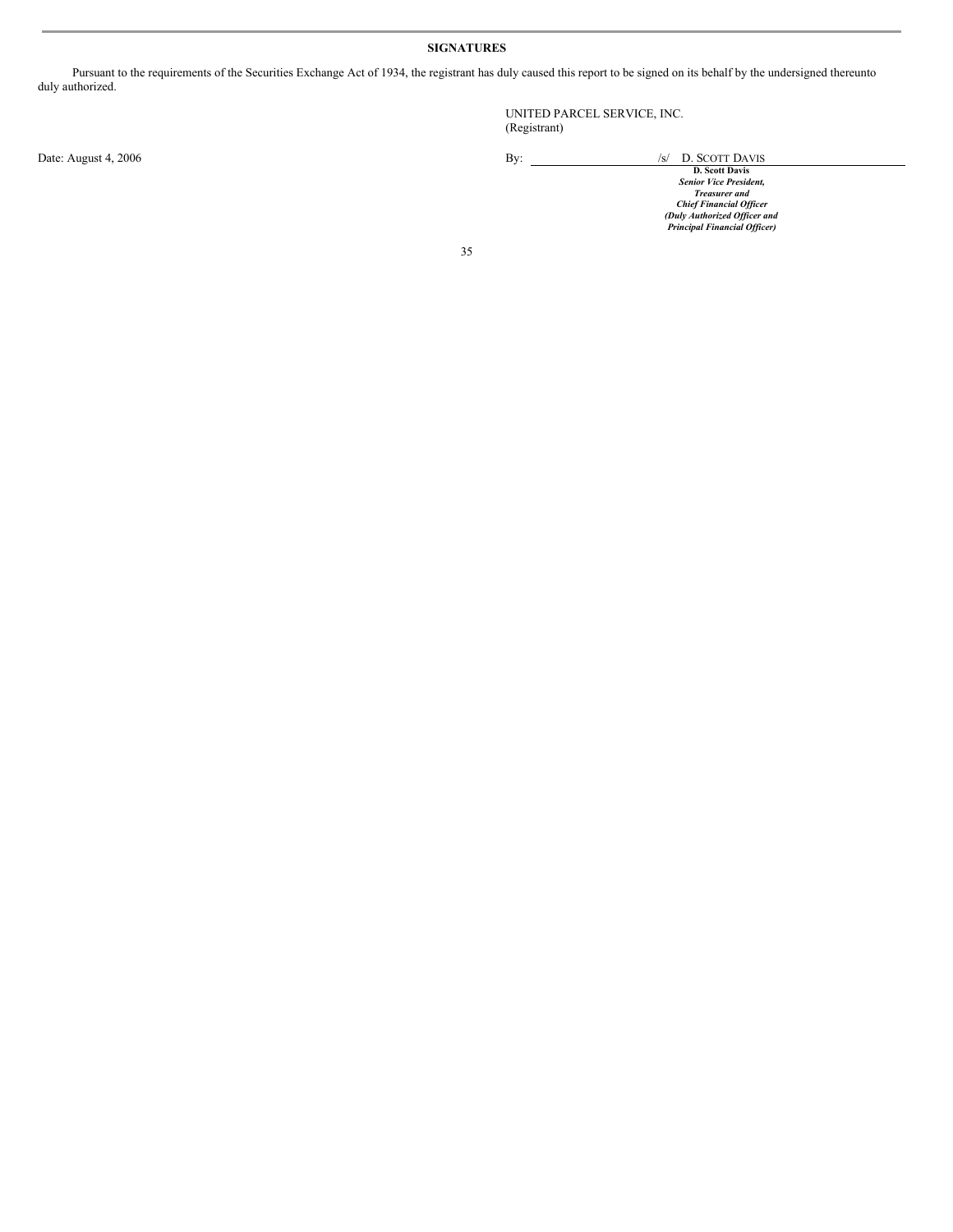#### **United Parcel Service, Inc. and Subsidiaries Ratio of Earnings to Fixed Charges**

|                                                     | <b>Six</b><br><b>Months</b><br>Ended<br><b>June 30,</b><br>2006 |             | <b>Year Ended December 31.</b> |           |            |             |  |  |
|-----------------------------------------------------|-----------------------------------------------------------------|-------------|--------------------------------|-----------|------------|-------------|--|--|
|                                                     |                                                                 |             | 2004                           | 2003      | 2002       | 2001        |  |  |
| Earnings:                                           |                                                                 |             |                                |           |            |             |  |  |
| Earnings before income taxes and accounting changes | 3,194<br>S.                                                     | 6,075<br>S. | 4,922<br>S                     | 4,370     | 5,009<br>S | 3,937<br>S  |  |  |
| Add: Interest expense                               | 102                                                             | 172         | 149                            | 121       | 173        | 184         |  |  |
| Add: Interest factor in rental expense              | 149                                                             | 248         | 231                            | 226       | 228        | 249         |  |  |
| Total earnings                                      | \$3,445                                                         | 6,495<br>ъ  | 5,302<br>Y.                    | \$4,717   | \$5,410    | 4,370<br>S. |  |  |
| Fixed charges:                                      |                                                                 |             |                                |           |            |             |  |  |
| Interest expense                                    | 102<br>\$.                                                      | 172         | 149<br>S.                      | 121<br>S. | 173        | 184         |  |  |
| Interest capitalized                                | 16                                                              | 32          | 25                             | 25        | 25         | 47          |  |  |
| Interest factor in rental expense                   | 149                                                             | 248         | 231                            | 226       | 228        | 249         |  |  |
| Total fixed charges                                 |                                                                 | 452         | 405<br>ъ                       | 372       | 426        | 480         |  |  |
| Ratio of earnings to fixed charges                  |                                                                 | 14.4        | 13.1                           | 12.7      | 12.7       | 9.1         |  |  |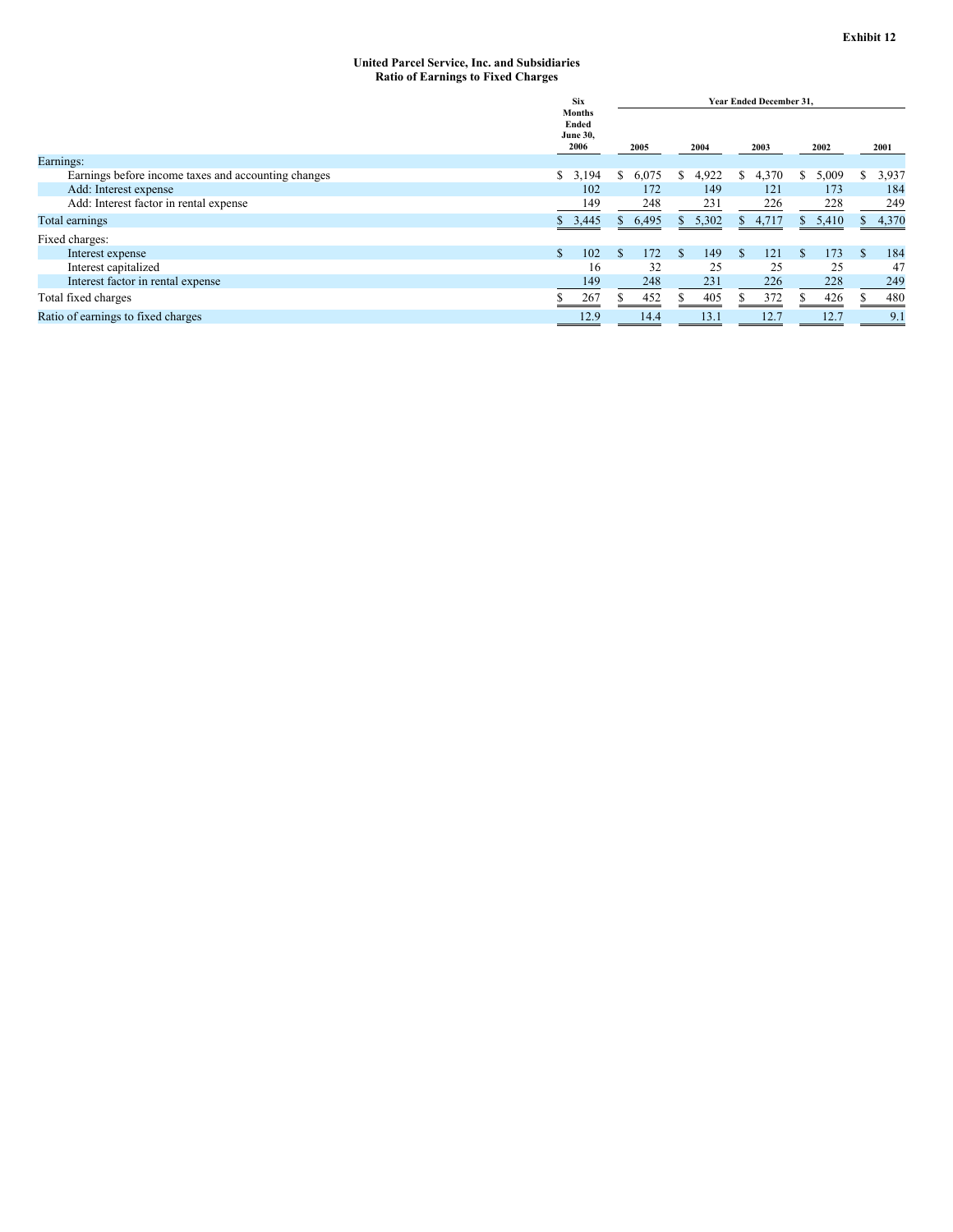### **CERTIFICATE OF CHIEF EXECUTIVE OFFICER**

I, Michael L. Eskew, certify that:

- 1. I have reviewed this quarterly report on Form 10-Q of United Parcel Service, Inc.;
- 2. Based on my knowledge, this report does not contain any untrue statement of a material fact or omit to state a material fact necessary to make the statements made, in light of the circumstances under which such statements were made, not misleading with respect to the period covered by this report;
- 3. Based on my knowledge, the financial statements, and other financial information included in this report, fairly present in all material respects the financial condition, results of operations and cash flows of the registrant as of, and for, the periods presented in this report;
- 4. The registrant's other certifying officer and I are responsible for establishing and maintaining disclosure controls and procedures (as defined in Exchange Act Rules 13a-15(e) and 15d-15(e)) and internal control over financial reporting (as defined in Exchange Act Rules 13a-15(f) and 15d-15(f)) for the registrant and have:
	- a. designed such disclosure controls and procedures, or caused such disclosure controls and procedures to be designed under our supervision, to ensure that material information relating to the registrant, including its consolidated subsidiaries, is made known to us by others within those entities, particularly during the period in which this report is being prepared;
	- b. designed such internal control over financial reporting, or caused such internal control over financial reporting to be designed under our supervision, to provide reasonable assurance regarding the reliability of financial reporting and the preparation of financial statements for external purposes in accordance with generally accepted accounting principles;
	- c. evaluated the effectiveness of the registrant's disclosure controls and procedures and presented in this report our conclusions about the effectiveness of disclosure controls and procedures, as of the end of the period covered by this report based on such evaluation; and
	- d. disclosed in this report any change in the registrant's internal control over financial reporting that occurred during the registrant's most recent fiscal quarter that has materially affected, or is reasonably likely to materially affect, the registrant's internal control over financial reporting; and
- 5. The registrant's other certifying officer and I have disclosed, based on our most recent evaluation of internal control over financial reporting, to the registrant's auditors and the audit committee of the registrant's board of directors (or persons performing the equivalent functions):
	- a. all significant deficiencies and material weaknesses in the design or operation of internal control over financial reporting which are reasonably likely to adversely affect the registrant's ability to record, process, summarize and report financial information; and
	- b. any fraud, whether or not material, that involves management or other employees who have a significant role in the registrant's internal control over financial reporting.

MICHAEL L. ESKEW

**Michael L. Eskew Chairman and Chief Executive Officer**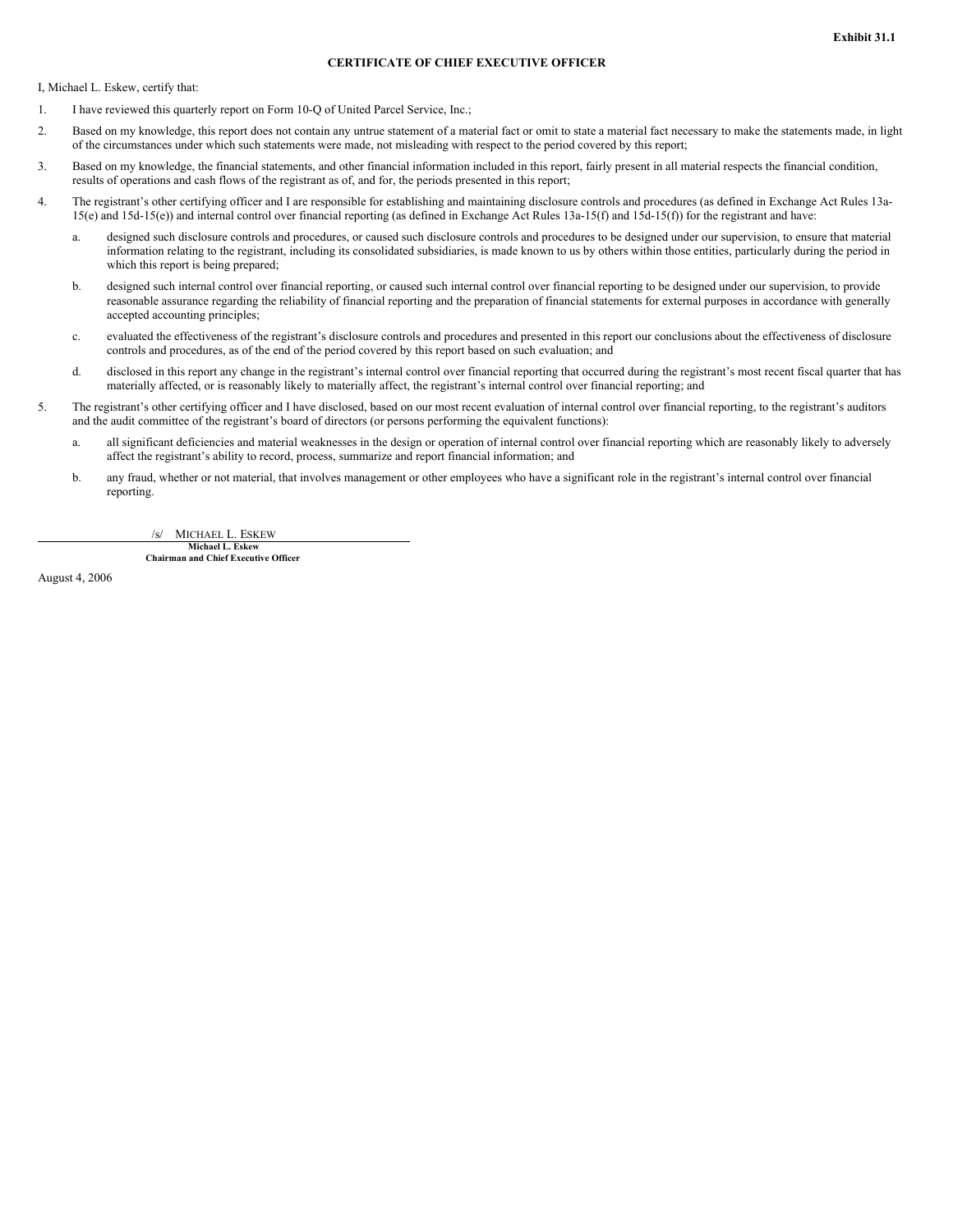#### **CERTIFICATE OF CHIEF FINANCIAL OFFICER**

I, D. Scott Davis, certify that:

- 1. I have reviewed this quarterly report on Form 10-Q of United Parcel Service, Inc.;
- 2. Based on my knowledge, this report does not contain any untrue statement of a material fact or omit to state a material fact necessary to make the statements made, in light of the circumstances under which such statements were made, not misleading with respect to the period covered by this report;
- 3. Based on my knowledge, the financial statements, and other financial information included in this report, fairly present in all material respects the financial condition, results of operations and cash flows of the registrant as of, and for, the periods presented in this report;
- 4. The registrant's other certifying officer and I are responsible for establishing and maintaining disclosure controls and procedures (as defined in Exchange Act Rules 13a-15(e) and 15d-15(e)) and internal control over financial reporting (as defined in Exchange Act Rules 13a-15(f) and 15d-15(f)) for the registrant and have:
	- a. designed such disclosure controls and procedures, or caused such disclosure controls and procedures to be designed under our supervision, to ensure that material information relating to the registrant, including its consolidated subsidiaries, is made known to us by others within those entities, particularly during the period in which this report is being prepared;
	- b. designed such internal control over financial reporting, or caused such internal control over financial reporting to be designed under our supervision, to provide reasonable assurance regarding the reliability of financial reporting and the preparation of financial statements for external purposes in accordance with generally accepted accounting principles;
	- c. evaluated the effectiveness of the registrant's disclosure controls and procedures and presented in this report our conclusions about the effectiveness of disclosure controls and procedures, as of the end of the period covered by this report based on such evaluation; and
	- d. disclosed in this report any change in the registrant's internal control over financial reporting that occurred during the registrant's most recent fiscal quarter that has materially affected, or is reasonably likely to materially affect, the registrant's internal control over financial reporting; and
- 5. The registrant's other certifying officer and I have disclosed, based on our most recent evaluation of internal control over financial reporting, to the registrant's auditors and the audit committee of the registrant's board of directors (or persons performing the equivalent functions):
	- a. all significant deficiencies and material weaknesses in the design or operation of internal control over financial reporting which are reasonably likely to adversely affect the registrant's ability to record, process, summarize and report financial information; and
	- b. any fraud, whether or not material, that involves management or other employees who have a significant role in the registrant's internal control over financial reporting.

/s/ D. SCOTT DAVIS

**D. Scott Davis Chief Financial Officer**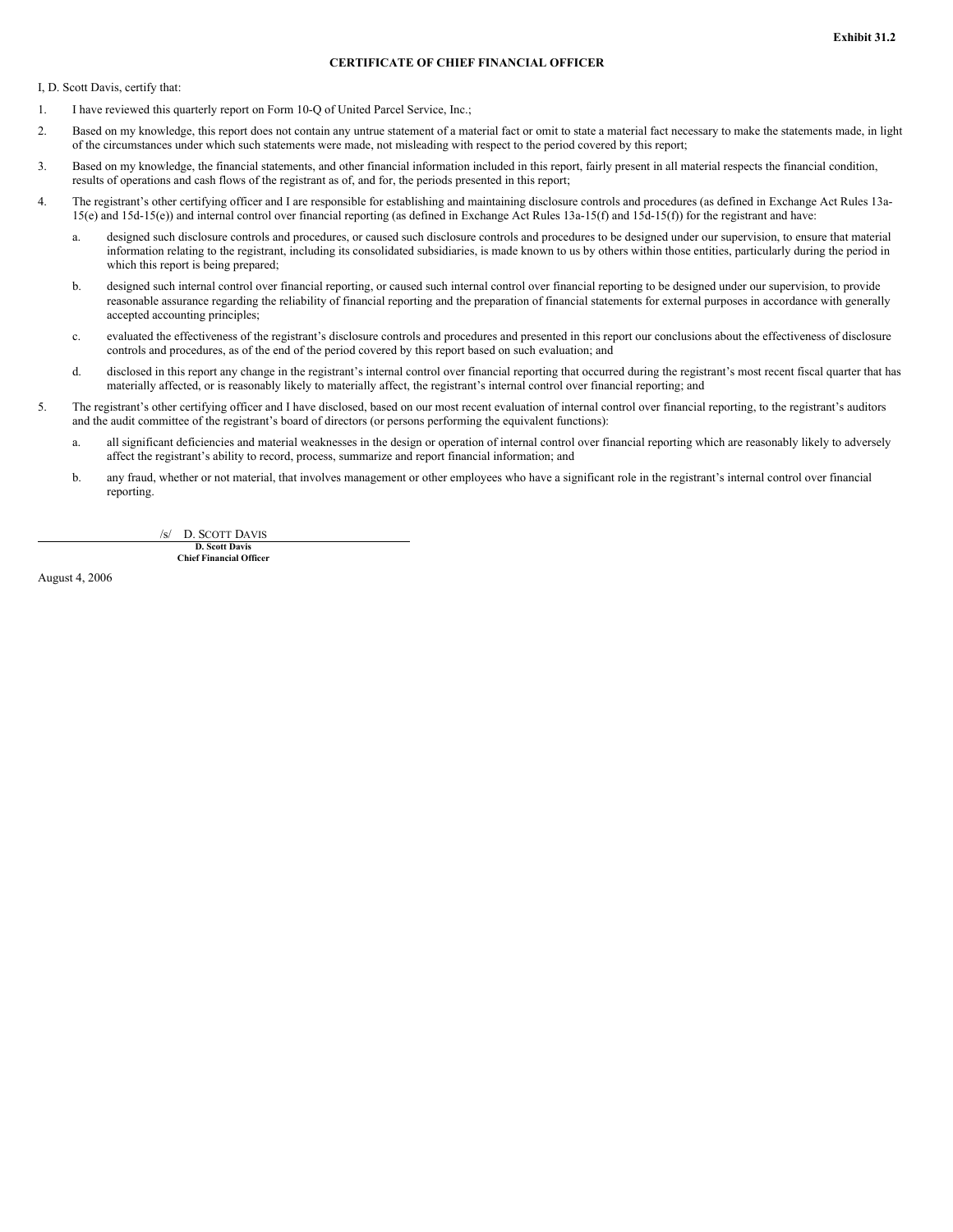#### **CERTIFICATION PURSUANT TO 18 U.S.C. SECTION 1350, AS ADOPTED PURSUANT TO SECTION 906 OF THE SARBANES-OXLEY ACT OF 2002**

Pursuant to Section 906 of the Sarbanes-Oxley Act of 2002 and in connection with the Quarterly Report on Form 10-Q of United Parcel Service, Inc. (the "Corporation") for the period ended June 30, 2006, as filed with the Securities and Exchange Commission on the date hereof (the "Report"), the undersigned, the Chairman of the Board and Chief Executive Officer of the Corporation, certifies that:

- (1) The Report fully complies with the requirements of Section 13(a) or 15(d) of the Securities Exchange Act of 1934; and
- (2) The information contained in the Report fairly presents, in all material respects, the financial condition and results of operations of the Corporation.

/s/ MICHAEL L. ESKEW **Michael L. Eskew**

**Chairman and Chief Executive Officer**